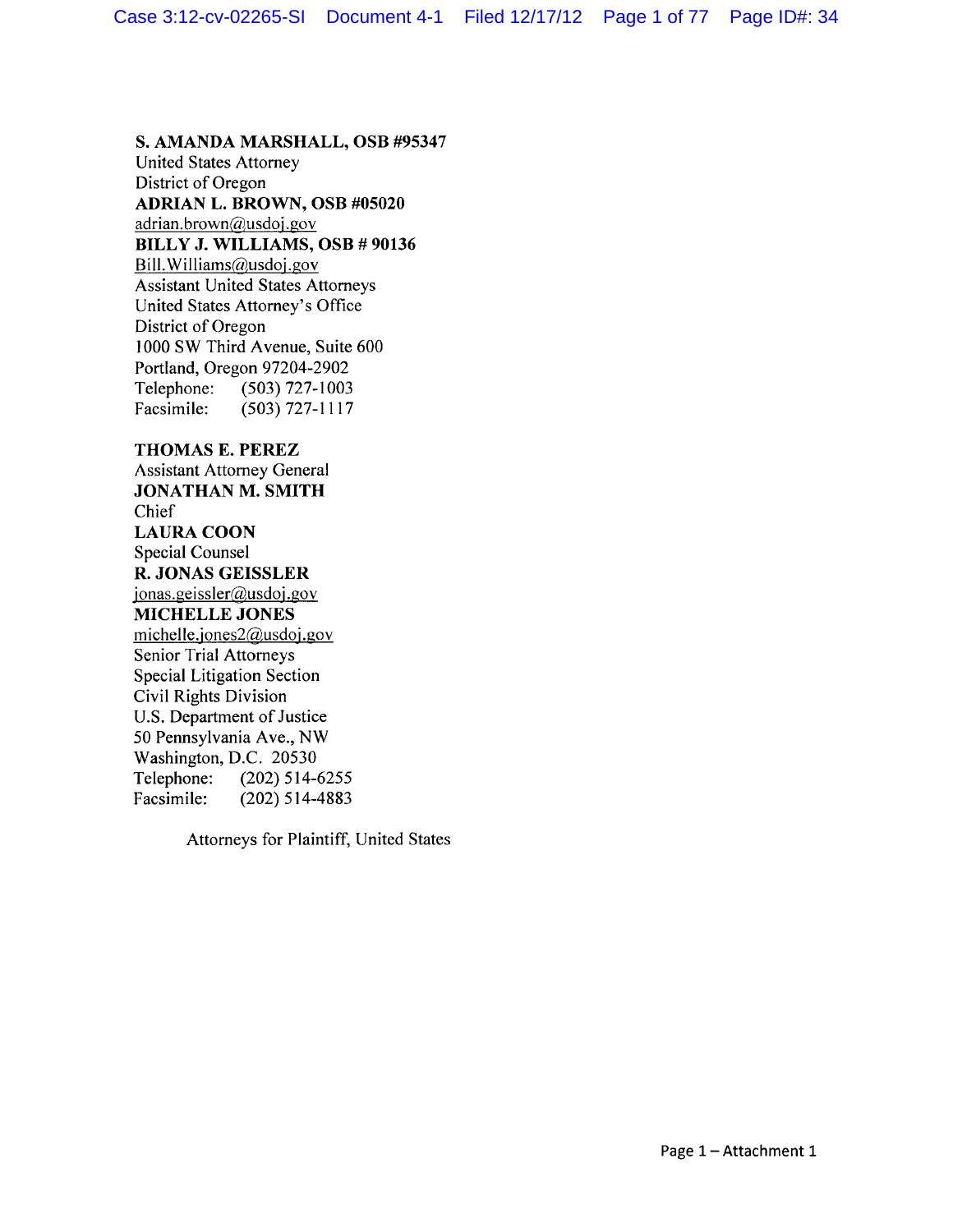# **TABLE OF CONTENTS**

| I.    |                                                       |                                                                  |  |  |
|-------|-------------------------------------------------------|------------------------------------------------------------------|--|--|
| П.    |                                                       |                                                                  |  |  |
| III.  |                                                       |                                                                  |  |  |
|       | A.                                                    |                                                                  |  |  |
|       | <b>B.</b>                                             |                                                                  |  |  |
| IV.   |                                                       |                                                                  |  |  |
| V.    |                                                       |                                                                  |  |  |
| VI.   |                                                       |                                                                  |  |  |
|       | A.                                                    | Addictions and Behavioral Health Unit and Advisory Committee  36 |  |  |
|       | <b>B.</b>                                             |                                                                  |  |  |
|       | C.                                                    |                                                                  |  |  |
|       | D.                                                    |                                                                  |  |  |
|       | E.                                                    |                                                                  |  |  |
|       | F.                                                    |                                                                  |  |  |
| VII.  |                                                       |                                                                  |  |  |
| VIII. |                                                       |                                                                  |  |  |
|       | A.                                                    |                                                                  |  |  |
|       | <b>B.</b>                                             |                                                                  |  |  |
|       | $C_{\cdot}$                                           |                                                                  |  |  |
|       | D.                                                    |                                                                  |  |  |
|       | E.                                                    |                                                                  |  |  |
|       | F.                                                    |                                                                  |  |  |
| IX.   | <b>COMMUNITY ENGAGEMENT AND CREATION OF COMMUNITY</b> |                                                                  |  |  |
|       |                                                       |                                                                  |  |  |
| X.    |                                                       |                                                                  |  |  |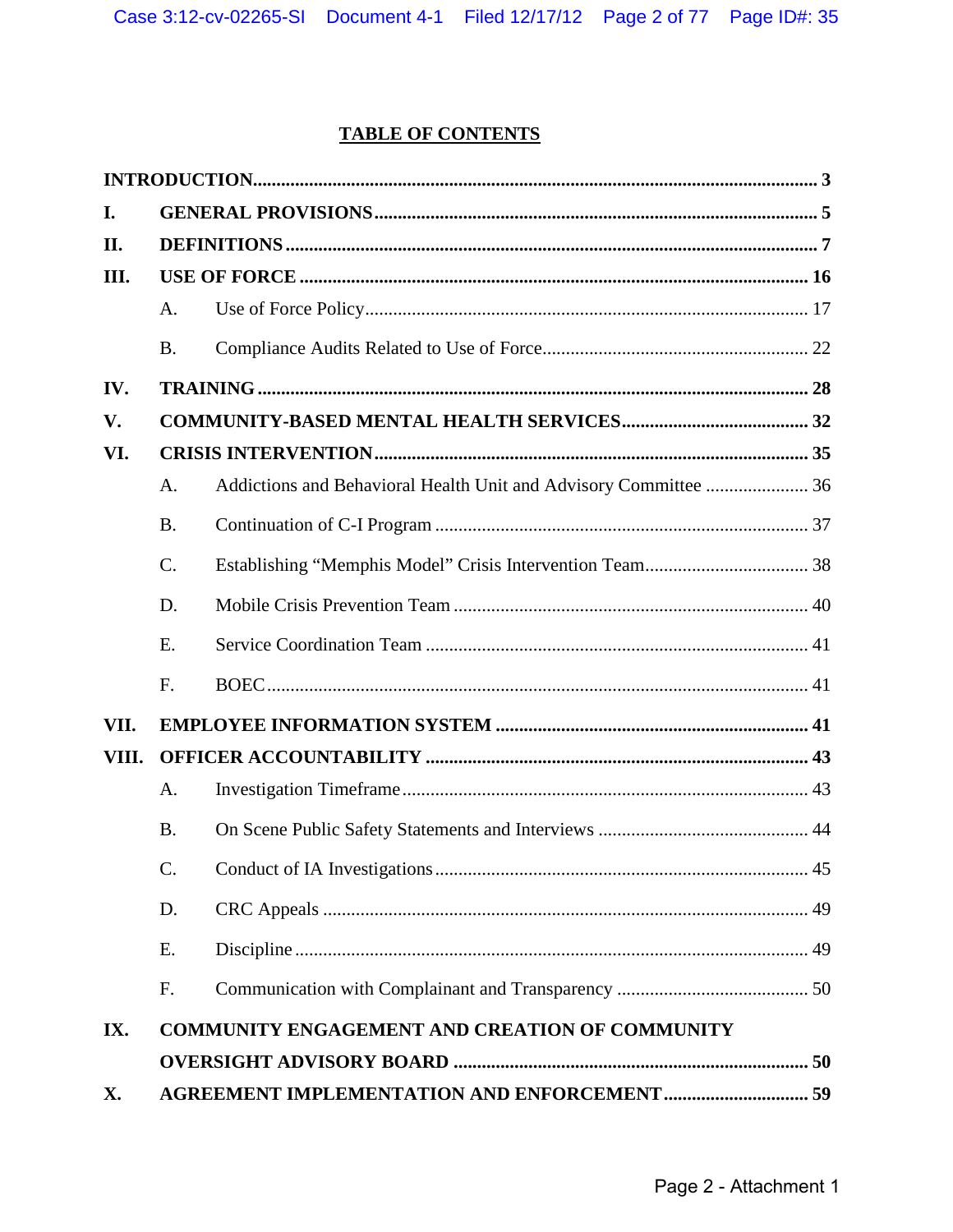Case 3:12-cv-02265-SI Document 4-1 Filed 12/17/12 Page 3 of 77 Page ID#: 36

## **UNITED STATES DISTRICT COURT**

# **DISTRICT OF OREGON**

# **PORTLAND DIVISION**

#### **UNITED STATES OF AMERICA,**

 **Plaintiff,**

**Case No. 3:12-cv-02265-SI**

**SETTLEMENT AGREEMENT PURSUANT TO FED. R. CIV. P.** 

 **v.** 

**CITY OF PORTLAND,**

**Defendant.**

### **INTRODUCTION**

**41(a)(2)** 

<span id="page-2-0"></span>The United States and the City of Portland ("City") (collectively "the Parties") recognize that the vast majority of the City's police officers are honorable law enforcement professionals who risk their physical safety and well-being for the public good. The Parties enter into this Agreement with the goal of ensuring that the Portland Police Bureau ("PPB") delivers police services to the people of Portland in a manner that effectively supports officer and public safety, and complies with the Constitution and laws of the United States. Specifically, this Agreement is targeted to strengthen initiatives already begun by PPB to ensure that encounters between police and persons with perceived or actual mental illness, or experiencing a mental health crisis, do not result in unnecessary or excessive force.

The Parties recognize there has been an accelerating movement toward a model of police management that relies on both existing and still-developing management and

Page 3 - SETTLEMENT AGREEMENT PURSUANT TO FED. R. CIV. P. 41(a)(2); *United States v. City of Portland,* Case No. 3:12-cv-02265-SI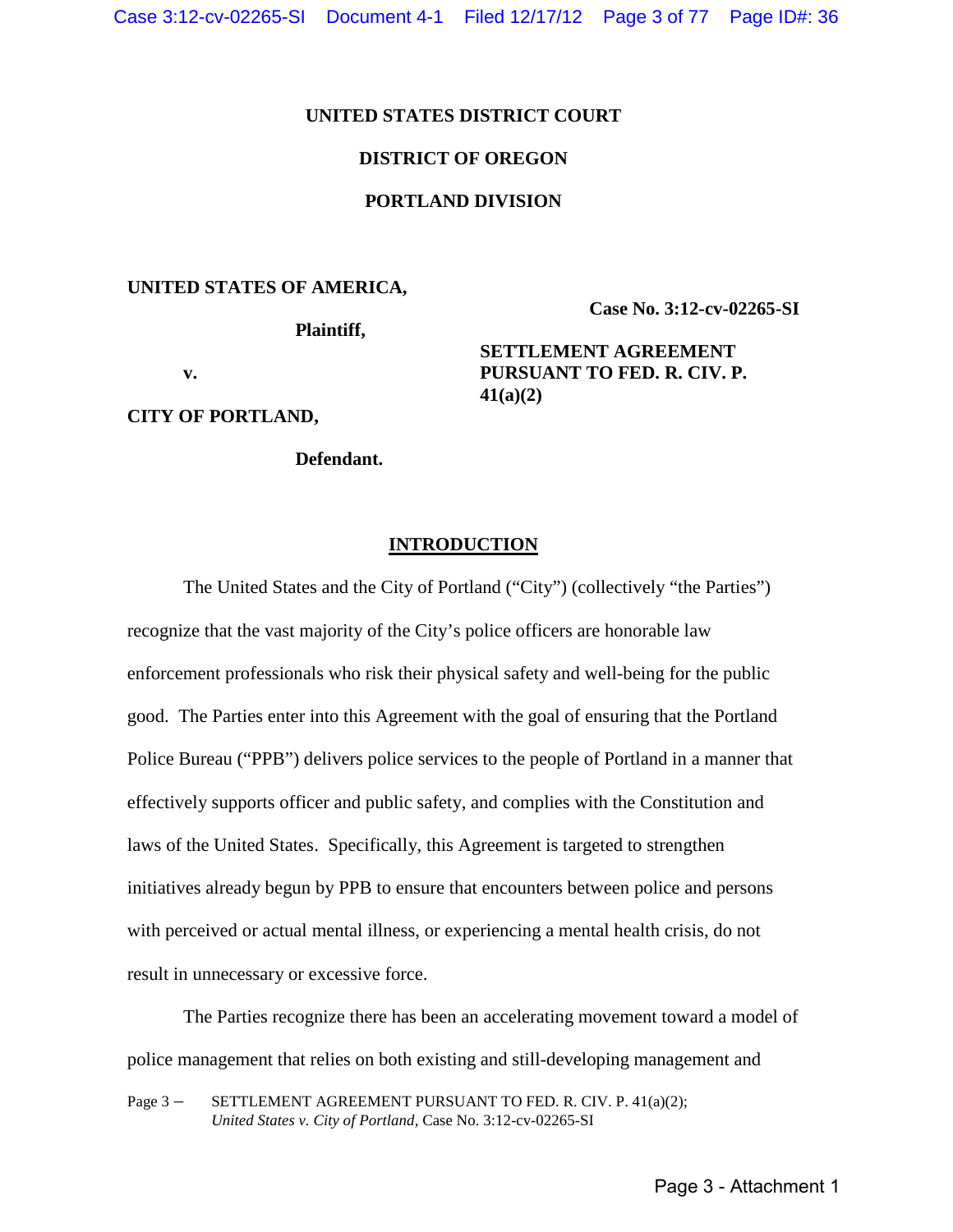monitoring tools and systems. This model requires both vision and fiscal commitment, and is necessary to legitimate policing. The United States recognizes that PPB has endeavored to adopt components of modern management despite being a lean organization, and greatly appreciates the City's commitment, in this agreement, to provide PPB the fiscal support necessary to rapidly and fully implement a complete stateof-the-art management and accountability system. The Parties further recognize that the ability of police officers to protect themselves and the community they serve is largely dependent on the quality of the relationship they have with that community. Public and officer safety, constitutional policing, and the community's trust in its police force are, thus, interdependent. The full and sustained implementation of this Agreement is intended to protect the constitutional rights of all members of the community, continuously improve the safety and security of the people of Portland, keep PPB employees safe, and increase public confidence in PPB, all in a cost-effective, timely, and collaborative manner. The United States commends the City for the steps it already has taken to implement measures to effectuate these goals.

 To fully achieve these goals, this Agreement requires the City and PPB to further revise or, where needed, adopt new policies, training, supervision, and practices in the following areas: the use of force, training, community-based mental health services, crisis intervention, employee information system, officer accountability, and community engagement.

This Agreement further requires that the City and PPB put in place more effective systems of oversight and self-correction that will identify and correct problems before

#### Page 4 – SETTLEMENT AGREEMENT PURSUANT TO FED. R. CIV. P. 41(a)(2); *United States v. City of Portland,* Case No. 3:12-cv-02265-SI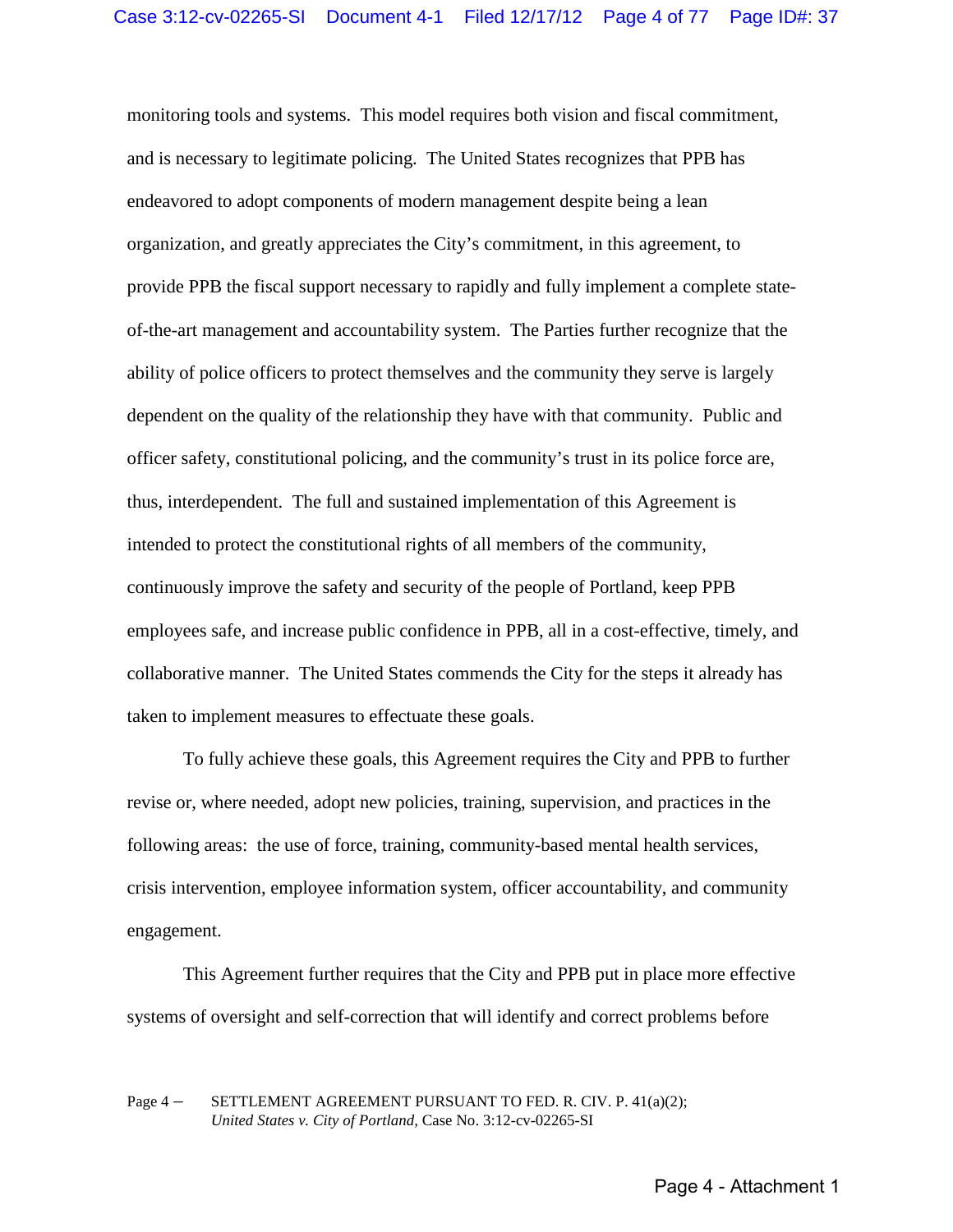they develop into patterns or practices of unconstitutional conduct and/or erode community trust.

This Agreement further identifies measures, to be met within fixed periods of time, that will assist the Parties and the community in determining whether: (1) the City has changed its procedures and taken the actions listed in this agreement; (2) community trust in PPB has increased; and (3) the improvements will be sustainable.

For these reasons, and noting the general principle that settlements are to be encouraged, particularly settlements between government entities, the Parties agree to implement this Agreement under the following terms and conditions.

#### **I. GENERAL PROVISIONS**

<span id="page-4-0"></span>1. The United States has filed a complaint in the Federal District Court for the District of Oregon in Portland, Oregon asserting that the City has engaged in a pattern and practice of constitutional violations pursuant to the authority granted to United States Department of Justice ("DOJ") under 42 U.S.C. § 14141 to seek declaratory or equitable relief to remedy a pattern or practice of conduct by law enforcement officers that deprives individuals of rights, privileges, or immunities secured by the Constitution or federal law. The City expressly denies that the allegations of the complaint are true.

2. The Parties agree that nothing in this Agreement shall be construed as an admission of wrongdoing by the City or evidence of liability under any federal, state, or municipal law. Upon execution of this Agreement by both Parties, the United States agrees to conditionally dismiss the complaint it filed with prejudice, subject to the Court retaining jurisdiction to enforce the Agreement, followed by final dismissal with prejudice upon performance of this Agreement.

Page 5 – SETTLEMENT AGREEMENT PURSUANT TO FED. R. CIV. P. 41(a)(2); *United States v. City of Portland,* Case No. 3:12-cv-02265-SI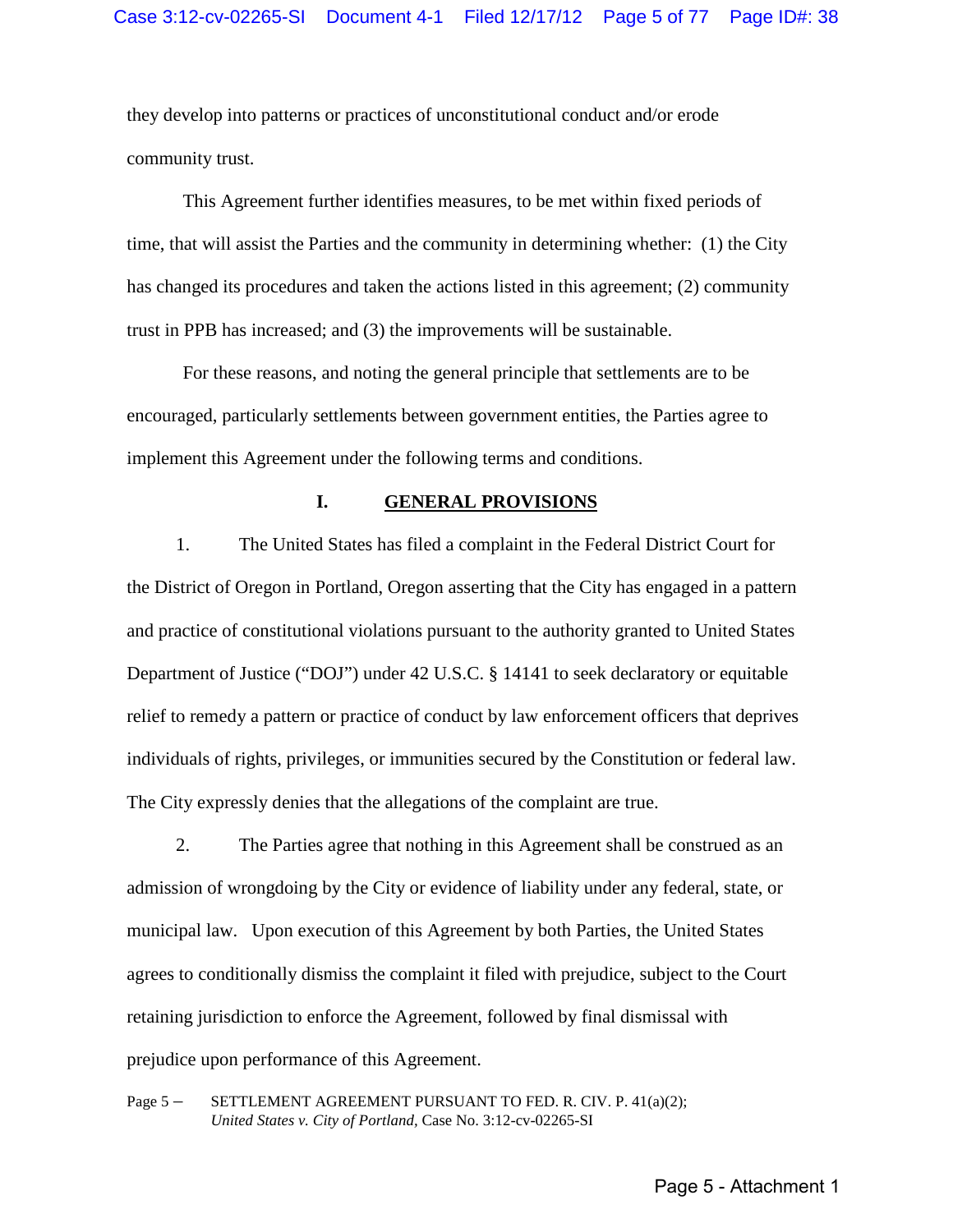3. This Agreement shall constitute the entire integrated agreement of the Parties. No prior drafts or prior or contemporaneous communications, oral or written, shall be relevant or admissible for purposes of determining the meaning of any provisions herein in any litigation or any other proceeding. If, in the course of interpreting this Agreement, there is an ambiguity that cannot be resolved by the Parties or in mediation, evidence including the Parties' course of dealing and parol evidence may be used.

4. This Agreement is binding upon all Parties hereto, by and through their officials, agents, employees, and successors. If the City establishes or reorganizes a government agency or entity whose function includes overseeing, regulating, accrediting, investigating, or otherwise reviewing the operations of PPB or any aspect thereof, the City agrees to ensure these functions and entities are consistent with the terms of this Agreement and shall incorporate the terms of this Agreement into the oversight, regulatory, accreditation, investigation, or review functions of the government agency or entity as necessary to ensure consistency.

5. This Agreement is enforceable only by the Parties. No person or entity is, or is intended to be, a third-party beneficiary of the provisions of this Agreement for purposes of any civil, criminal, or administrative action, and accordingly, no person or entity may assert any claim or right as a beneficiary or protected class under this Agreement. The Parties agree to defend the terms of this Agreement should they be challenged in this or any other forum.

6. This Agreement is not intended to impair or expand the right of any person or organization seeking relief against the City, PPB, or any officer or employee thereof, for their conduct or the conduct of PPB officers; accordingly, it does not alter

Page 6 – SETTLEMENT AGREEMENT PURSUANT TO FED. R. CIV. P. 41(a)(2); *United States v. City of Portland,* Case No. 3:12-cv-02265-SI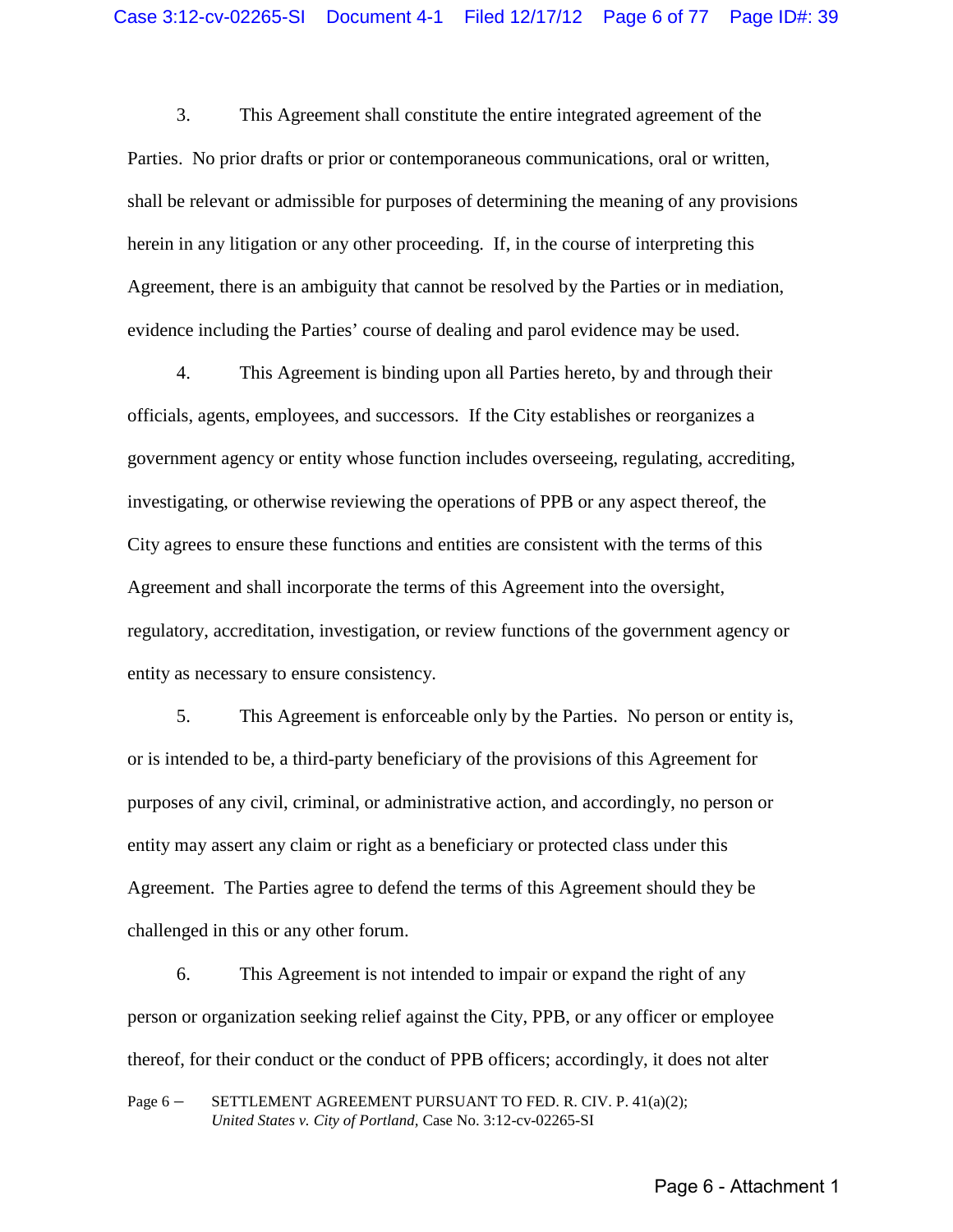legal standards governing any such claims by third parties, including those arising from city, state, or federal law. This Agreement does not expand, nor will it be construed to expand access to any City, PPB, or DOJ document, except as expressly provided by this Agreement, by persons or entities other than DOJ, the City, and PPB. All federal and state laws governing the confidentiality or public access to such documents are unaffected by the terms of this Agreement.

7. The City shall be responsible for providing necessary support and resources to enable PPB to fulfill its obligations under this Agreement. The improvements outlined in this Agreement will require the dedication of additional funds and personnel.

8. The purpose of this Agreement is to ensure that the City and PPB, by and through their officials, agents, employees, and successors, undertake the actions required by the Agreement, which in turn will resolve the concerns expressed by the United States in its complaint. The United States greatly appreciates the effort and expertise the current PPB leadership team has contributed to the investigation, agreement, and ongoing reform processes. The United States feels that continuity of management and effort is essential for timely compliance with the terms of this Agreement.

#### **II. DEFINITIONS**

<span id="page-6-0"></span>Unless otherwise noted, the following terms and definitions shall apply to this Agreement:

9. "Chief" means the Chief of Police of the Portland Police Bureau or his or her authorized designee.

Page 7 – SETTLEMENT AGREEMENT PURSUANT TO FED. R. CIV. P. 41(a)(2); *United States v. City of Portland,* Case No. 3:12-cv-02265-SI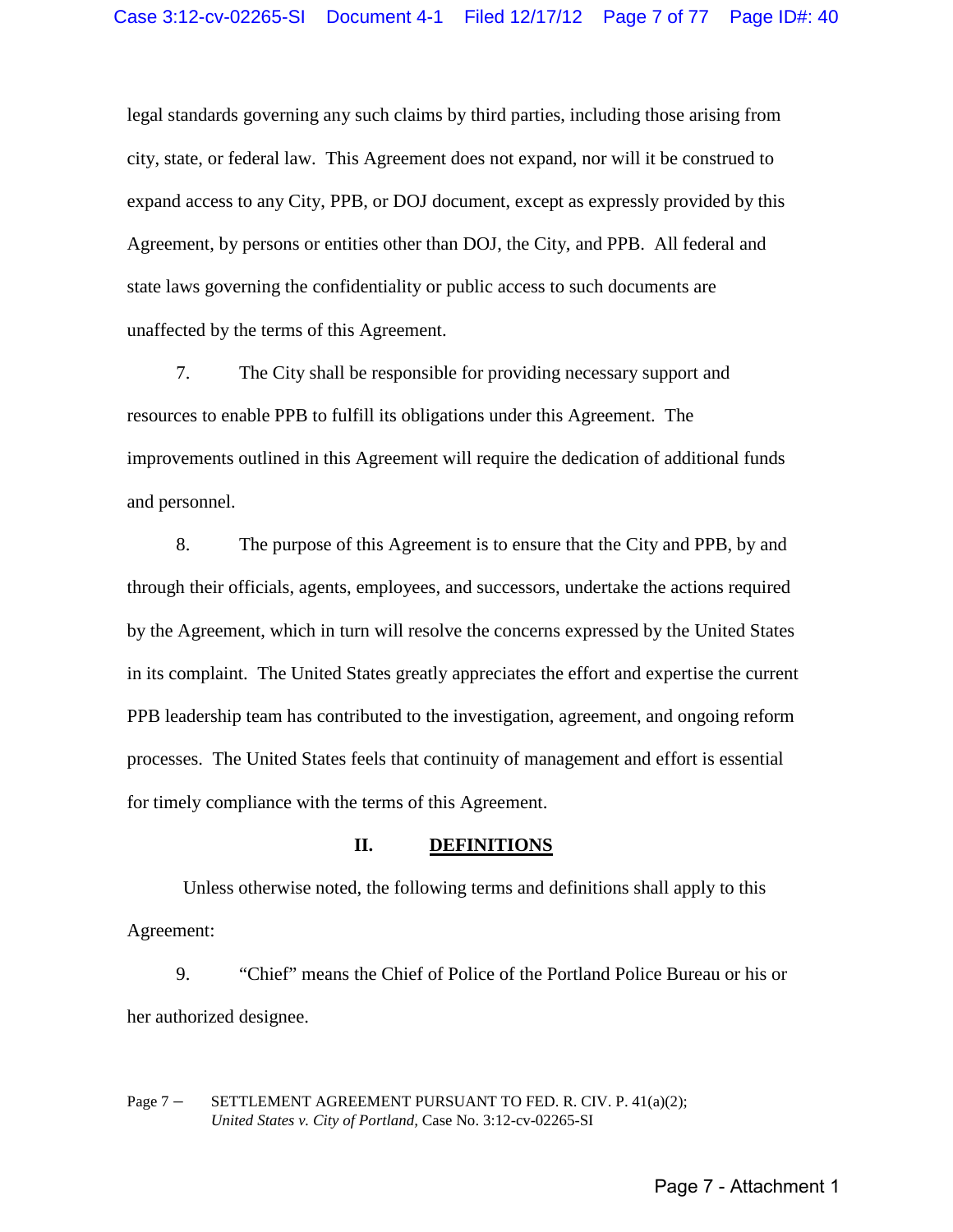10. "City" means the City of Portland, including its agents, officers, and employees in their official capacity.

11. "C-I-Team" stands for Crisis Intervention Team.

12. "C-I-Training" stands for Crisis Intervention Training, which is training on how to respond to persons in behavioral or mental health crisis, including persons under the influence of drugs or alcohol. Officers who receive such training are "C-I-Trained."

13. "City Auditor" is the City Auditor, whose duties regarding independent police oversight are governed by Portland City Code Chapter 3.21.

14. "COCL" refers to the Compliance Officer Community Liaison, discussed in detail in Section X.

15. "Complainant" means any person, including a PPB officer or employee, who makes a complaint against PPB or a sworn officer.

16. "Complaint" means any complaint made to the City by a member of the public, a PPB officer, or a civilian PPB employee of alleged misconduct by a sworn PPB employee.

17. Computer-Assisted Dispatch ("CAD") is a computerized method of dispatching police officers on a service call. It can also be used to send messages to the dispatcher and store and retrieve data (i.e., radio logs, field interviews, schedules, etc.). PPB Manual 612.00.

18. "CRC" is the Citizen Review Committee, whose duties are governed by Portland City Code Section 3.21.080.

Page 8 – SETTLEMENT AGREEMENT PURSUANT TO FED. R. CIV. P. 41(a)(2); *United States v. City of Portland,* Case No. 3:12-cv-02265-SI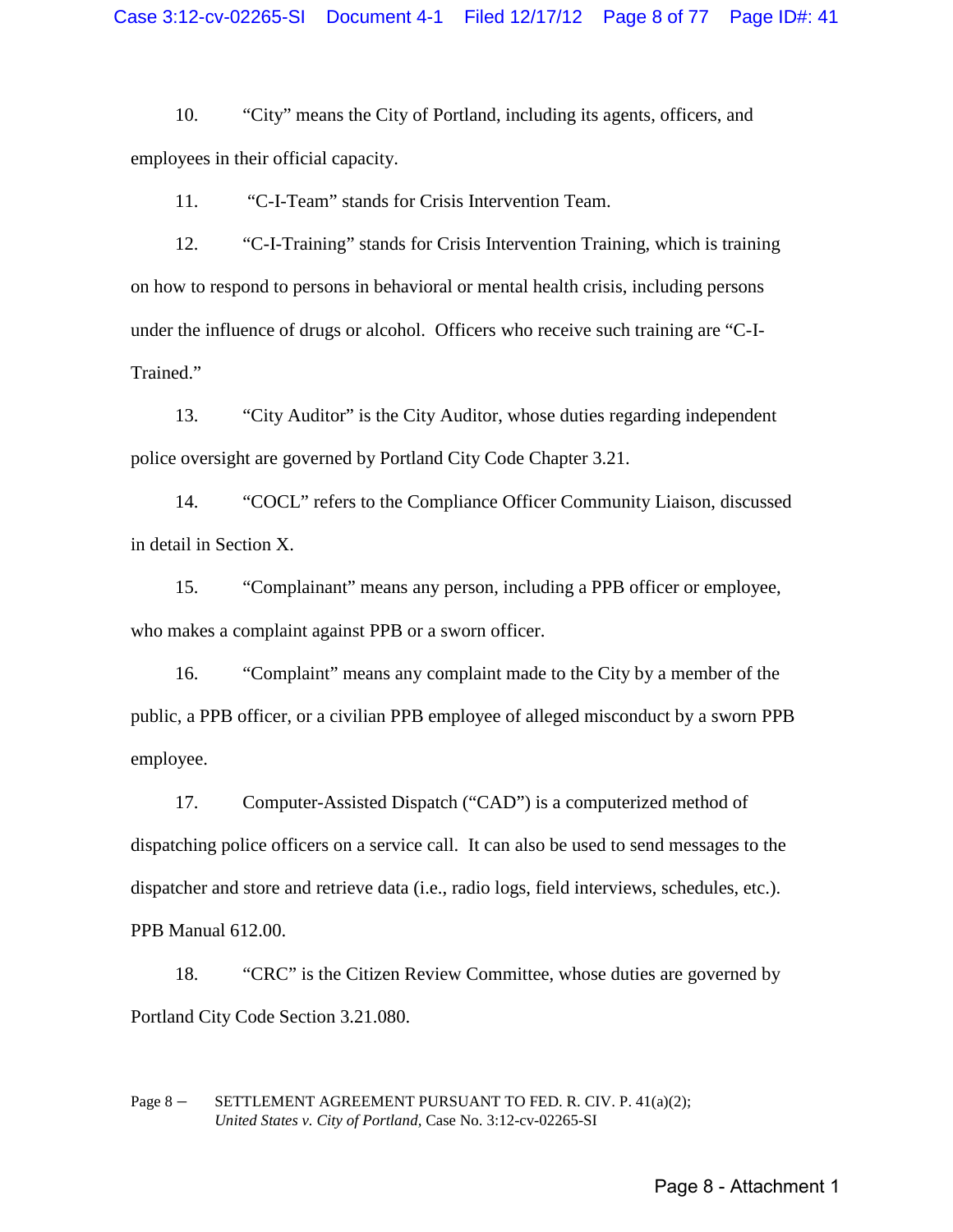19. "Critical firearm discharge" means each discharge of a firearm by a PPB officer. This term includes discharges at persons where no one is struck. This term is not intended to include discharges at the range or in training or negligent discharges not intended as an application of force, which are still subject to administrative investigation.

20. "Day" means a calendar day.

21. "Demographic category" means to the extent such information is currently collected by PPB, age, race, color, ethnicity, national origin, religion, gender, disability, sexual orientation, source of income, or gender identity.

22. "Discipline" means a personnel action for violation of an established law, regulation, rule, or PPB policy, including written reprimand, suspension, demotion, or dismissal.

23. "DOJ" refers jointly to the Civil Rights Division of the United States Department of Justice and the United States Attorney's Office for the District of Oregon.

24. "ECW" means Electronic Control Weapon, a weapon, including Tasers, designed primarily to discharge electrical charges into a subject that will cause involuntary muscle contractions and overrides the subject's voluntary motor responses.

25. "ECW application" means the contact and delivery of electrical impulse to a subject with an ECW.

26. "Effective Date" means the date this Agreement is entered by the Court.

27. "EIS" means the Employee Information System as provided in PPB Manual 345.00.

28. "Ensure" means that the City and PPB are using objectively good faith efforts to achieve the outcome desired.

Page 9 – SETTLEMENT AGREEMENT PURSUANT TO FED. R. CIV. P. 41(a)(2); *United States v. City of Portland,* Case No. 3:12-cv-02265-SI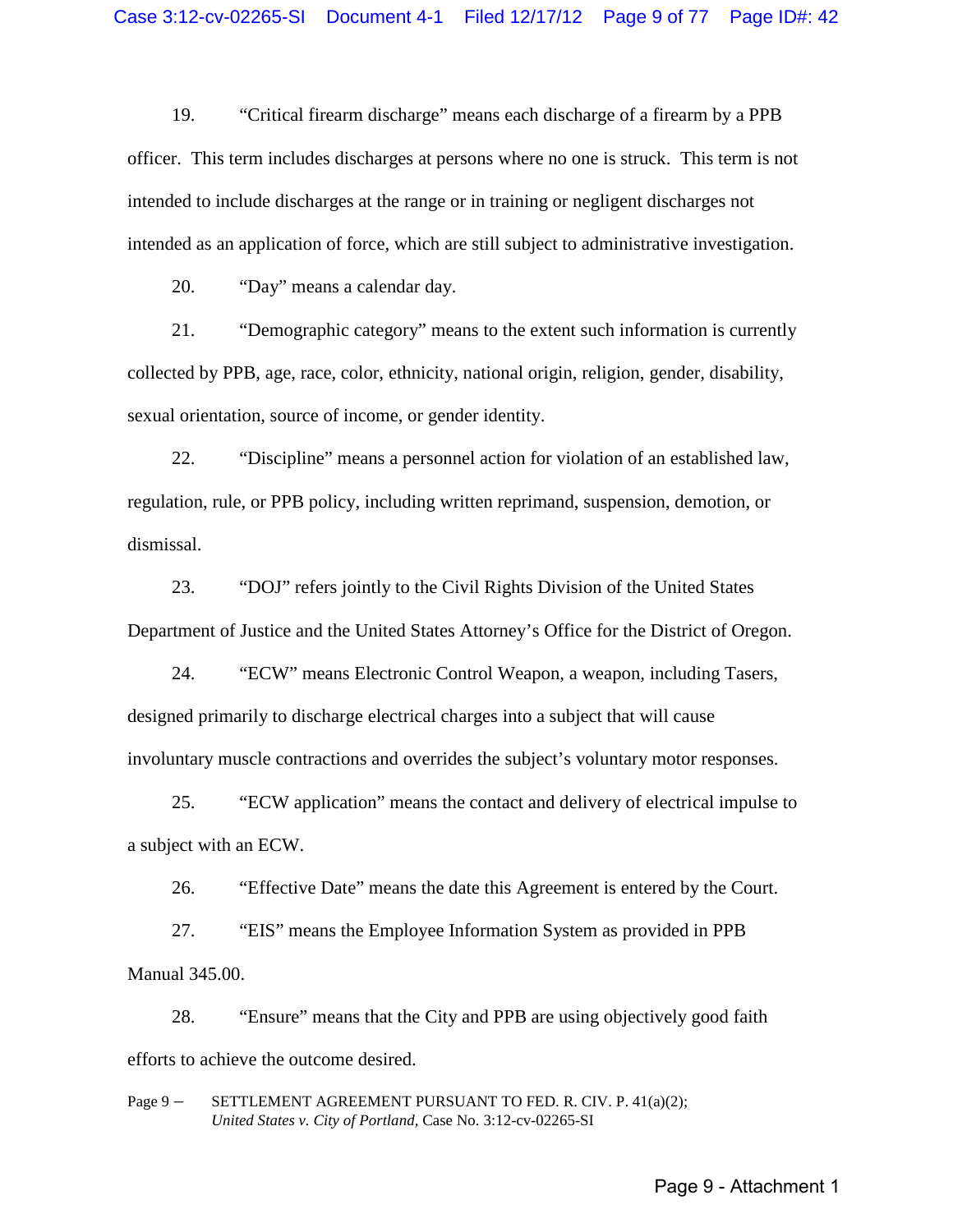29. "Exigent circumstances" means circumstances in which a reasonable person would believe that imminent and serious bodily harm to a person or persons is about to occur.

30. "Firearm" is any instrument capable of discharging ammunition as defined in PPB Manual 1020.00.

31. "Force" means any physical coercion used to effect, influence or persuade an individual to comply with an order from an officer. The term shall not include the ordinary handcuffing of an individual who does not resist.

32. "IA" means the Internal Affairs unit of PPB's Professional Standards Division ("PSD").

33. "Implement" or "implementation" means the development or putting into place of a policy or procedure, including the appropriate training of all relevant personnel, and the consistent and verified performance of that policy or procedure in actual practice through the regular use of audit tools.

34. "Including" means "including, but not limited to."

35. "Inspector" is a command position in the PSD responsible for reviewing all uses of force and making recommendations regarding improvements to systems of accountability in relation to force management.

36. "IPR" means the Independent Police Review Division, an independent, impartial office, readily available to the public, responsible to the City Auditor, empowered to act on complaints against sworn PPB members for alleged misconduct, and recommend appropriate changes of PPB policies and procedures toward the goals of safeguarding the rights of persons and of promoting higher standards of competency,

Page 10 - SETTLEMENT AGREEMENT PURSUANT TO FED. R. CIV. P. 41(a)(2); *United States v. City of Portland,* Case No. 3:12-cv-02265-SI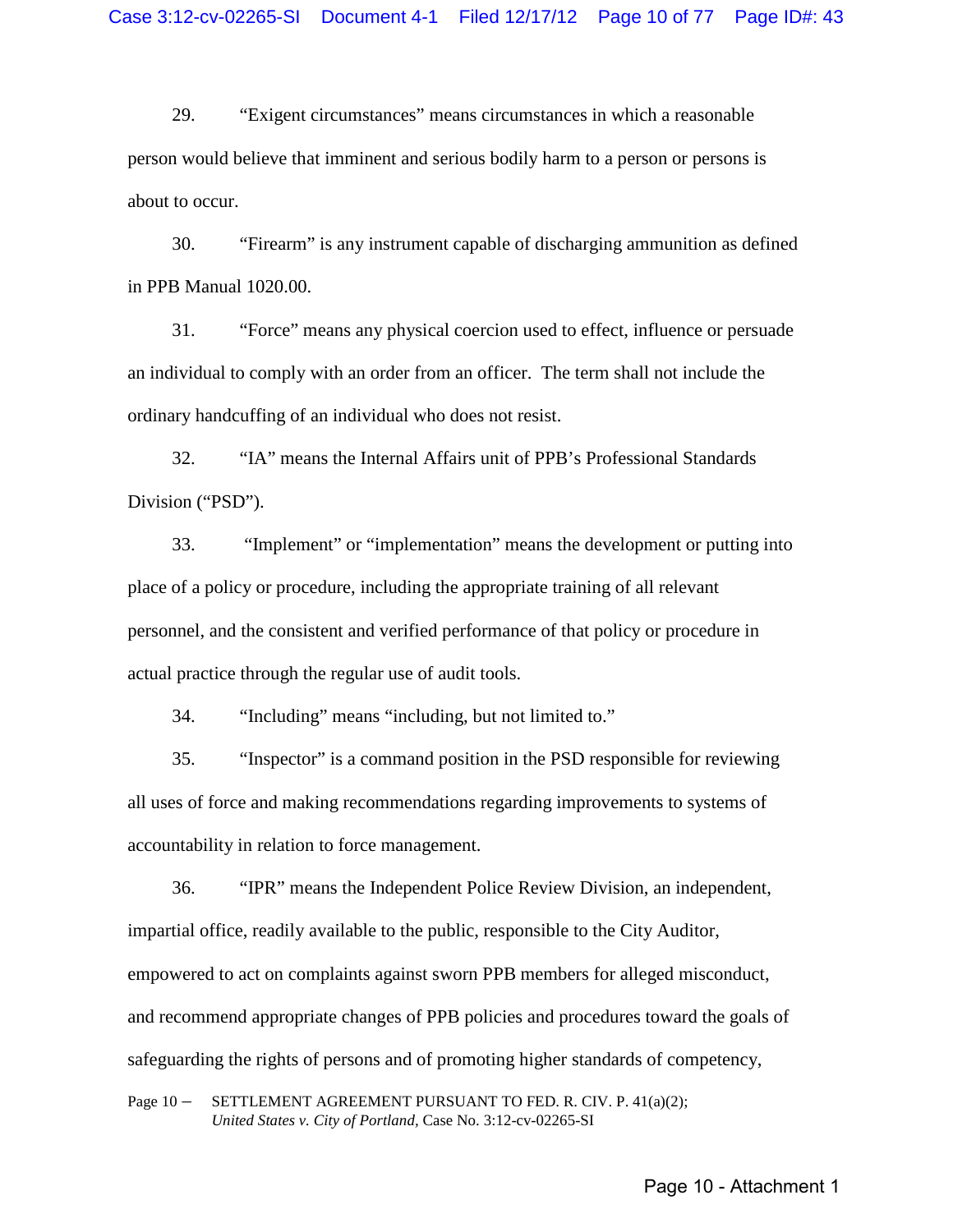efficiency, and justice in the provision of community policing services, governed by Portland City Code Chapter 3.21.

37. "Less-lethal" force means a force application that is not intended or expected to cause death or serious injury and that is commonly understood to have less potential for causing death or serious injury than conventional, more lethal police tactics. Nonetheless, use of less-lethal force can result in death or serious injury.

38. "Lethal force" means any use of force likely to cause death or serious physical injury, including the use of a firearm, carotid neck hold, or strike to the head, neck, or throat with a hard object.

39. "Line Investigation" or "Directive 940.00 Investigation" means the use of force investigation conducted pursuant to PPB Directive 940.00.

40. "Mental Health Crisis" means an incident in which someone with an actual or perceived mental illness is experiencing intense feelings of personal distress (e.g., anxiety, depression, anger, fear, panic, hopelessness), obvious changes in functioning (e.g., neglect of personal hygiene, unusual behavior) and/or catastrophic life events (e.g., disruptions in personal relationships, support systems or living arrangements; loss of autonomy or parental rights; victimization or natural disasters), which may, but not necessarily, result in an upward trajectory of intensity culminating in thoughts or acts that are dangerous to self and/or others.

41. "Mental Illness" is a medical condition that disrupts an individual's thinking, perception, mood, and/or ability to relate to others such that daily functioning and coping with the ordinary demands of life are diminished. Mental illness includes, but is not limited to, serious mental illnesses such as major depression, schizophrenia, bipolar

Page 11 - SETTLEMENT AGREEMENT PURSUANT TO FED. R. CIV. P. 41(a)(2); *United States v. City of Portland,* Case No. 3:12-cv-02265-SI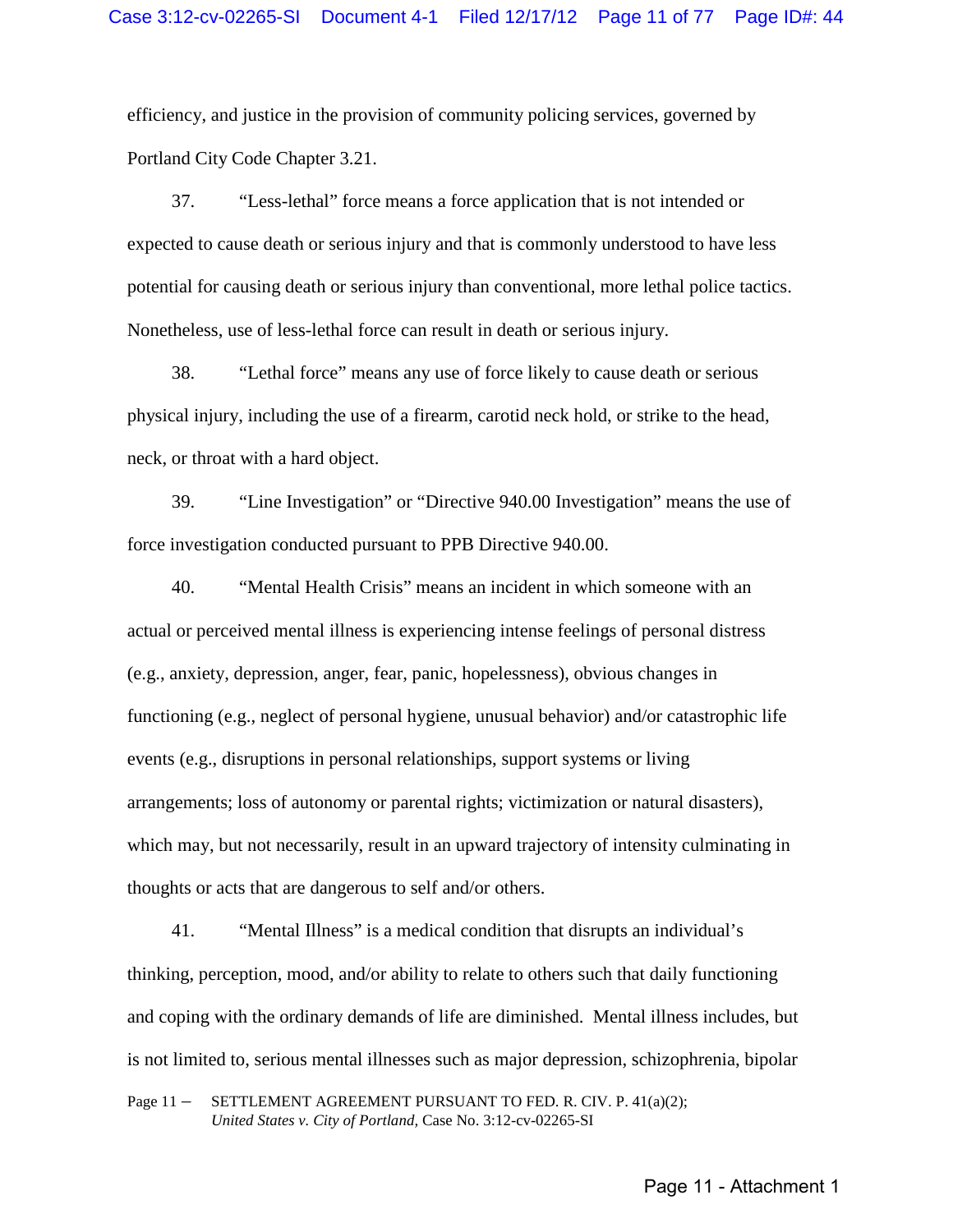disorder, obsessive compulsive disorder ("OCD"), panic disorder, posttraumatic stress disorder ("PTSD"), and borderline personality disorder. Mental illness includes individuals with dual diagnosis of mental illness and another condition, such as drug and/or alcohol addiction.

42. "Misconduct" means conduct by a sworn officer that violates PPB regulations or orders, or other standards of conduct required of City employees.

43. "Misconduct complaint" means any allegation of improper conduct by a sworn officer, whether the complaint alleges corruption or other criminal misconduct; a violation of law; or a violation of PPB policy, procedure, regulations, orders, or other standards of conduct required of City employees including, but not limited to, the improper use of force. This definition is not intended to create a right of appeal to the CRC for lethal force or in-custody death cases.

44. "Mobile Crisis Prevention Team" (formerly Mobile Crisis Unit) means the team of a PPB patrol officer and mental health case worker who are specifically detailed to conduct outreach and response to persons with known mental illness or experiencing an actual or perceived mental health crisis, with the goal of intervening with individuals before a crisis exists and to link the individual with community mental health services.

45. "Non-disciplinary corrective action" refers to action other than discipline taken by a PPB supervisor to enable or encourage an officer to improve his or her performance.

46. "Passive resistance" means non-compliance with officer commands that is non-violent and does not pose an immediate threat to the officer or the public.

47. "Personnel" means PPB officers and employees.

Page 12 - SETTLEMENT AGREEMENT PURSUANT TO FED. R. CIV. P. 41(a)(2); *United States v. City of Portland,* Case No. 3:12-cv-02265-SI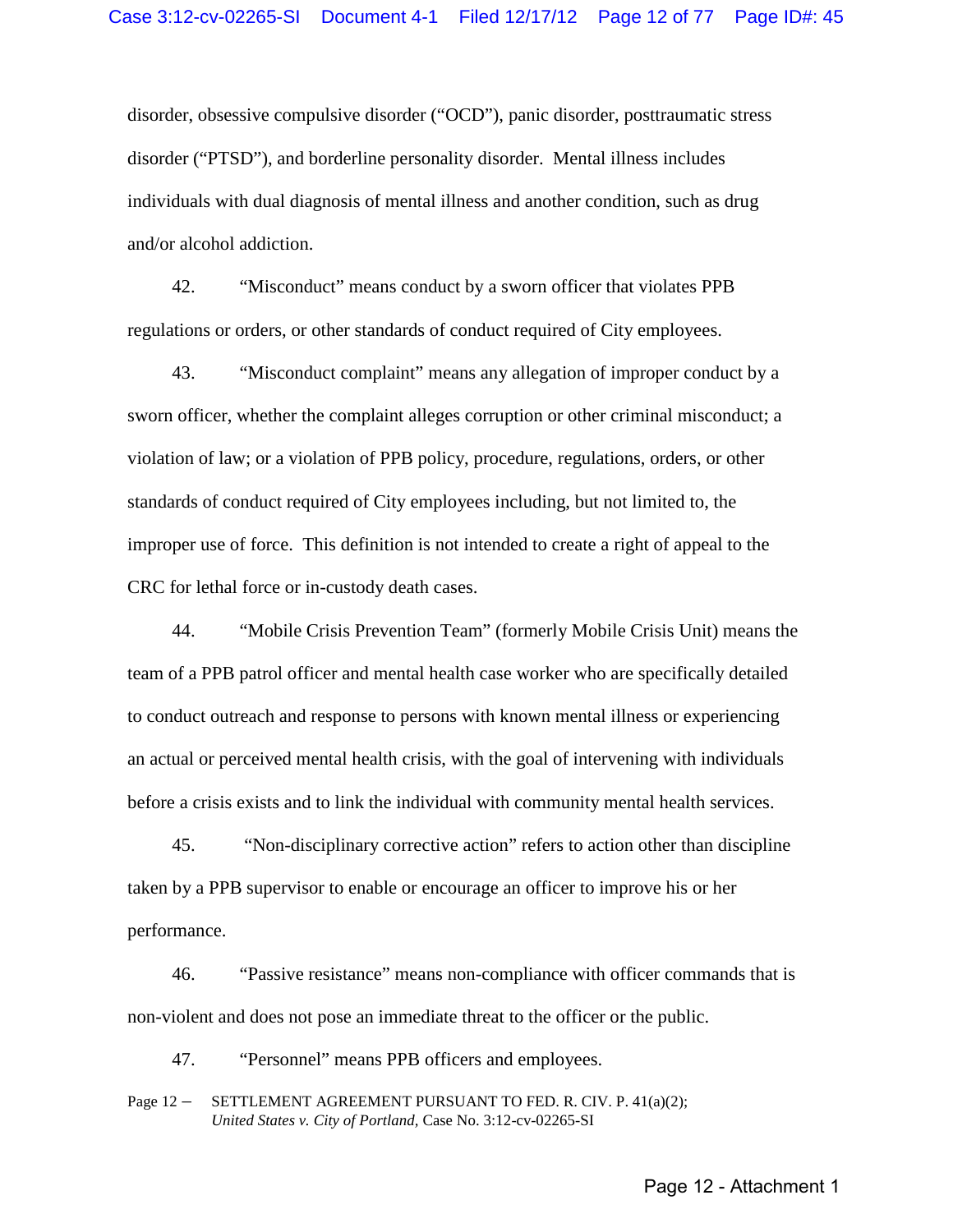48. "Police officer" or "officer" means any law enforcement agent employed by or volunteering for PPB, including supervisors, reserve officers, and cadets.

49. Police Review Board ("PRB") is an advisory body to the Chief governed by Portland City Code § 3.20.140. The PRB makes recommendations as to findings and proposed officer discipline to the Chief.

50. "Policies and procedures" means regulations or directives, regardless of the name, describing the duties, functions, and obligations of PPB officers and/or employees, and providing specific direction in how to fulfill those duties, functions, or obligations.

51. "PPB Manual" refers to PPB's Policy and Procedure Manual, revised January 2009, and includes the most current edition and supplements thereto.

52. "PPB unit" or "unit" means any designated organization of officers within PPB, including precincts and specialized units.

53. Portland Police Data System ("PPDS") is PPB's records management system that integrates officers' access to other agency systems such as LEDS, NCIC/III, DMV, DA-Crimes, ESWIS and OJIN. *See, e.g.*, PPB Manual 1226.00.

54. "Precinct" refers to one of the service areas of PPB, which together cover the entire geographic area of the City of Portland. Each precinct is led by a precinct commander.

55. "Probable cause" means that there is a substantial objective basis for believing that, more likely than not, an offense has been committed and a person to be arrested has committed it.

### Page 13 – SETTLEMENT AGREEMENT PURSUANT TO FED. R. CIV. P. 41(a)(2); *United States v. City of Portland,* Case No. 3:12-cv-02265-SI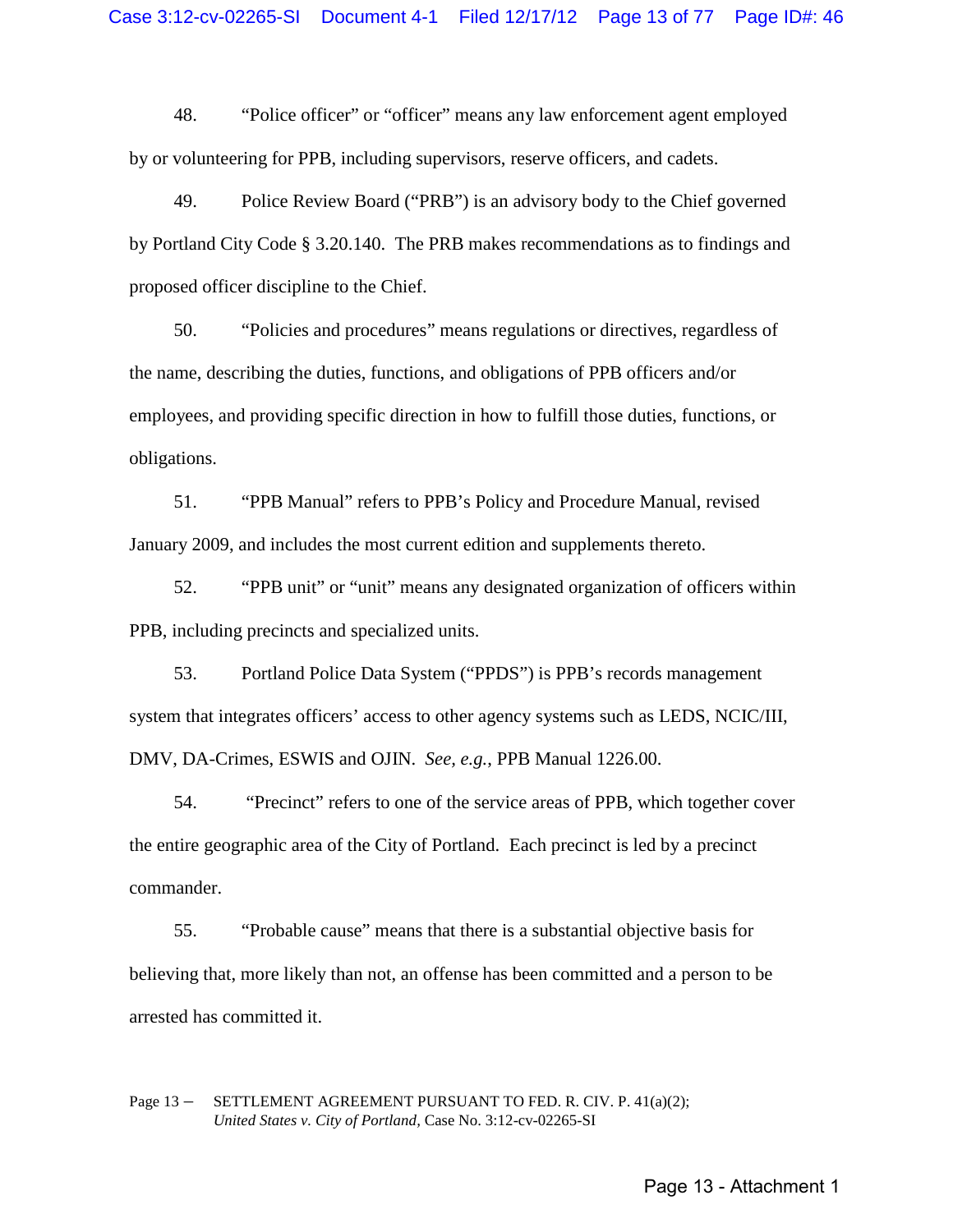56. "PSD" means the Professional Standards Division, the PPB unit charged with, among other tasks, conducting or overseeing all internal and administrative investigations of PPB officers, agents, and employees arising from complaints, whose current duties are governed by PPB Manual 330.00.

57. "Qualified Mental Health Professional" means an individual who has, at a minimum, a masters-level education and training in psychiatry, psychology, counseling, social work, or psychiatric nursing, and is currently licensed by the State of Oregon to deliver those mental health services he or she has undertaken to provide.

58. "Serious Use of Force" means: (1) all uses of force by a PPB officer that reasonably appear to create or do create a substantial risk of death, serious disfigurement, disability, or impairment of the functioning of any body part or organ; (2) all critical firearm discharges by a PPB officer; (3) all uses of force by a PPB officer resulting in a significant injury, including a broken bone, an injury requiring hospitalization, or an injury deemed to be serious by an officer's supervisor; (4) all head, neck, and throat strikes with an object or carotid neck holds; (5) force used upon juveniles known or reasonably assumed to be under 15 and females known or reasonably assumed to be pregnant; (6) all uses of force by a PPB officer resulting in a loss of consciousness; (7) more than two applications of an ECW on an individual during a single interaction, regardless of the mode or duration of the application, regardless of whether the applications are by the same or different officers, and regardless of whether the ECW application is longer than 15 seconds, whether continuous or consecutive; (8) any strike, blow, kick, ECW application, or similar use of force against a handcuffed, otherwise

Page 14 – SETTLEMENT AGREEMENT PURSUANT TO FED. R. CIV. P. 41(a)(2); *United States v. City of Portland,* Case No. 3:12-cv-02265-SI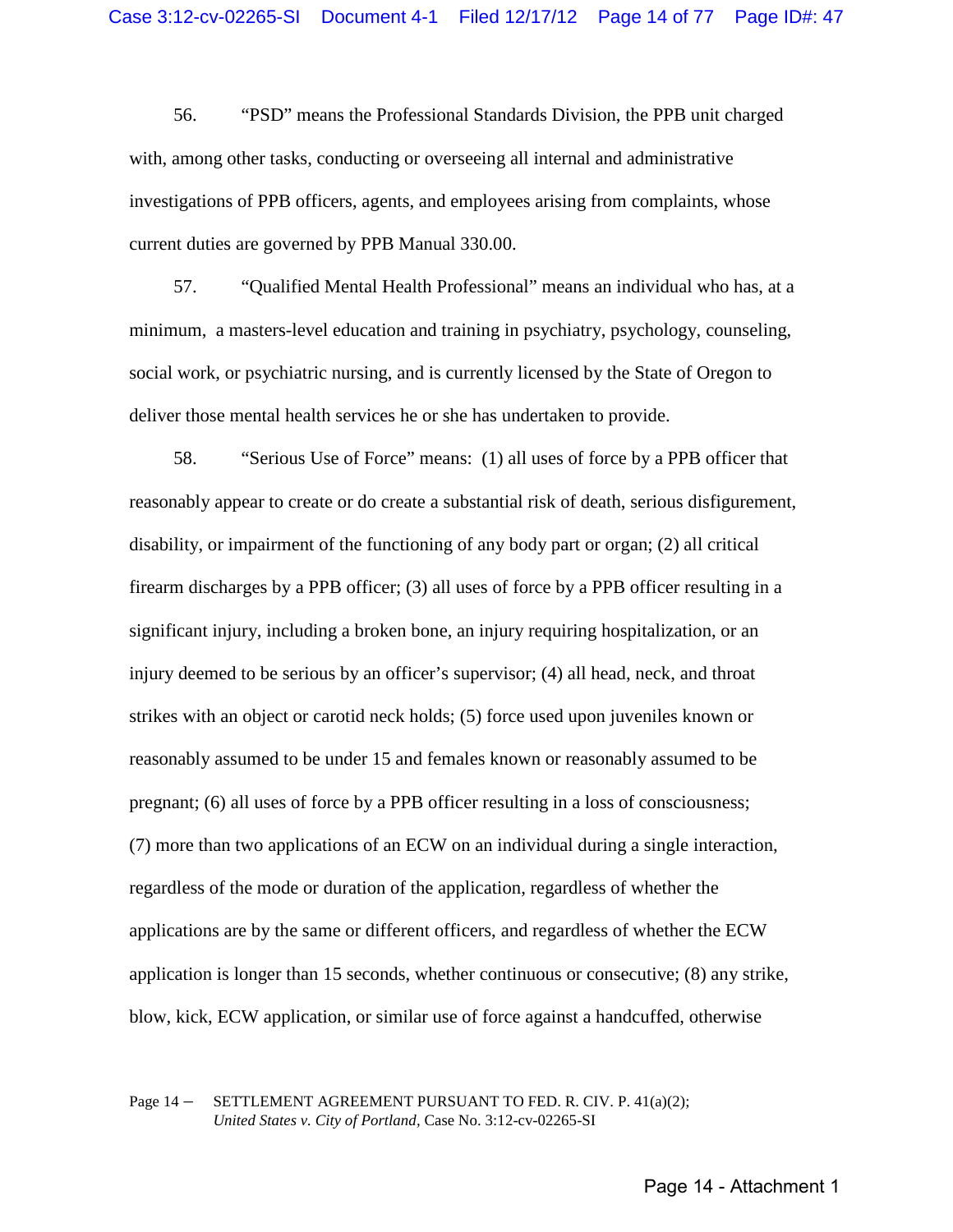restrained, under control, or in custody subject with or without injury; and (9) any use of force referred by an officer's supervisor to IA that IA deems serious.

59. "Shall" means a mandatory duty.

60. "Supervisor" means a sworn PPB employee at the rank of sergeant or above (or anyone acting in those capacities) and non-sworn personnel with oversight responsibility for other officers.

61. "Supported by evidence" means the standard of proof applied in CRC appeals pursuant to Portland City Code Section 3.21.160. A finding regarding a complaint is "supported by the evidence" when a reasonable person could make the finding regarding a complaint in light of the evidence, whether or not the reviewing body agrees with the finding. The CRC decides whether the recommended finding is supported by the evidence using a reasonable person standard, that is, the CRC decides whether City decision makers could have reached the conclusion they reached based on the evidence developed by the investigation.

62. "Training" means any adult-learning methods that incorporate roleplaying scenarios and interactive exercises that instruct officers about how to exercise their discretion at an administrative level, as well as traditional lecture formats. Training also includes testing and/or writings that indicate that the officer comprehends the material taught.

63. "Use of Force" means any physical coercion used to effect, influence, or persuade an individual to comply with an order from an officer, above unresisted handcuffing, including actively pointing a firearm at a person.

### Page 15 – SETTLEMENT AGREEMENT PURSUANT TO FED. R. CIV. P. 41(a)(2); *United States v. City of Portland,* Case No. 3:12-cv-02265-SI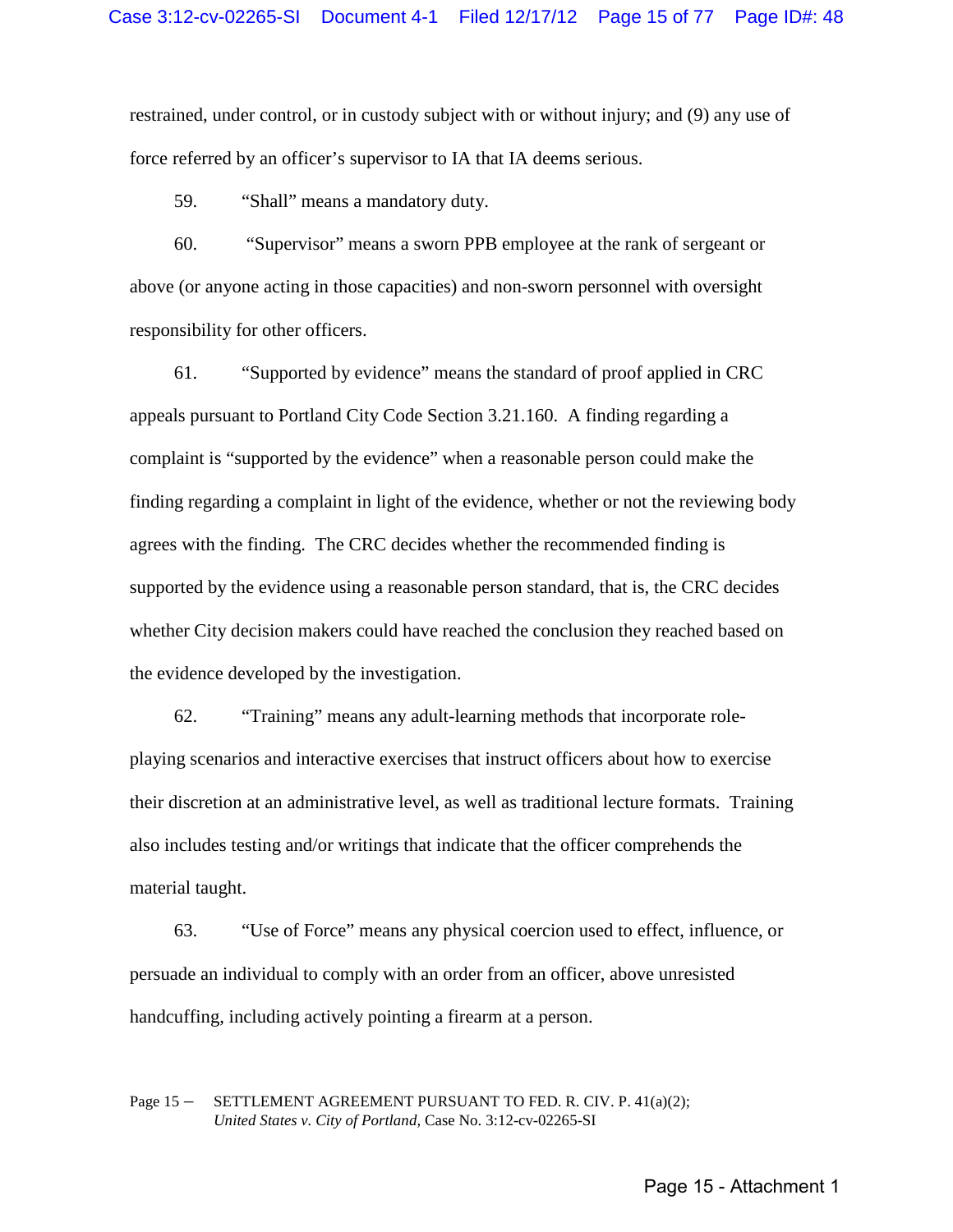64. "Use of force that could result in criminal charges" means that use of force that a reasonable and trained supervisor could conclude would result in criminal charges due to the apparent circumstances, such as: (a) the level of force used as compared to the offense committed or resistance encountered; (b) material discrepancies between the force actually used and the use of force as described by the officer; or (c) the nature of the injuries.

65. "Welfare Check" means a response by PPB to a call for service that is unrelated to an allegation of criminal conduct, but is instead to determine whether a person requires assistance for a medical or mental health crisis.

#### **III. USE OF FORCE**

<span id="page-15-0"></span>PPB shall revise its existing use of force policy and force reporting requirements to ensure that all force, particularly force involving persons with actual or perceived mental illness: (a) is used only in accordance with the Constitution and laws of the United States; (b) is no greater than necessary to accomplish a lawful objective; (c) is properly documented, reported, and accounted for; and (d) is properly investigated, reviewed, evaluated, and, if necessary, remedied. PPB shall attempt to avoid or minimize the use of force against individuals in perceived behavioral or mental health crisis, or those with mental illness and direct such individuals to the appropriate services where possible. In addition, PPB shall ensure that officers use non-force and verbal techniques to effect compliance with police orders whenever feasible, especially in the course of conducting welfare checks or effecting arrests for minor offenses or for persons whom officers have reason to believe are experiencing a mental health crisis; de-escalate the use of force at the earliest possible moment; only resort to those use of force weapons,

Page 16 – SETTLEMENT AGREEMENT PURSUANT TO FED. R. CIV. P. 41(a)(2); *United States v. City of Portland,* Case No. 3:12-cv-02265-SI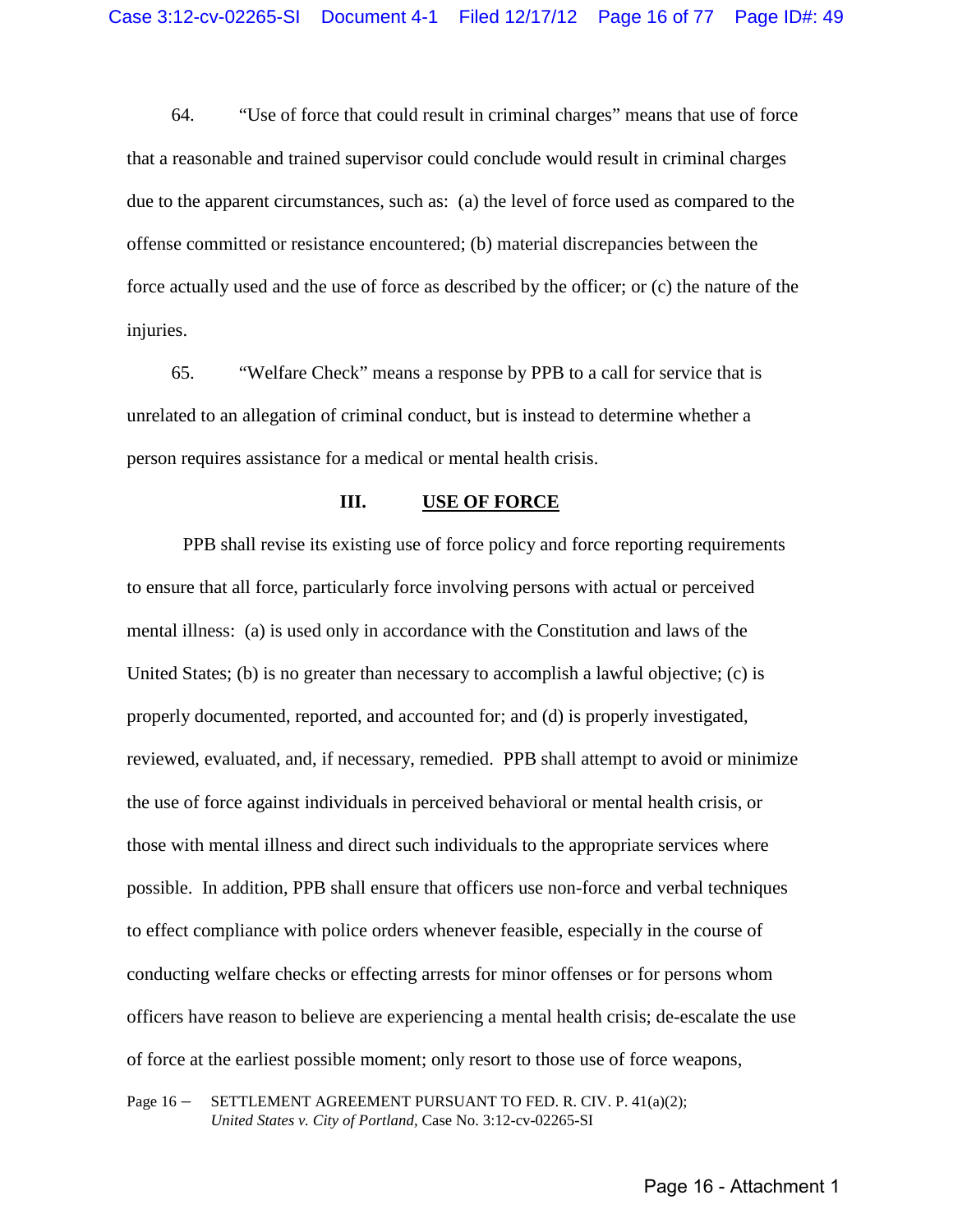including less-lethal weapons, as necessary; and refrain from the use of force against individuals who are already under control by officers, or who may express verbal discontent with officers but do not otherwise pose a threat to officers or others, or impede a valid law enforcement function. To achieve these outcomes, PPB shall implement the requirements set out below.

# <span id="page-16-0"></span>**A. Use of Force Policy**

66. PPB shall maintain the following principles in its existing use of force policies:

- a. PPB shall use only the force reasonably necessary under the totality of circumstances to lawfully perform its duties and to resolve confrontations effectively and safely; and
- b. PPB expects officers to develop and display, over the course of their practice of law enforcement, the skills and abilities that allow them to regularly resolve confrontations without resorting to force or the least amount of appropriate force.

67. PPB shall add to its use of force policy and procedures the following use of force principles:

- a. Officers shall use disengagement and de-escalation techniques, when possible, and/or call in specialized units when practical, in order to reduce the need for force and increase officer and civilian safety;
- b. In determining whether to use force, officers will take into account all information, when feasible, including behavior, reports, and

Page 17 – SETTLEMENT AGREEMENT PURSUANT TO FED. R. CIV. P. 41(a)(2); *United States v. City of Portland,* Case No. 3:12-cv-02265-SI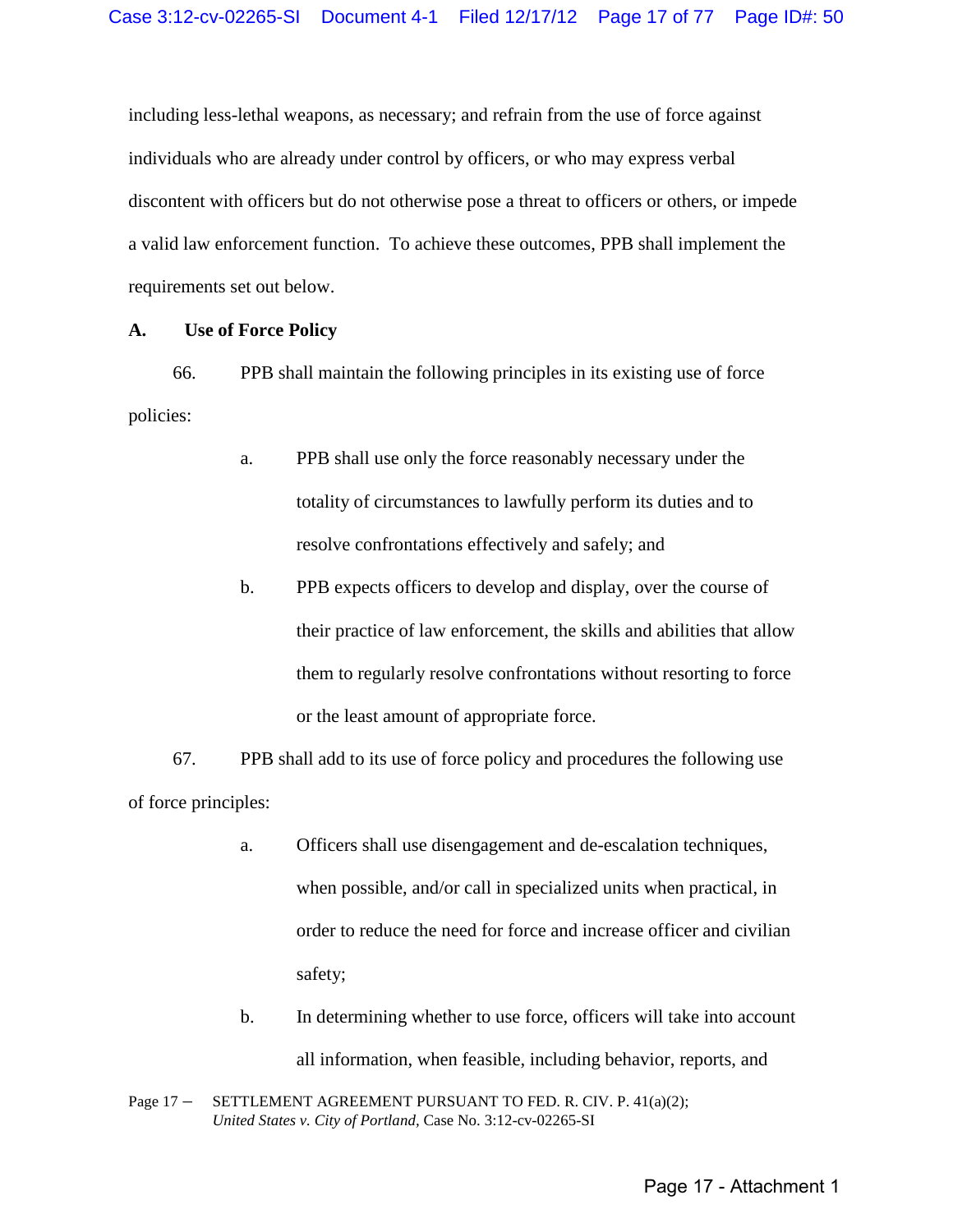known history as conveyed to or learned by the officer by any means, indicating that a person has, or is perceived to have, mental illness;

- c. The use of force shall be de-escalated as resistance decreases and the amount of force used, including the number of officers who use force, shall de-escalate to a level reasonably calculated to maintain control with the least amount of appropriate force; and
- d. Objectively unreasonable uses of force shall result in corrective action and/or discipline, up to and including termination.

# **1. Electronic Control Weapons**

68. PPB shall revise PPB Directive 1051.00 regarding Taser, Less-Lethal Weapon System to include the following principles:

- a. Prohibition against the use of ECWs for pain compliance against those suffering from mental illness or emotional crisis except in exigent circumstances, and then only to avoid the use of a higher level of force;
- b. Unless it would present a danger to the officer or others, that officers shall issue a verbal warning, or attempt to utilize hand signals where there is a language barrier or the subject is hearing impaired, prior to deploying their ECW;
- c. Officers shall follow protocols developed by PPB in conjunction with medical professionals on their responsibilities following ECW use;
- Page 18 SETTLEMENT AGREEMENT PURSUANT TO FED. R. CIV. P. 41(a)(2); *United States v. City of Portland,* Case No. 3:12-cv-02265-SI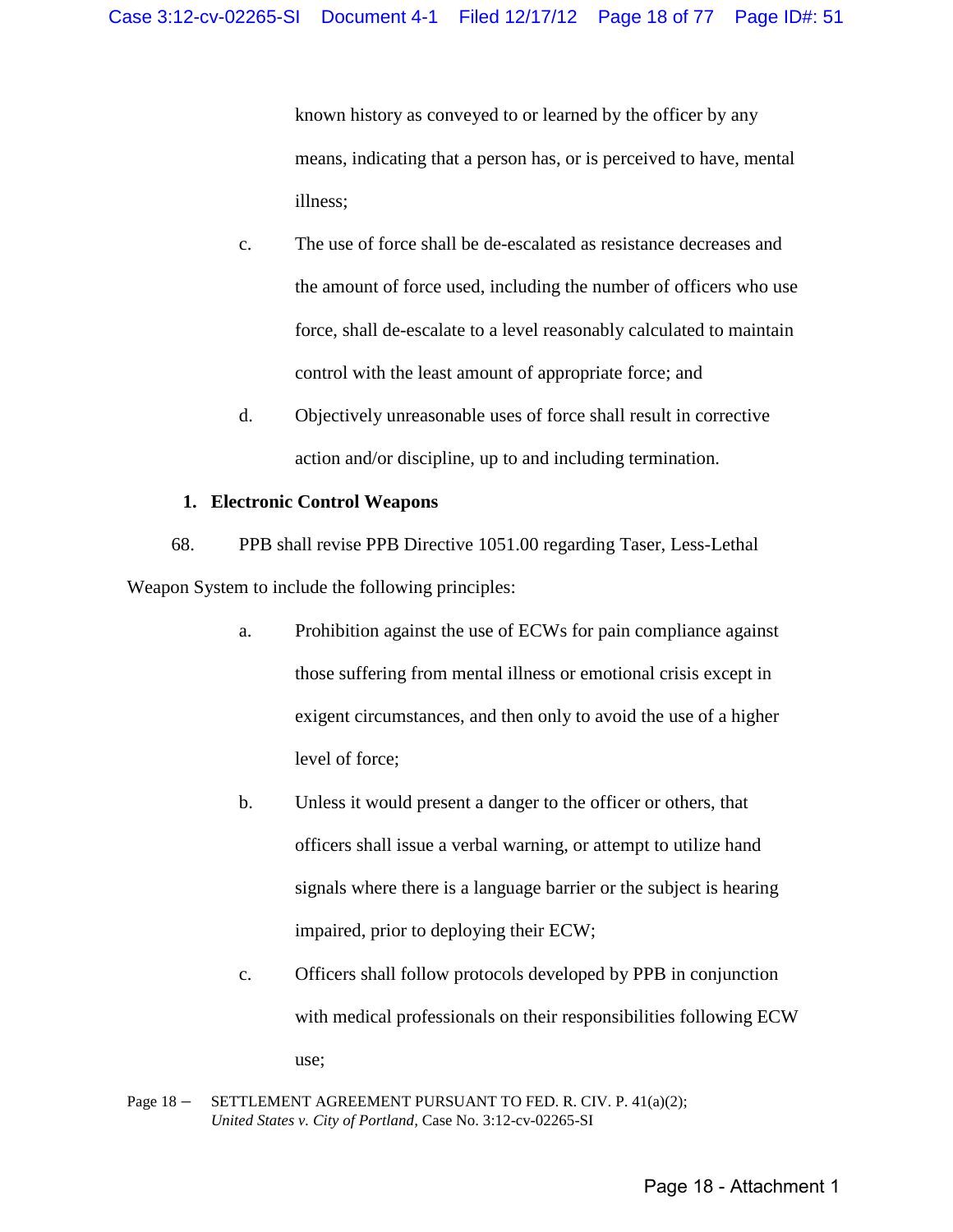- d. Only one ECW at a time may be used on a subject, intentionally, except where lethal force would be permitted;
- e. After one standard ECW cycle (5 seconds), the officer shall reevaluate the situation to determine if subsequent cycles are necessary, including waiting for a reasonable amount of time to allow the subject to comply with the warning. Officers shall describe and explain the reasonableness of each ECW cycle in their use of force reports;
- f. Officers shall make every reasonable effort to attempt handcuffing during and between each ECW cycle. Officers should avoid deployments of more than three ECW cycles unless exigent circumstances warrant use;
- g. ECWs shall not be used on handcuffed or otherwise restrained persons, unless doing so is necessary to prevent them from causing serious physical injury to themselves or others, or if lesser attempts of control have been ineffective and/or to avoid greater application of use of force; and
- h. Officers receive annual ECW in service training including proficiency and policy changes, if any.

# **2. Use of Force Reporting Policy and Use of Force Report**

69. PPB shall revise its policies related to use of force reporting, as necessary, to require that:

Page 19 - SETTLEMENT AGREEMENT PURSUANT TO FED. R. CIV. P. 41(a)(2); *United States v. City of Portland,* Case No. 3:12-cv-02265-SI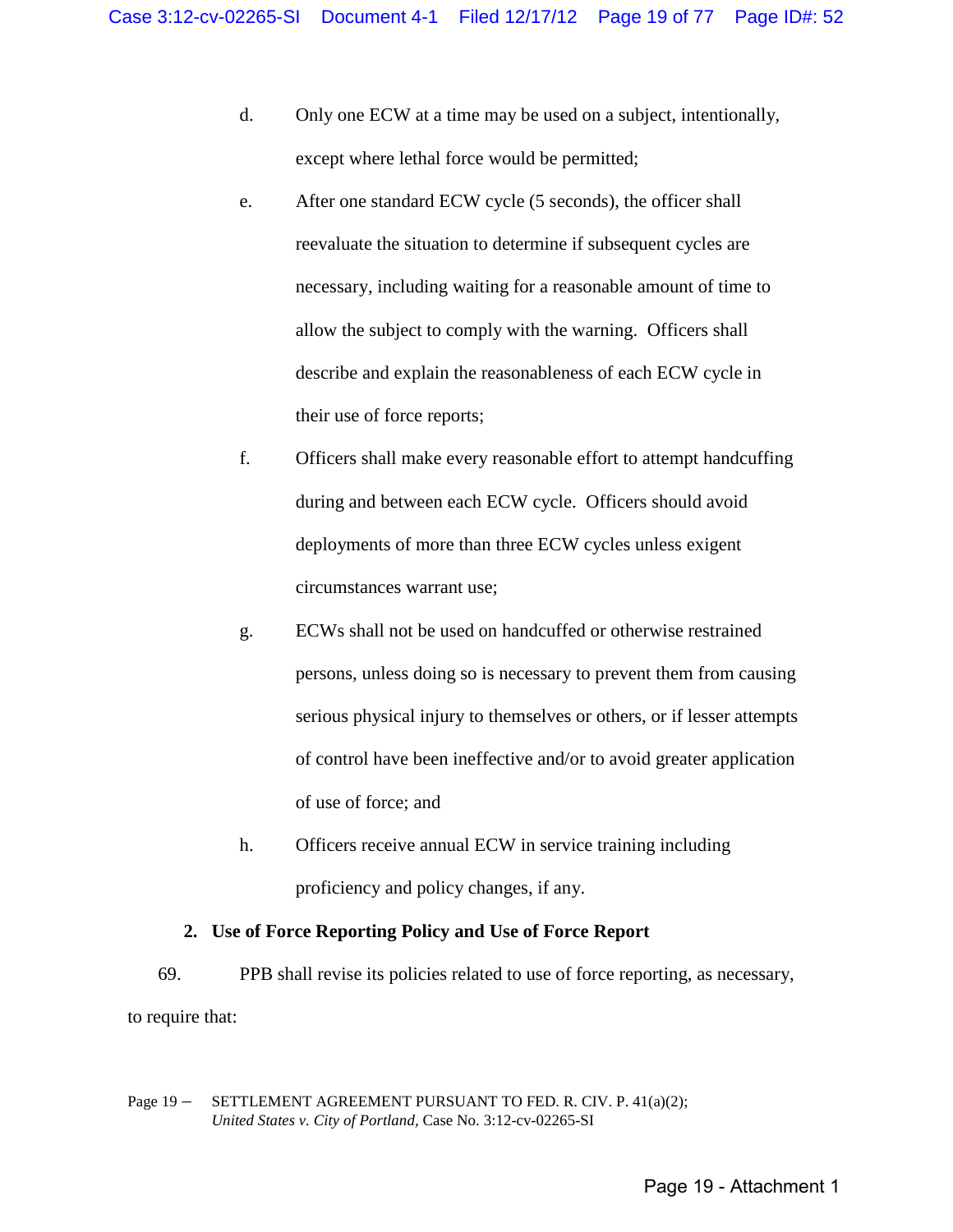- a. All PPB officers that use force, including supervisory officers, draft timely use of force reports that include sufficient information to facilitate a thorough review of the incident in question by supervisory officers; and
- b. All officers involved or witnesses to a use of force provide a full and candid account to supervisors.

### **3. Use of Force Supervisory Investigations and Reports**

70. PPB shall continue enforcement of Directive 940.00, which requires supervisors who receive notification of a force event to respond to the scene, conduct an administrative review and investigation of the use of force, document their findings in an After Action Report and forward their report through the chain of command. PPB shall revise Directive 940.00 to further require that supervisory officers:

- a. Complete After Action Reports within 72 hours of the force event;
- b. Immediately notify his or her shift supervisor and PSD regarding all officer's Serious Use of Force, any Use of Force against persons who have actual or perceived mental illness, or any suspected misconduct. Where the supervisor suspects possible criminal conduct, the supervisor shall notify the PPB Detective Division. Where there is no misconduct, supervisors also shall determine whether additional training or counseling is warranted. PPB shall then provide such counseling or training consistent with this Agreement;

Page 20 – SETTLEMENT AGREEMENT PURSUANT TO FED. R. CIV. P. 41(a)(2); *United States v. City of Portland,* Case No. 3:12-cv-02265-SI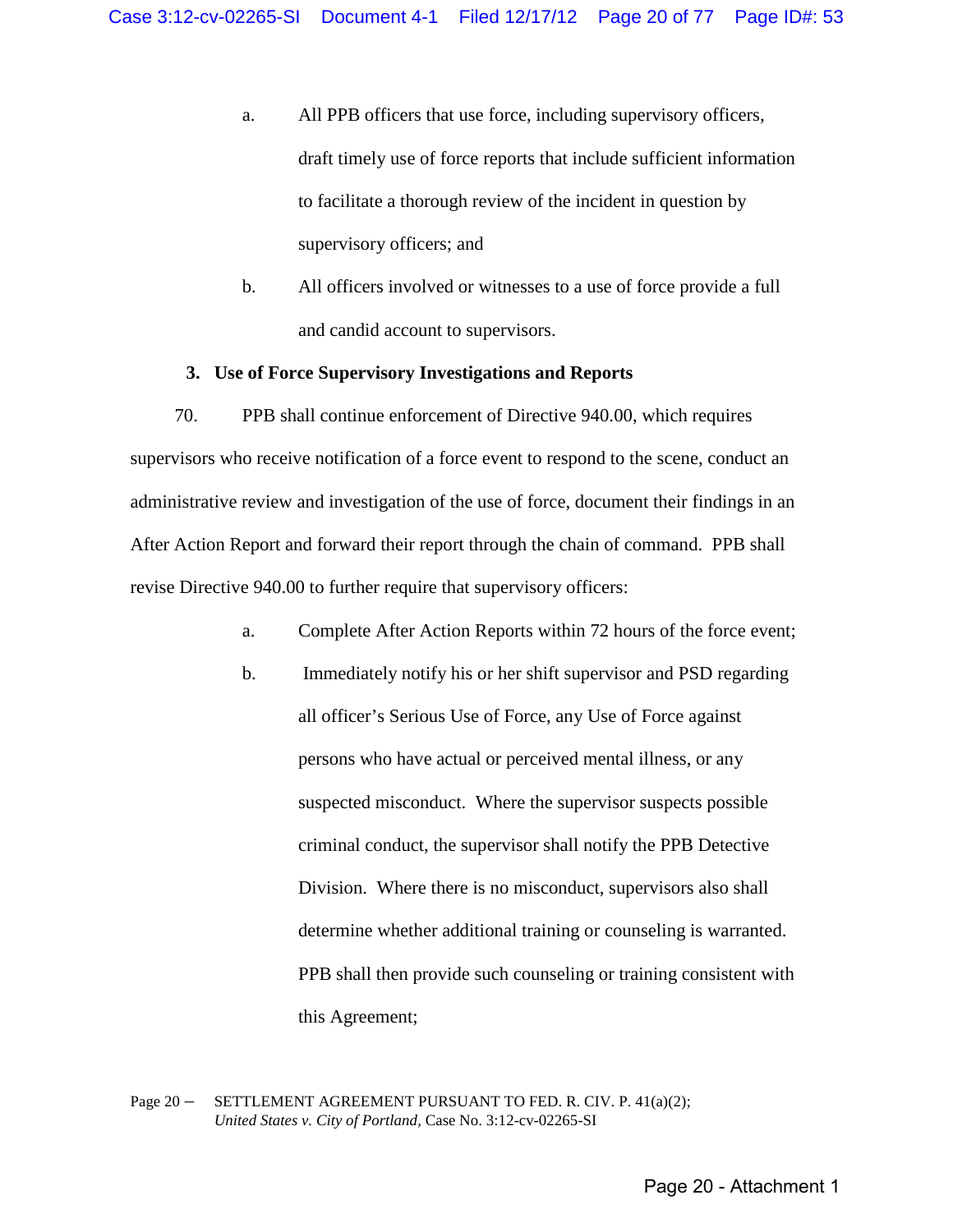- c. Where necessary, ensure that the subject receives medical attention from an appropriate medical provider; and
- d. Interview officers individually and not in groups.

71. PPB shall maintain adequate patrol supervision staffing, which at a minimum, means that PPB and the City shall maintain its current sergeant staffing level, including the September 2012 addition of 15 sergeants.

72. PPB shall develop a supervisor investigation checklist to ensure that supervisors carry out these force investigation responsibilities. PPB shall review and revise the adequacy of this checklist regularly, at least annually.

73. PPB shall revise its policies concerning chain of command reviews of After Action Reports, as necessary, to require that:

- a. EIS tracks all Directive 940.00 comments, findings and corrections;
- b. All supervisors in the chain of command are subject to and receive corrective action or discipline for the accuracy and completeness of After Action Reports completed by supervisors under their command;
- c. All supervisors in the chain of command are accountable for inadequate reports and analysis;
- d. A supervisor receives the appropriate corrective action, including training, demotion, and/or removal from a supervisory position when he or she repeatedly conducts deficient investigations. Where a shift commander, or precinct commander, repeatedly
- Page 21 SETTLEMENT AGREEMENT PURSUANT TO FED. R. CIV. P. 41(a)(2); *United States v. City of Portland,* Case No. 3:12-cv-02265-SI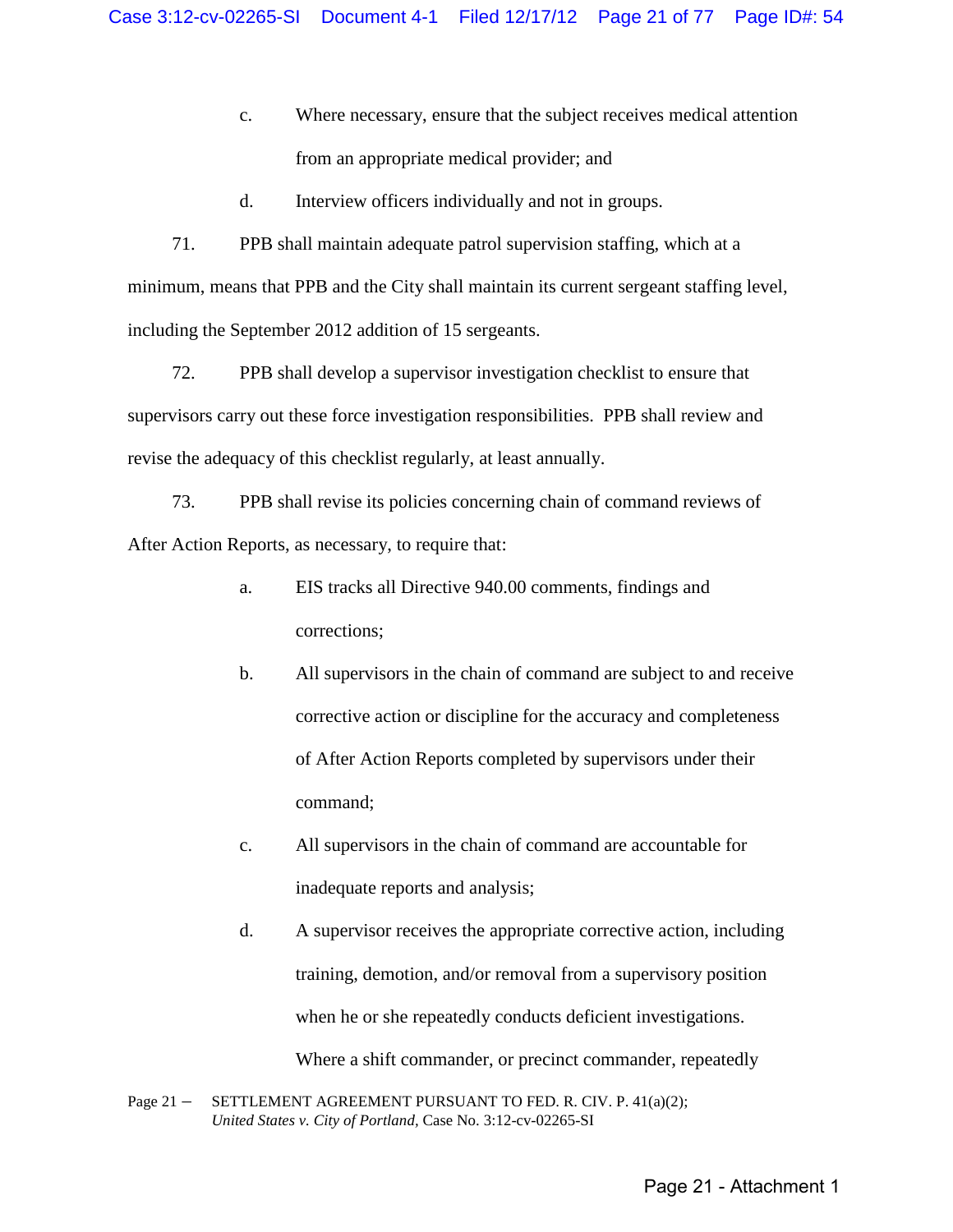permits deficient investigations, the shift commander, or precinct commander, receives the appropriate corrective action, including training, demotion, and/or removal from a supervisory position;

- e. When, after investigation, a use of force is found to be out of policy, PPB shall take appropriate corrective action consistent with the Accountability provisions of this Agreement;
- f. Where the use of force indicates policy, training, tactical, or equipment concerns, the immediate supervisor shall notify the Inspector and the Chief, who shall ensure that PPB timely conducts necessary training and that PPB timely resolves policy, tactical, or equipment concerns; and
- g. The Chief or designee, as well as PSD, has discretion to re-assign a use of force investigation to the Detective Division or any PPB supervisor.

# <span id="page-21-0"></span>**B. Compliance Audits Related to Use of Force**

74. In consultation with the COCL, the Inspector, as part of PPB's quarterly review of force, will audit force reports and Directive 940.00 Investigation Reports to ensure that:

- a. With respect to use of force generally:
	- i. reports describe the mental health information available to officers and the role of that information in their decision making;
	- ii. officers do not use force against people who engage in passive resistance that does not impede a lawful objective;
- Page 22 SETTLEMENT AGREEMENT PURSUANT TO FED. R. CIV. P. 41(a)(2); *United States v. City of Portland,* Case No. 3:12-cv-02265-SI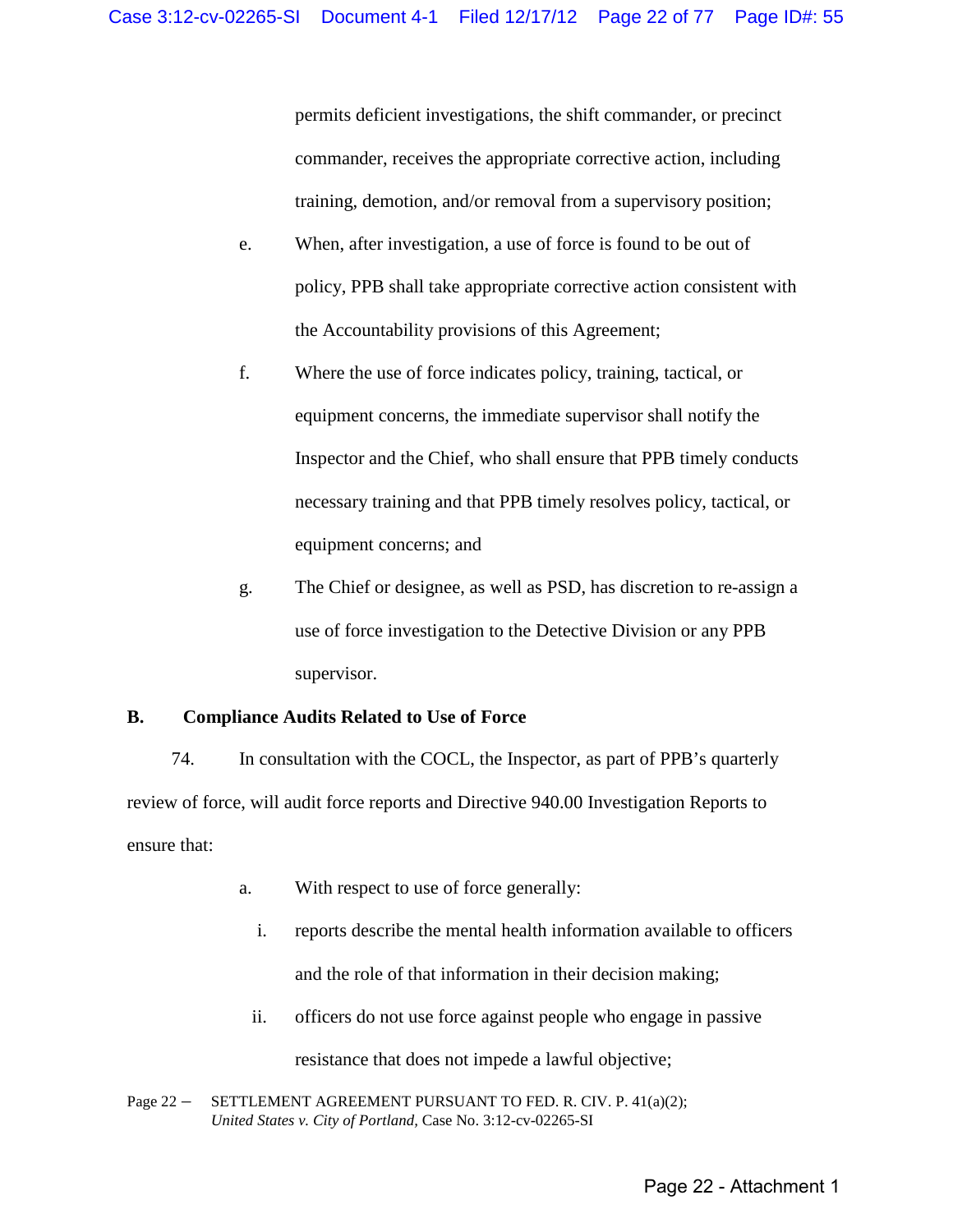- iii. when resistance decreases, officers de-escalate to a level reasonably calculated to maintain control with the least amount of appropriate force;
- iv. officers call in specialty units in accordance with procedure;
- v. officers routinely procure medical care at the earliest available opportunity when a subject is injured during a force event; and
- vi. officers consistently choose options reasonably calculated to establish or maintain control with the least amount of appropriate force.
- b. With respect to ECW usages:
	- i. ECW deployment data and Directive 940.00 reports are consistent, as determined by random and directed audits. Discrepancies within the audit should be appropriately investigated and addressed;
	- ii. officers evaluate the reasonableness and need for each ECW cycle and justify each cycle; when this standard is not met, this agreement requires supervisor correction;
- iii. officers are universally diligent in attempting to use hands-on control when practical during ECW cycles rather than waiting for compliance; and
- iv. officers do not attempt to use ECW to achieve pain compliance against subjects who are unable to respond rationally unless doing

Page 23 - SETTLEMENT AGREEMENT PURSUANT TO FED. R. CIV. P. 41(a)(2); *United States v. City of Portland,* Case No. 3:12-cv-02265-SI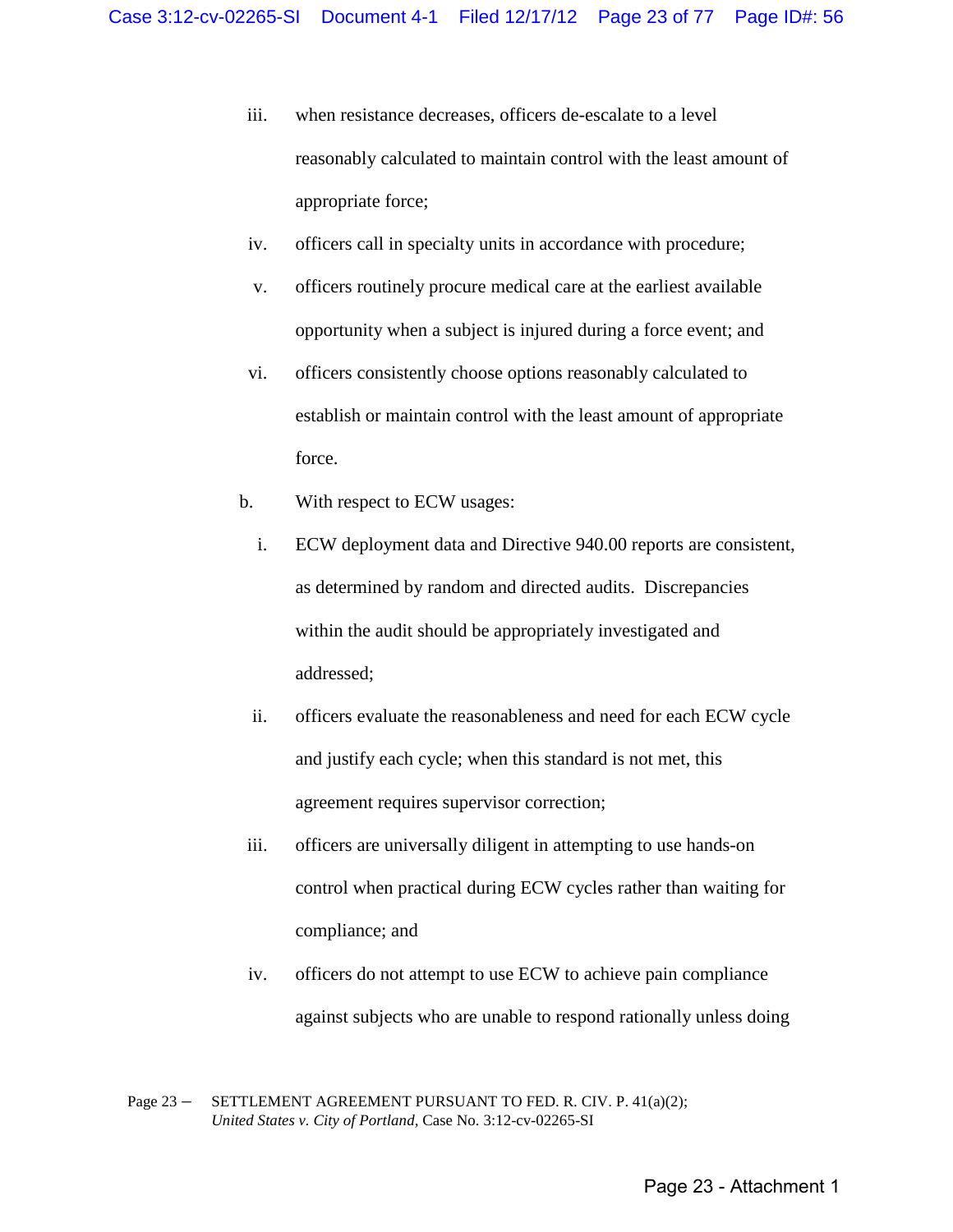so is reasonably calculated to prevent the use of a higher level of force.

- c. With respect to use of force reporting, the reports:
	- i. are completed as soon as possible after the force incident occurs, but no later than the timeframes required in policy;
	- ii. include a detailed description of the unique characteristics of the event, using common everyday language, sufficient to allow supervisors to accurately evaluate the quality of the officer's decision making and performance;
	- iii. include a decision point description of the force decision making;
	- iv. include a detailed description of the force used, to include descriptive information regarding the use of any weapon;
	- v. include a description of any apparent injury to the suspect, any complaint of injury, or the absence of injury (including information regarding any medical aid or on-scene medical evaluation provided);
	- vi. include the reason for the initial police presence;
	- vii. include a description of the level of resistance encountered by each officer that led to each separate use of force and, if applicable, injury;
	- viii. include a description of why de-escalation techniques were not used or whether they were effective;

Page 24 – SETTLEMENT AGREEMENT PURSUANT TO FED. R. CIV. P. 41(a)(2); *United States v. City of Portland,* Case No. 3:12-cv-02265-SI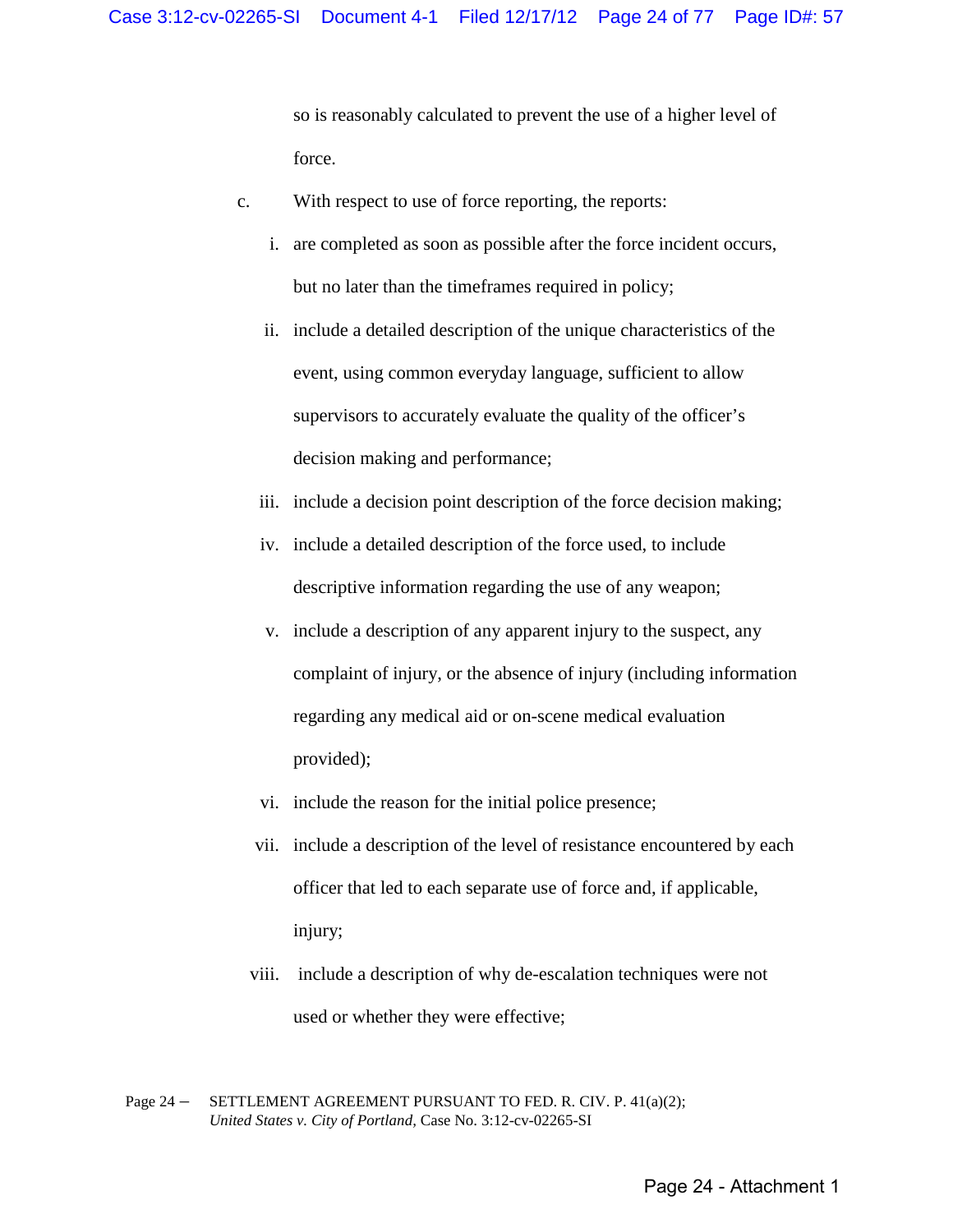- ix. include whether the individual was known by the officer to be mentally ill or in mental health crisis;
- x. include a general description of force an officer observes another officer apply; and
- xi. demonstrate that officers consistently make diligent efforts to document witness observations and explain when circumstances prevent them from identifying witnesses or obtaining contact information. Reports will include all available identifying information for anyone who refuses to provide a statement.
- 75. In consultation with the COCL, the Inspector shall audit force reports and Directive 940.00 investigations to determine whether supervisors consistently:
	- a. Complete a Supervisor's After Action Report within 72 hours of notification;
	- b. Review all use of force reports to ensure they include the information required by this Agreement and PPB policy;
	- c. Evaluate the weight of the evidence;
	- d. Use a "decision-point" approach to analyze each use of force;
	- e. Determine whether the officer's actions appear consistent with PPB policy, this Agreement, and best practices;
	- f. Determine whether there was legal justification for the original stop and/or detention;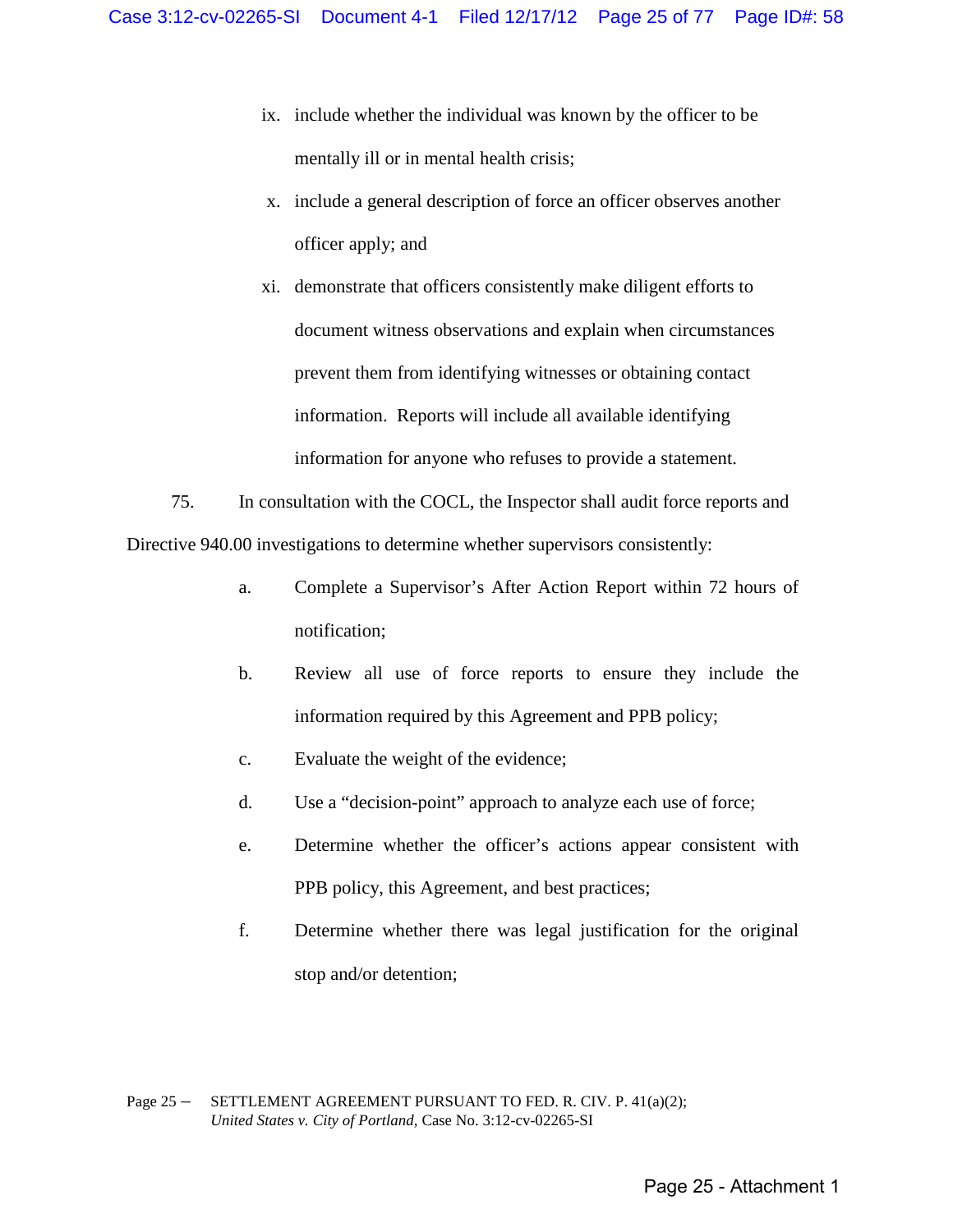- g. Assess the incident for tactical and training implications, including whether the use of force may have been avoided through the use of de-escalation techniques or lesser force options;
- h. Determine whether additional training or counseling is warranted;
- i. Implement corrective action whenever there are material omissions or inaccuracies in the officers' use of force report, and for failing to report a use of force, whether applied or observed;
- j. Document any non-disciplinary corrective action to remedy training deficiencies, policy deficiencies, or poor tactical decisions in EIS;
- k. Notify PSD and the shift supervisor of every incident involving an officer's Serious Use of Force, and any Use of Force that could appear to a reasonable supervisor to constitute misconduct; and
- l. Notify the Detective Division and shift supervisor of every force incident in which it could reasonably appear to a supervisor that an officer engaged in criminal conduct.
- 76. In consultation with the COCL, the Inspector shall conduct a quarterly analysis of force data and supervisors' Directive 940.00 reports designed to:
	- a. Determine if significant trends exist;
	- b. Determine if there is variation in force practice away from PPB policy in any unit;
	- c. Determine if any officer, PPB unit, or group of officers is using force differently or at a different rate than others, determine the
- Page 26 SETTLEMENT AGREEMENT PURSUANT TO FED. R. CIV. P. 41(a)(2); *United States v. City of Portland,* Case No. 3:12-cv-02265-SI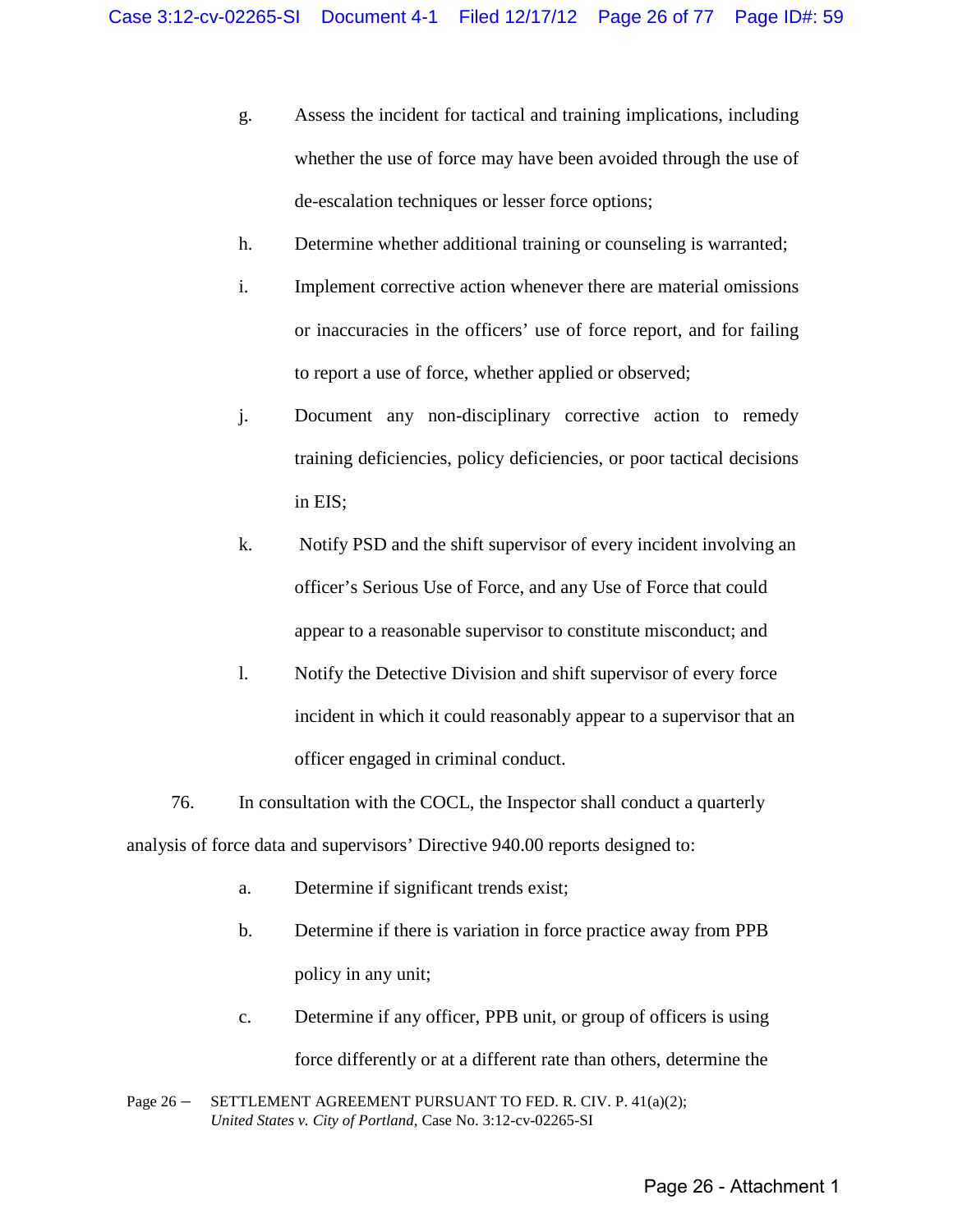reason for any difference and correct or duplicate elsewhere, as appropriate;

- d. Identify and correct deficiencies revealed by the analysis; and
- e. Document the Inspector's findings in an annual public report.

77. In consultation with the COCL, the Inspector shall audit the adequacy of chain of command reviews of After Action Reports using the following performance standards to ensure that all supervisors in the chain of command:

- a. Review Directive 940.00 findings using a preponderance of the evidence standard;
- b. Review Directive 940.00 reports to ensure completeness and order additional investigation, when necessary;
- c. Modify findings as appropriate and document modifications;
- d. Order additional investigation when it appears that there is additional relevant evidence that may assist in resolving inconsistencies or improve the reliability or credibility of the findings and counsel the investigator;
- e. Document any training deficiencies, policy deficiencies, or poor tactical decisions, ensure a supervisor discusses poor tactical decisions with the officer and ensure the discussion is documented in EIS;
- f. Suspend an investigation immediately and notify the branch Assistant Chief, the Director of PSD, and the Detectives Division whenever the investigating supervisor, shift commander or Division
- Page 27 SETTLEMENT AGREEMENT PURSUANT TO FED. R. CIV. P. 41(a)(2); *United States v. City of Portland,* Case No. 3:12-cv-02265-SI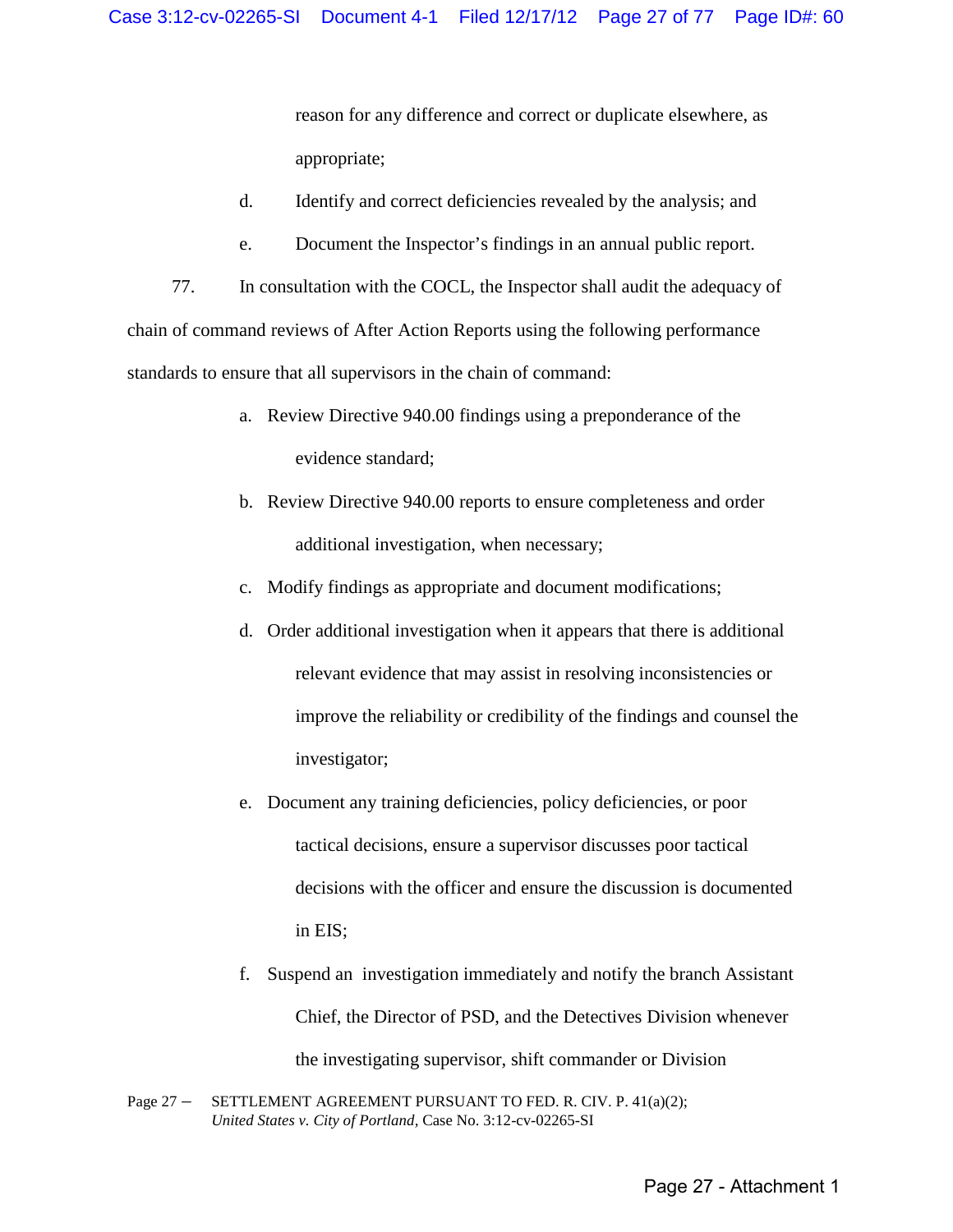commander finds evidence of apparent criminal conduct by a PPB officer; and

g. Reports a matter to PSD for review and investigation whenever an investigating supervisor, shift commander or precinct commander finds evidence of apparent misconduct by a PPB officer or employee.

#### **IV. TRAINING**

<span id="page-27-0"></span>78. All aspects of PPB training shall reflect and instill agency expectations that officers are committed to the constitutional rights of the individuals who have or are perceived to have mental illness whom they encounter, and employ strategies to build community partnerships to effectively increase public trust and safety. To achieve these outcomes, PPB shall implement the requirements below.

79. The Training Division shall review and update PPB's training plan annually. To inform these revisions, the Training Division shall conduct a needs assessment and modify this assessment annually, taking into consideration: (a) trends in hazards officers are encountering in performing their duties; (b) analysis of officer safety issues; (c) misconduct complaints; (d) problematic uses of force; (e) input from members at all levels of PPB; (f) input from the community; (g) concerns reflected in court decisions; (h) research reflecting best practices; (i) the latest in law enforcement trends; (j) individual precinct needs; and (k) any changes to Oregon or federal law or PPB policy.

80. Within 180 days of the Effective Date, PPB shall develop and implement a process that provides for the collection, analysis, and review of data regarding the

Page 28 – SETTLEMENT AGREEMENT PURSUANT TO FED. R. CIV. P. 41(a)(2); *United States v. City of Portland,* Case No. 3:12-cv-02265-SI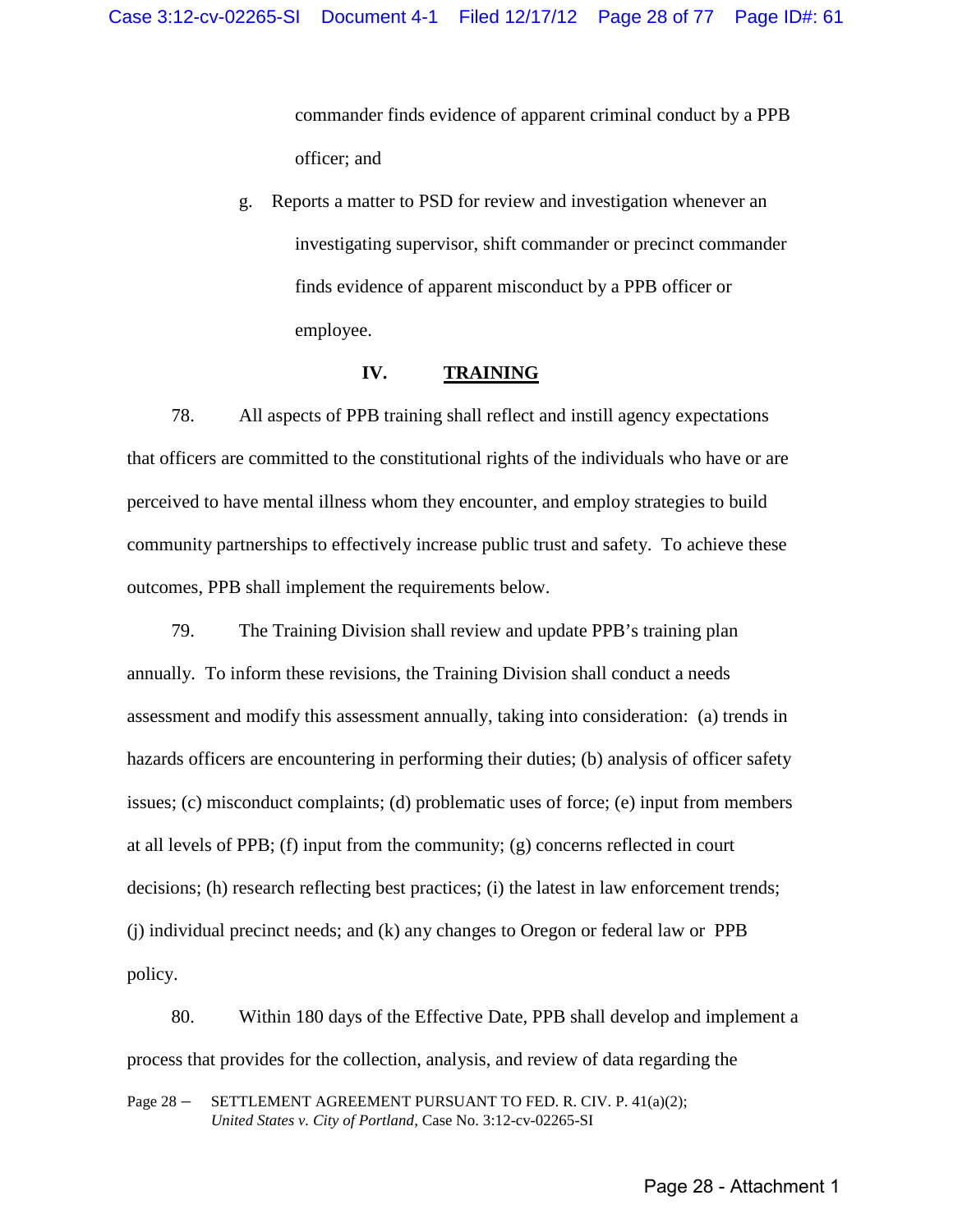effectiveness of training for the purpose of improving future instruction, course quality, and curriculum. These evaluations shall measure and document student satisfaction with the training received; student learning as a result of training; and the extent to which program graduates are applying the knowledge and skills acquired in training to their jobs. This audit shall be reported to the Training Division Manager and shall include student evaluations of the program and the instructor.

81. PPB shall ensure that the Training Division is electronically tracking, maintaining, and reporting complete and accurate records of current curricula, lesson plans, training delivered, attendance records, and other training materials in a central, commonly-accessible, and organized file system. Each officer's immediate supervisor shall review the database for the officers under his/her command at least semi-annually.

82. PPB shall report training delivered and received semi-annually to the Assistant Chief of Operations and, during the pendency of this Agreement, to DOJ.

83. PPB shall institute guidelines to govern its selection of officers that serve as trainers and shall ensure that those officers do not have a history of using excessive force. The trainer selection guidelines shall prohibit the selection of officers who have been subject to disciplinary action based upon the use of force or mistreatment of people with mental illness within the three (3) preceding years, or twice in the preceding five (5) years, and will take into account if a civil judgment has been rendered against the City in the last five (5) years based on the officer's use of force.

84. All training that PPB provides shall conform to PPB's current policies at the time of training. PPB shall train all officers on the Agreement's requirements during the next in-service training scheduled.

Page 29 – SETTLEMENT AGREEMENT PURSUANT TO FED. R. CIV. P. 41(a)(2); *United States v. City of Portland,* Case No. 3:12-cv-02265-SI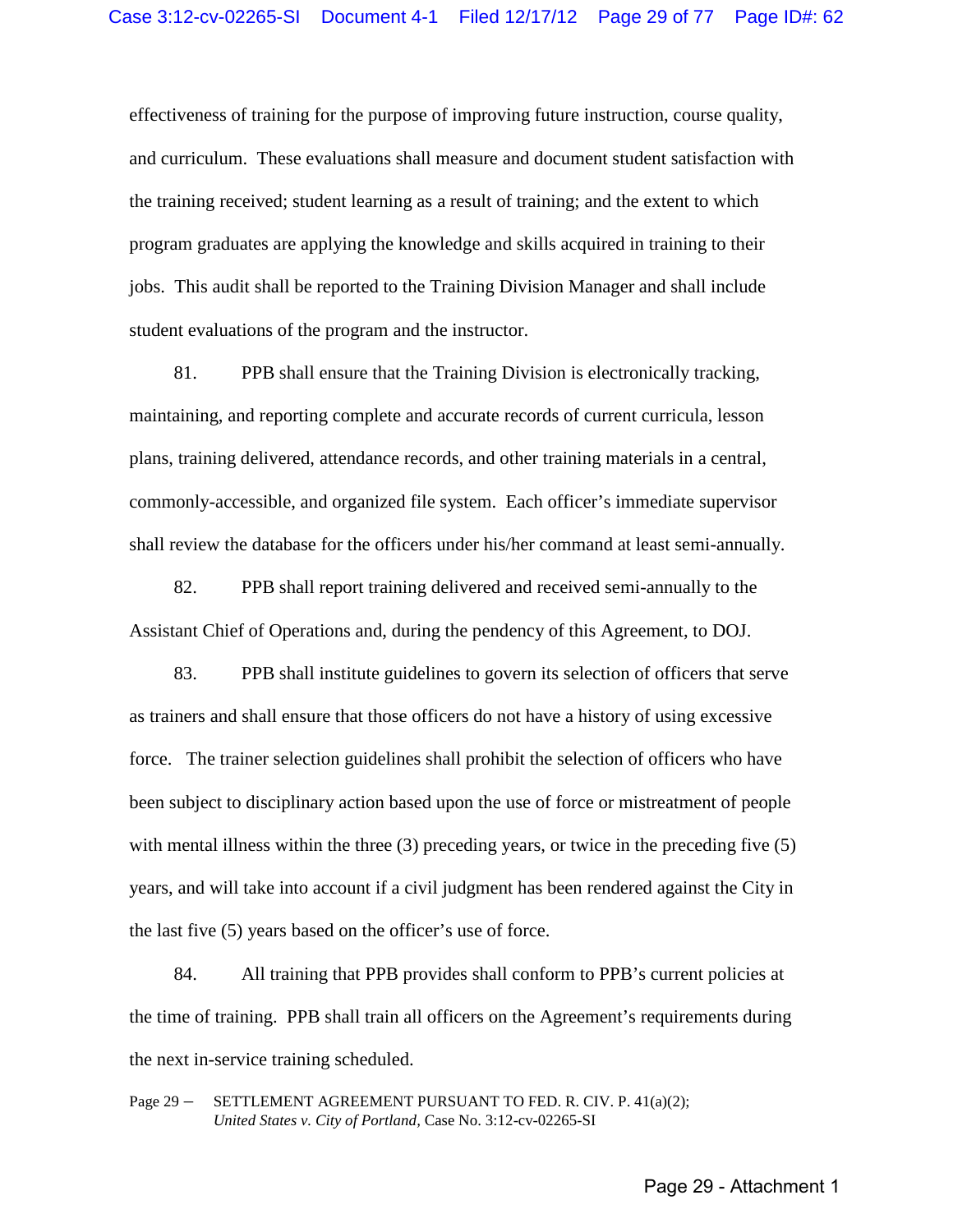- a. With respect to patrol officers, PPB shall:
	- i. increase the use of role-playing scenarios and interactive exercises that illustrate proper use of force decision making, specifically including interactions with people who have or are perceived to have mental illness, including training officers on the importance and impact of ethical decision making and peer intervention;
	- ii. emphasize the use of integrated de-escalation techniques, when appropriate, that encourage officers to make arrests without using force;
	- iii. continue to provide training regarding an officer's duty to procure medical care whenever a subject is injured during a force event, and enhance and revise training as necessary to ensure that PPB's training in this regard is proactive and responsive to deficiencies identified by the Inspector, if any;
	- iv. continue to train on proactive problem solving and to utilize, when appropriate, disengagement, area containment, surveillance, waiting out a subject, summoning reinforcements, requesting specialized units, including CIT officers and mental health professionals, or delaying arrest;
	- v. describe situations in which a force event could lead to potential civil or criminal liability; and
	- vi. continue to train officers to avoid using profanity, prohibit using derogatory/demeaning labels, and also avoiding terms not currently
- Page 30 SETTLEMENT AGREEMENT PURSUANT TO FED. R. CIV. P. 41(a)(2); *United States v. City of Portland,* Case No. 3:12-cv-02265-SI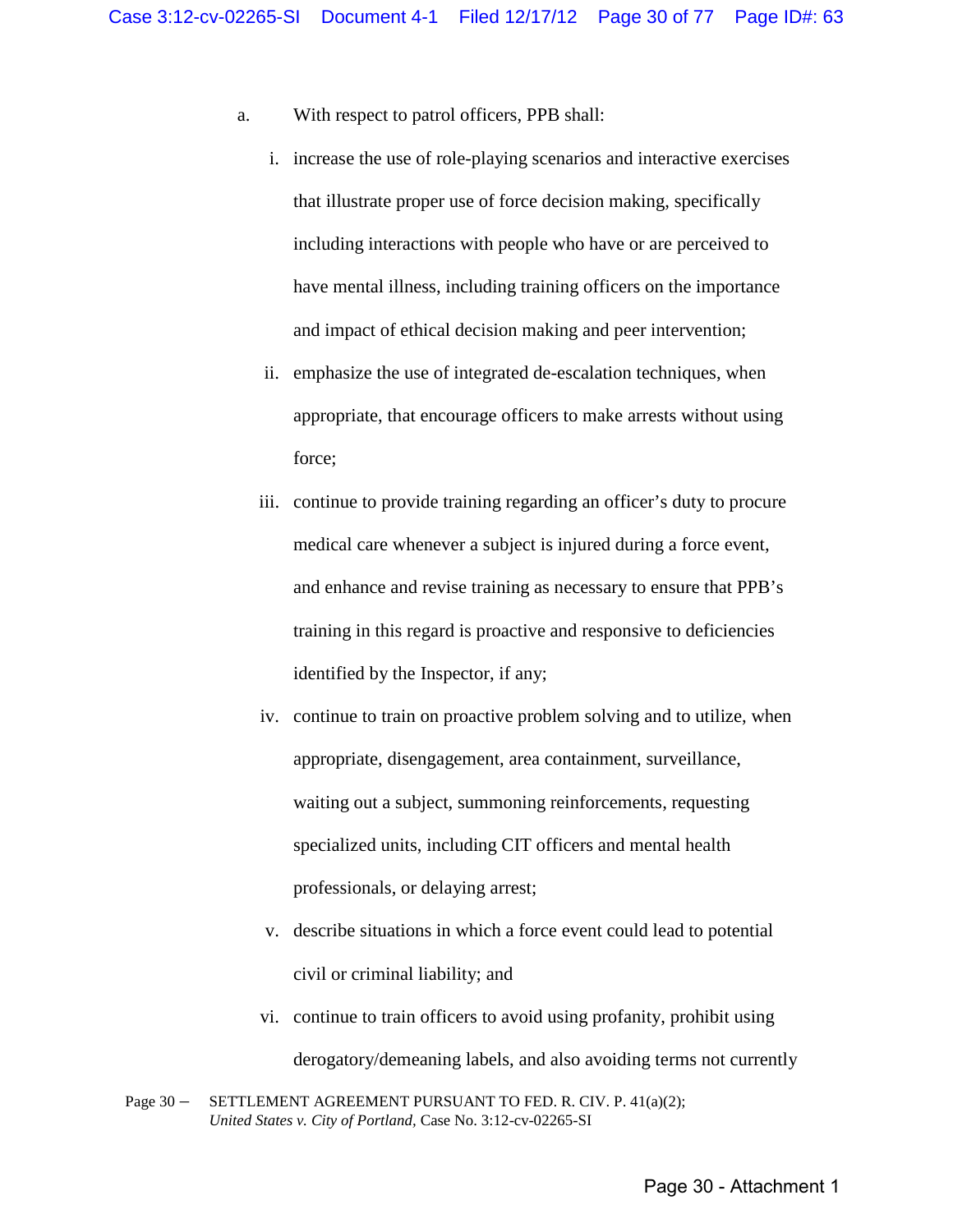appropriate for person-center communication, such as the term "mentals," in all work-related settings and communications, as well as when interacting with the public.

- b. With respect to supervisors, provide additional training on how to:
	- i. conduct use of force investigations, including the supervisory investigatory responsibilities identified in **Section III.A.3**;
	- ii. evaluate officer performance as part of PPB's annual performance evaluation system; and
	- iii. foster positive career development and impose appropriate disciplinary sanctions and non-disciplinary corrective action.

85. In consultation with the COCL, the Inspector shall audit the training program using the following performance standards to ensure that PPB does the following:

- a. Conducts a comprehensive needs assessment annually;
- b. Creates a Training Strategic Plan annually;
- c. Within 180 days of the Effective Date, develops and implements a process for evaluation of the effectiveness of training;
- d. Maintains accurate records of Training delivered, including substance and attendance;
- e. Makes Training Records accessible to the Director of Services, Assistant Chief of Operations, and DOJ;
- f. Trains Officers, Supervisors, and Commanders on areas specific to

their responsibilities; and

Page 31 – SETTLEMENT AGREEMENT PURSUANT TO FED. R. CIV. P. 41(a)(2); *United States v. City of Portland,* Case No. 3:12-cv-02265-SI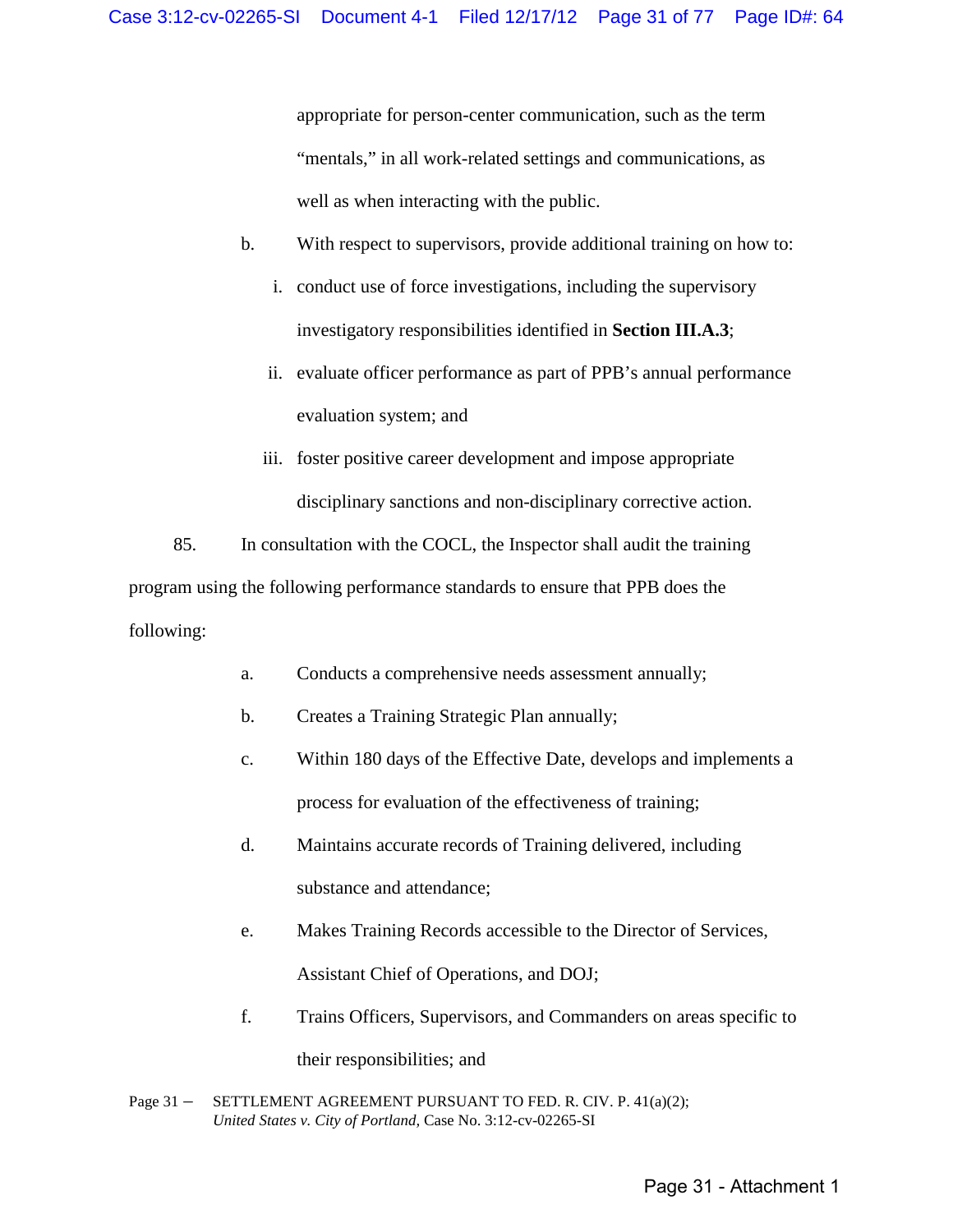g. Ensures that sworn PPB members are provided a copy of all PPB directives and policies issued pursuant to this Agreement, and sign a statement acknowledging that they have received, read, and had an opportunity to ask questions about the directives and/or policies, within 30 days of the release of the policy.

86. In consultation with the COCL, the Inspector shall gather and present data and analysis on a quarterly basis regarding patterns and trends in officers' uses of force to the Chief, the PPB Training Division, and to the Training Advisory Council. The Training Division and Training Advisory Council shall make written recommendations to the Chief regarding proposed changes in policy, training, and/or evaluations based on the data presented. The Inspector shall also, in coordination with the COCL and PSD, identify problematic use of force patterns and training deficiencies. The Chief's Office shall assess all use of force patterns identified by the Training Division and/or Training Advisory Council and timely implement necessary remedial training to address deficiencies so identified.

87. Training Advisory Council meetings will be open to the public unless the matter under discussion is confidential or raises public safety concerns, as determined by the Chief.

#### **V. COMMUNITY-BASED MENTAL HEALTH SERVICES**

<span id="page-31-0"></span>88. The absence of a comprehensive community mental health infrastructure often shifts to law enforcement agencies throughout Oregon the burden of being first responders to individuals in mental health crisis. Under a separate agreement, the United States is working with State of Oregon officials in a constructive, collaborative manner to

Page 32 - SETTLEMENT AGREEMENT PURSUANT TO FED. R. CIV. P. 41(a)(2); *United States v. City of Portland,* Case No. 3:12-cv-02265-SI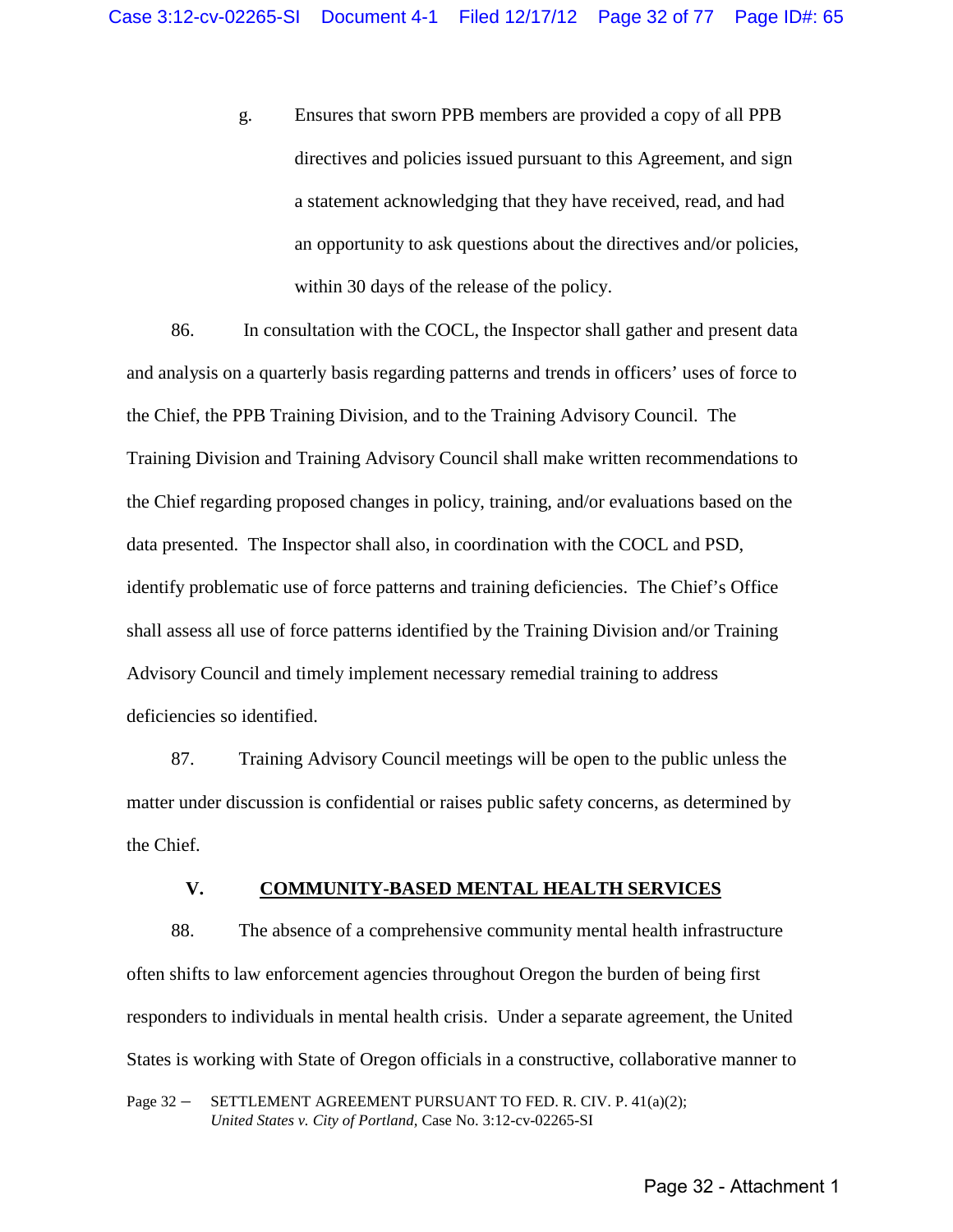address the gaps in state mental health infrastructure. The state-wide implementation of an improved, effective community-based mental health infrastructure should benefit law enforcement agencies across the State, as well as people with mental illness. The United States acknowledges that this Agreement only legally binds the City to take action. Nonetheless, in addition to the City, the United States expects the City's partners to help remedy the lack of community-based addiction and mental health services to Medicaid clients and uninsured area residents. The City's partners in the provision of communitybased addiction and mental health services include: the State of Oregon Health Authority, area Community Care Organizations ("CCOs"), Multnomah County, local hospitals, health insurance providers, commercial health providers, and existing Non-Governmental Organizations ("NGOs") such as community-based mental health providers, and other stakeholders.

89. The United States expects that the local CCOs will establish, by mid-2013, one or more drop-off center(s) for first responders and public walk-in centers for individuals with addictions and/or behavioral health service needs. All such drop off/walk in centers should focus care plans on appropriate discharge and communitybased treatment options, including assertive community treatment teams, rather than unnecessary hospitalization.

90. The CCOs will immediately create addictions and mental health-focused subcommittee(s), which will include representatives from PPB's Addictions and Behavioral Health Unit ("ABHU"), the ABHU Advisory Board**,** Portland Fire and Rescue, Bureau of Emergency Communications ("BOEC") and other City staff. These

Page 33 – SETTLEMENT AGREEMENT PURSUANT TO FED. R. CIV. P. 41(a)(2); *United States v. City of Portland,* Case No. 3:12-cv-02265-SI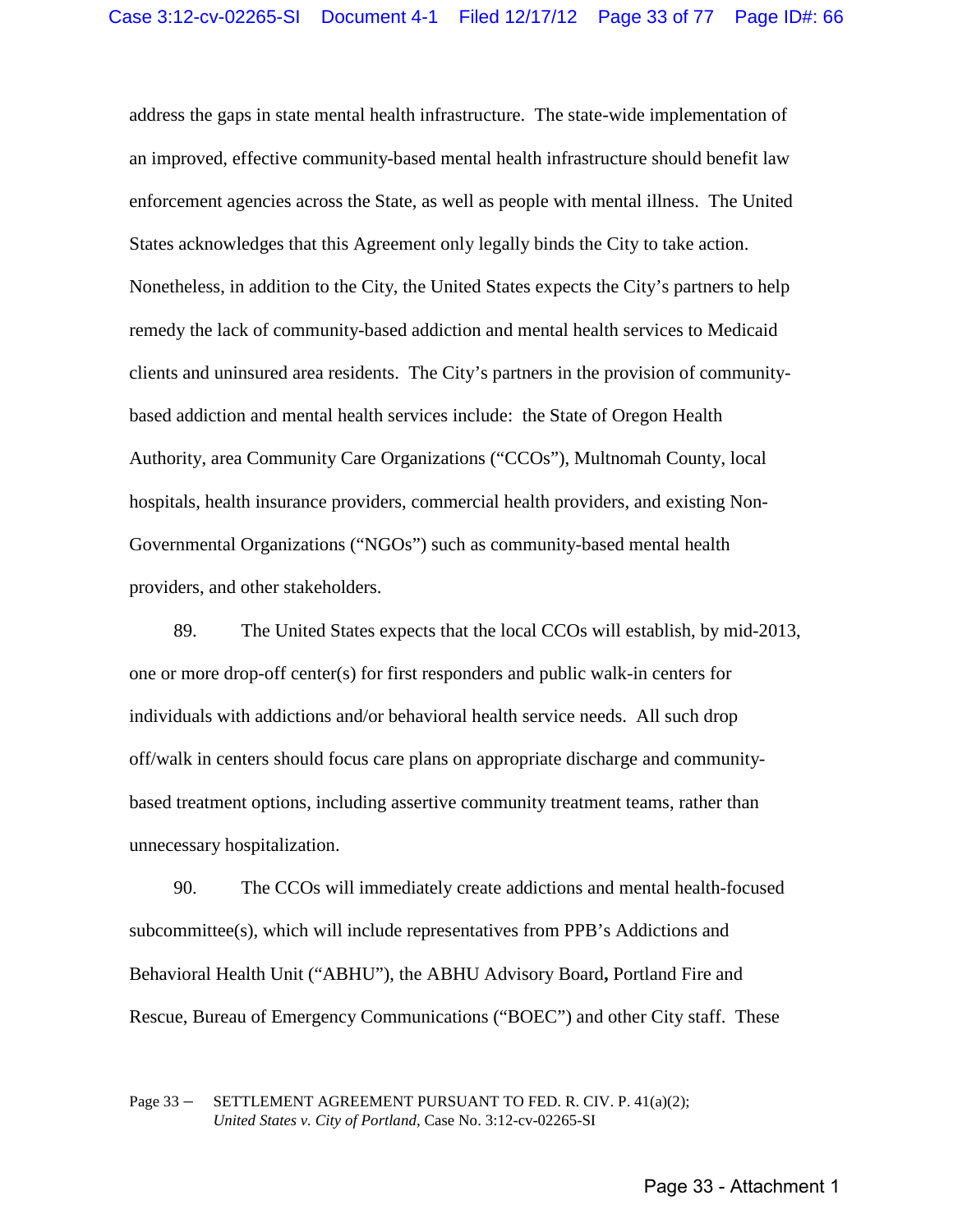committees will pursue immediate and long-term improvements to the behavioral health care system. Initial improvements include:

- a. Increased sharing of information, subject to lawful disclosure, between agencies and organizations including BOEC, Multnomah County, and health care providers to create an information exchange among first responders and providers to better serve those suffering from mental illness;
- b. Creation of rapid-access clinics so those in crisis have access to timely medication management appointments;
- c. Enhancing access to primary care providers to shift low-tomoderate acuity patients to primary care programs creating more capacity for acute patients in existing outpatient crisis mental health systems;
- d. Expanding the options and available capacity for BOEC Operators to appropriately divert calls to qualified civilian mental health providers as first responders;
- e. Addressing issues of unmet needs identified by Safer PDX and its community partners;
- f. Expanding and strengthening networks of Peer-Mediated services to:
	- i. develop a referral guide delineating these services and locations and assist with accessing information;

Page 34 – SETTLEMENT AGREEMENT PURSUANT TO FED. R. CIV. P. 41(a)(2); *United States v. City of Portland,* Case No. 3:12-cv-02265-SI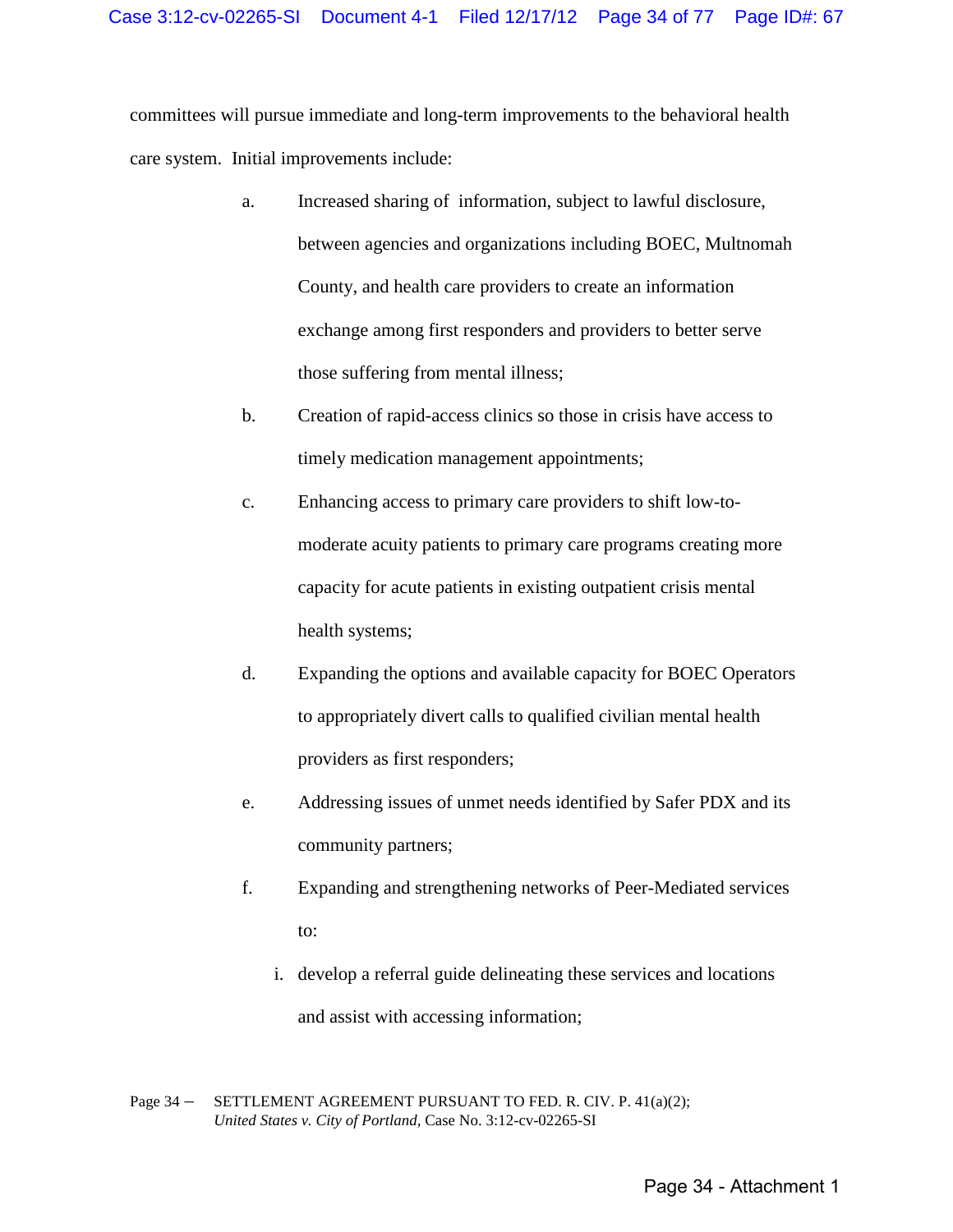- ii. better educate the community of the viability of these services as alternative first engagement sites/programs for those having difficulty engaging with "professional driven" services;
- iii. expand peer services connected to peer supports in the community for inpatient psychiatric units (including Emergency Departments) and in the community;
- iv. add peer guides to work alongside Emergency Department guides for those patients with behavioral health issues entering the Emergency Department; and
- v. evaluate opportunities to expand use of peers to coordinate with PPB ABHU (as described herein) and function as a link with impacted individuals; and
- g. pursue tele-psychiatry (a provision of mental health care by video conferencing) as a way for first responders to take advantage of existing IT infrastructure to provide direct care or providerevaluation supporting the provision of appropriate services to an individual in crisis.

#### **VI. CRISIS INTERVENTION**

<span id="page-34-0"></span> The City acknowledges that the community of consumers of mental health services, and their families and advocates, have an interest in interactions between PPB and people experiencing mental health symptoms or crises. The PPB will add new capacity and expertise to deal with persons perceived or actually suffering from mental illness, or experiencing a mental health crisis as required by this Agreement. Despite the

Page 35 – SETTLEMENT AGREEMENT PURSUANT TO FED. R. CIV. P. 41(a)(2); *United States v. City of Portland,* Case No. 3:12-cv-02265-SI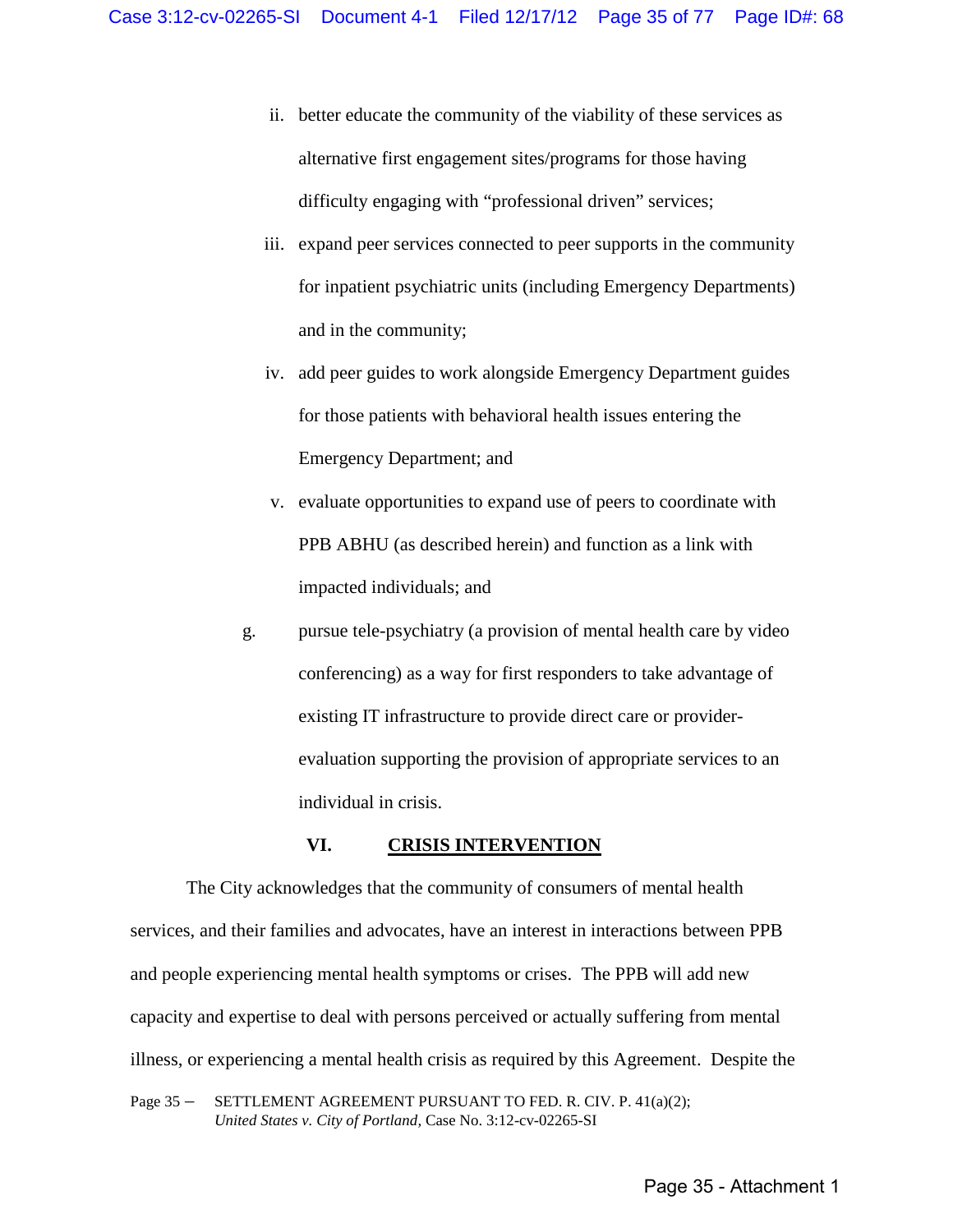critical gaps in the state and local mental health system, the City and PPB must be equipped to interact with people in mental health crisis without resorting to unnecessary or excessive force.

### <span id="page-35-0"></span>**A. Addictions and Behavioral Health Unit and Advisory Committee**

91. In order to facilitate PPB's successful interactions with mental health consumers and improve public safety, within 60 days of the Effective Date, PPB shall develop an Addictions and Behavioral Health Unit ("ABHU") within the PPB. PPB shall assign command-level personnel of at least the rank of Lieutenant to manage the ABHU. ABHU shall oversee and coordinate PPB's Crisis Intervention Team ("C-I Team"), Mobile Crisis Prevention Team ("MCPT"), and Service Coordination Team ("SCT"), as set forth in this Agreement.

92. ABHU will manage the sharing and utilization of data that is subject to lawful disclosure between PPB and Multnomah County, or its successor. PPB will use such data to decrease law enforcement interactions or mitigate the potential uses of force in law enforcement interactions with consumers of mental health services.

93. ABHU shall track outcome data generated through the C-I Team, MCPT, and SCT, to: (a) develop new response strategies for repeat calls for service; (b) identify training needs; identify and propose solutions to systemic issues that impede PPB's ability to provide an appropriate response to a behavioral crisis event; and (c) identify officers' performance warranting commendation or correction.

94. Within 90 days of the Effective Date, PPB shall also establish an ABHU Advisory Committee. The ABHU Advisory Committee shall include representation from: PPB command leadership, CIT, MCPT, and SCT; BOEC; civilian leadership of

Page 36 - SETTLEMENT AGREEMENT PURSUANT TO FED. R. CIV. P. 41(a)(2); *United States v. City of Portland,* Case No. 3:12-cv-02265-SI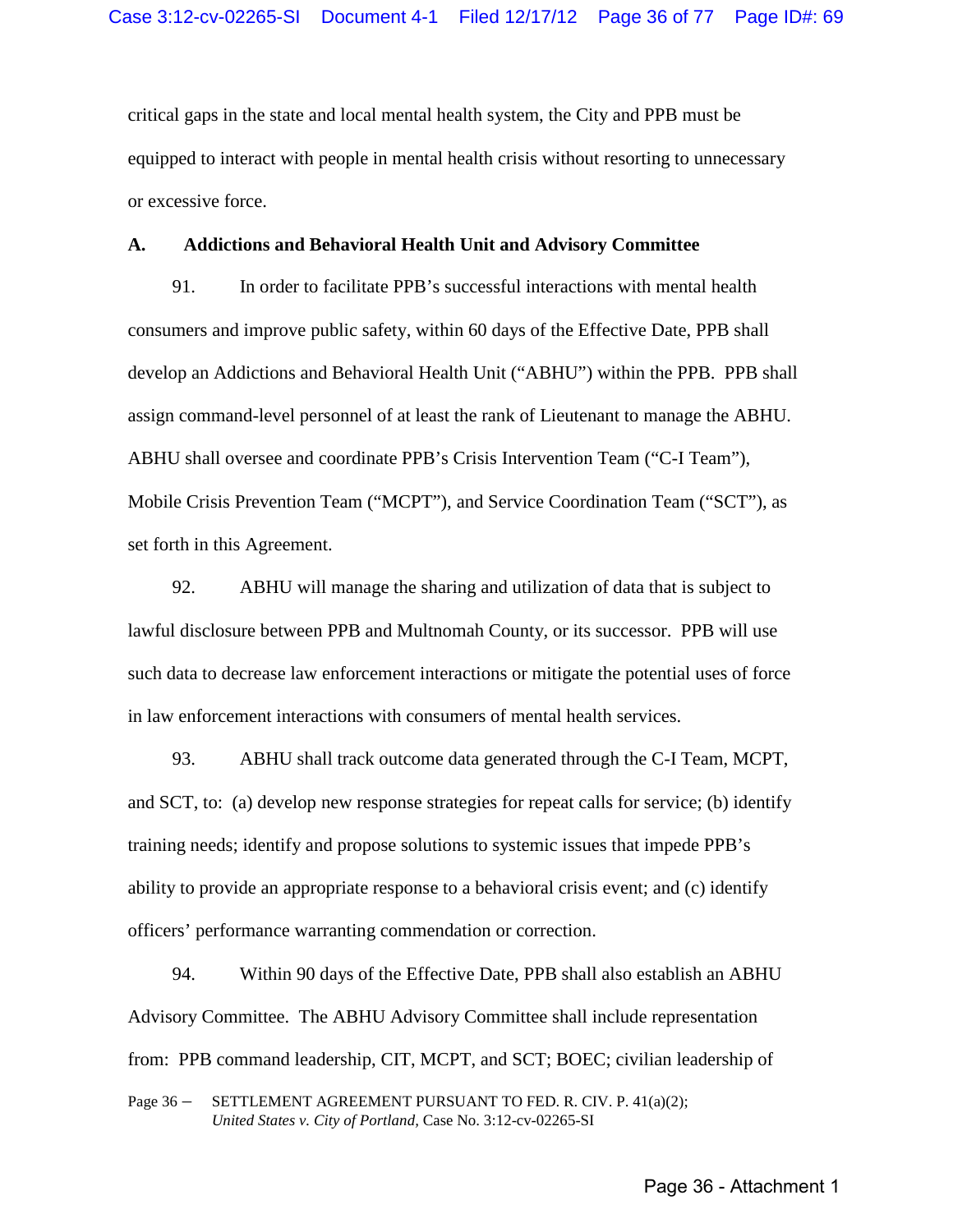the City government; and shall seek to include representation from: the Multnomah County's Sheriff's Office; Oregon State Department of Health and Human Services; advocacy groups for consumers of mental health services; mental health service providers; coordinated care organizations; and persons with lived experience with mental health services.

95. The ABHU Advisory Committee shall provide guidance to assist the City and PPB in the development and expansion of C-I Team, MCPT, SCT, BOEC Crisis Triage, and utilization of community-based mental health services. The ABHU Advisory Committee shall analyze and recommend appropriate changes to policies, procedures, and training methods regarding police contact with persons who may be mentally ill or experiencing a mental health crisis, with the goal of de-escalating the potential for violent encounters. The ABHU Advisory Committee shall report its recommendations to the ABHU Lieutenant, PPB Compliance Coordinator, COCL (as described herein), and the BOEC User Board.

96. Within 240 days of the Effective Date of this Agreement, the ABHU Advisory Committee will provide status reports on the implementation of the ABHU and BOEC Crisis Triage, and identify recommendations for improvement, if necessary. PPB will utilize the ABHU Advisory Committee's recommendations in determining appropriate changes to systems, policies, and staffing.

## **B. Continuation of C-I Program**

97. PPB provides C-I Training to all its officers. C-I is a core competency skill for all sworn police officers in the City. PPB shall continue to train all officers on C-I.

Page 37 - SETTLEMENT AGREEMENT PURSUANT TO FED. R. CIV. P. 41(a)(2); *United States v. City of Portland,* Case No. 3:12-cv-02265-SI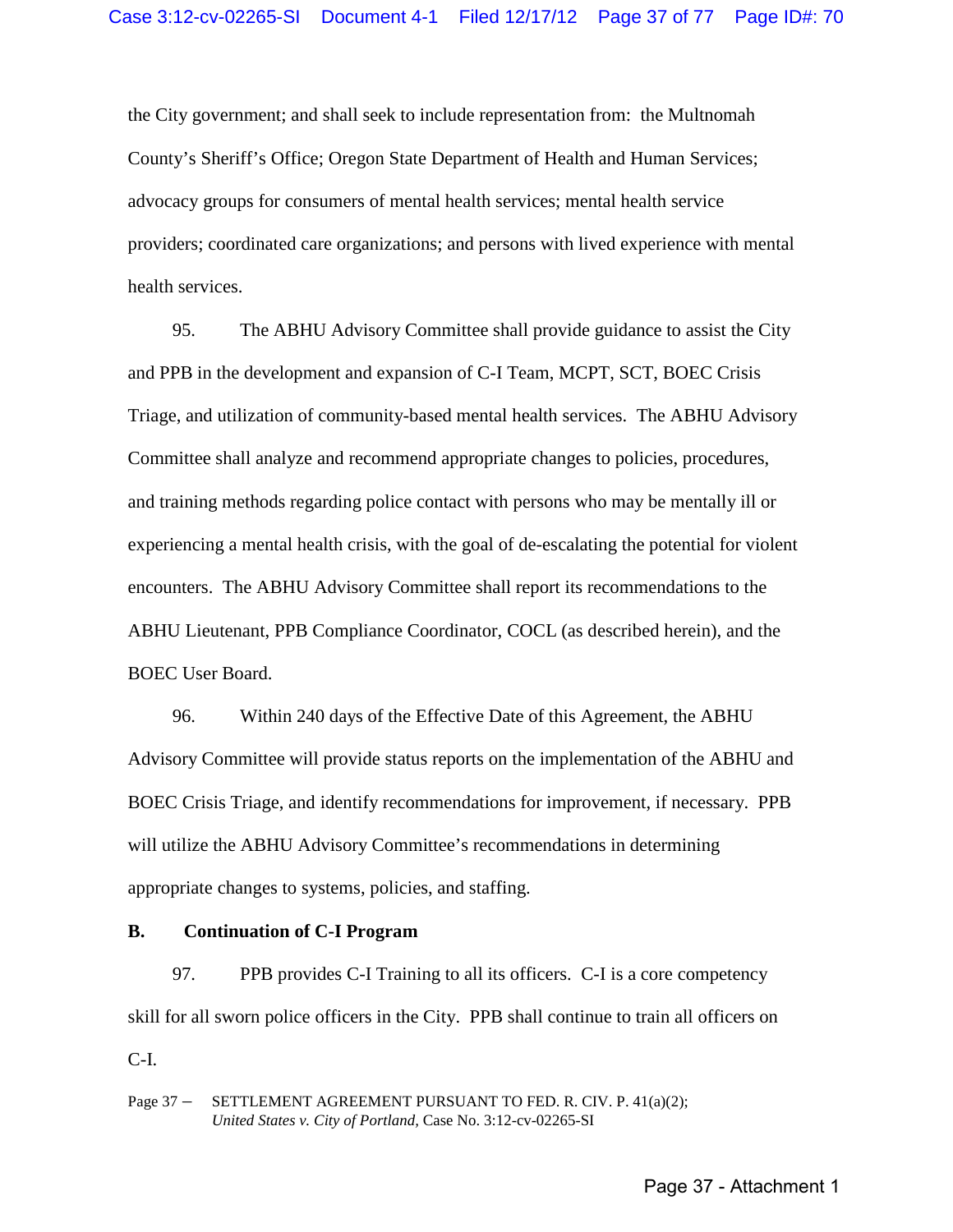98. PPB agrees to continue to require a minimum of 40 hours of C-I training to all officers before officers are permitted to assume any independent patrol or callresponse duties. Additionally, PPB shall include C-I refresher training for all officers as an integral part of PPB's on-going annual officer training. PPB's Training Division, in consultation with ABHU Advisory Committee, shall determine the subjects and scope of initial and refresher C-I training for all officers.

#### **C. Establishing "Memphis Model" Crisis Intervention Team**

99. Within 120 days of the Effective Date, PPB shall establish a Memphis Model Crisis Intervention team ("C-I Team").

100. PPB's C-I Team shall be comprised of officers who volunteer for assignment to the C-I Team. The number of C-I Team members will be driven by the demand for C-I Team services, with an initial goal of 60-80 volunteer, qualified officers.

101. No officers may participate in C-I Team if they have been subject to disciplinary action based upon use of force or mistreatment of people with mental illness within the three years preceding the start of C-I Team service, or during C-I Team service. PPB, with the advice of the ABHU Advisory Committee, shall define criteria for qualification, selection, and ongoing participation of officers in the C-I Team.

102. PPB shall specially train each C-I Team member before such member may be utilized for C-I Team operations. PPB, with the advice of the ABHU Advisory Committee, shall develop such training for C-I Team members consistent with the Memphis Model.

#### Page 38 – SETTLEMENT AGREEMENT PURSUANT TO FED. R. CIV. P. 41(a)(2); *United States v. City of Portland,* Case No. 3:12-cv-02265-SI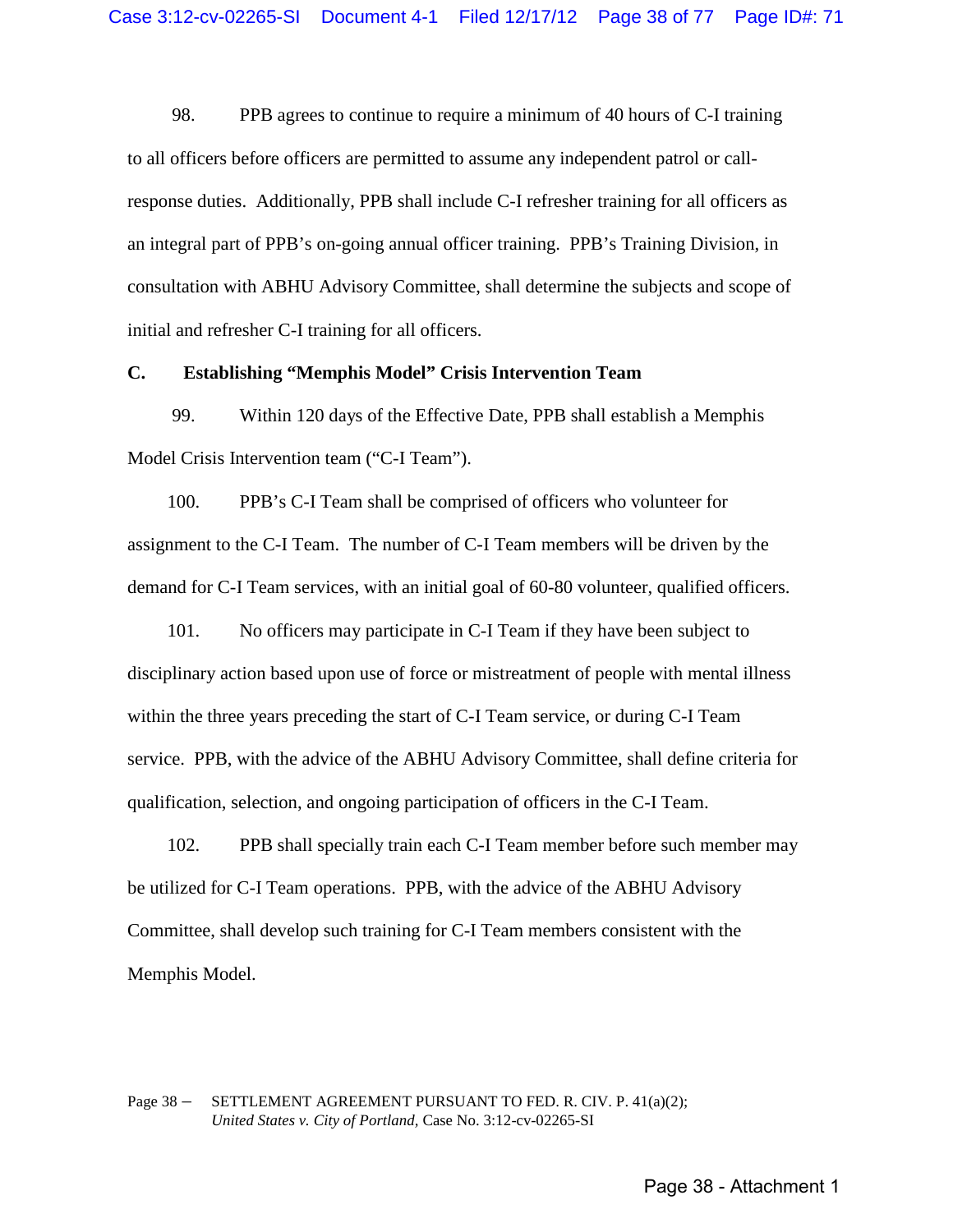103. C-I Team members will retain their normal duties until dispatched for use as a C-I Team. BOEC or PPB may dispatch C-I Team members to the scene of a crisis event.

104. PPB will highlight the work of the C-I Team to increase awareness of the effectiveness of its work.

105. For each crisis event to which a C-I Team is dispatched, the C-I Team member shall gather data that ABHU shall utilize to track and report data on public safety system interactions with individuals with perceived or actual mental illness or who are in crisis. These data shall include:

- a. Date, time, and location of the incident;
- b. Subject's name, age, gender, and address;
- c. Whether the subject was armed, and the type of weapon;
- d. Whether the subject is a U.S. military veteran;
- e. Complainant's name and address;
- f. Name and DPSST number of the officer on the scene;
- g. Whether a supervisor responded to the scene;
- h. Techniques or equipment used;
- i. Any injuries to officers, subject, or others;
- j. Disposition;
- k. Whether a mental health professional responded to the scene;
- l. Whether a mental health professional contacted the subject as a result of the call; and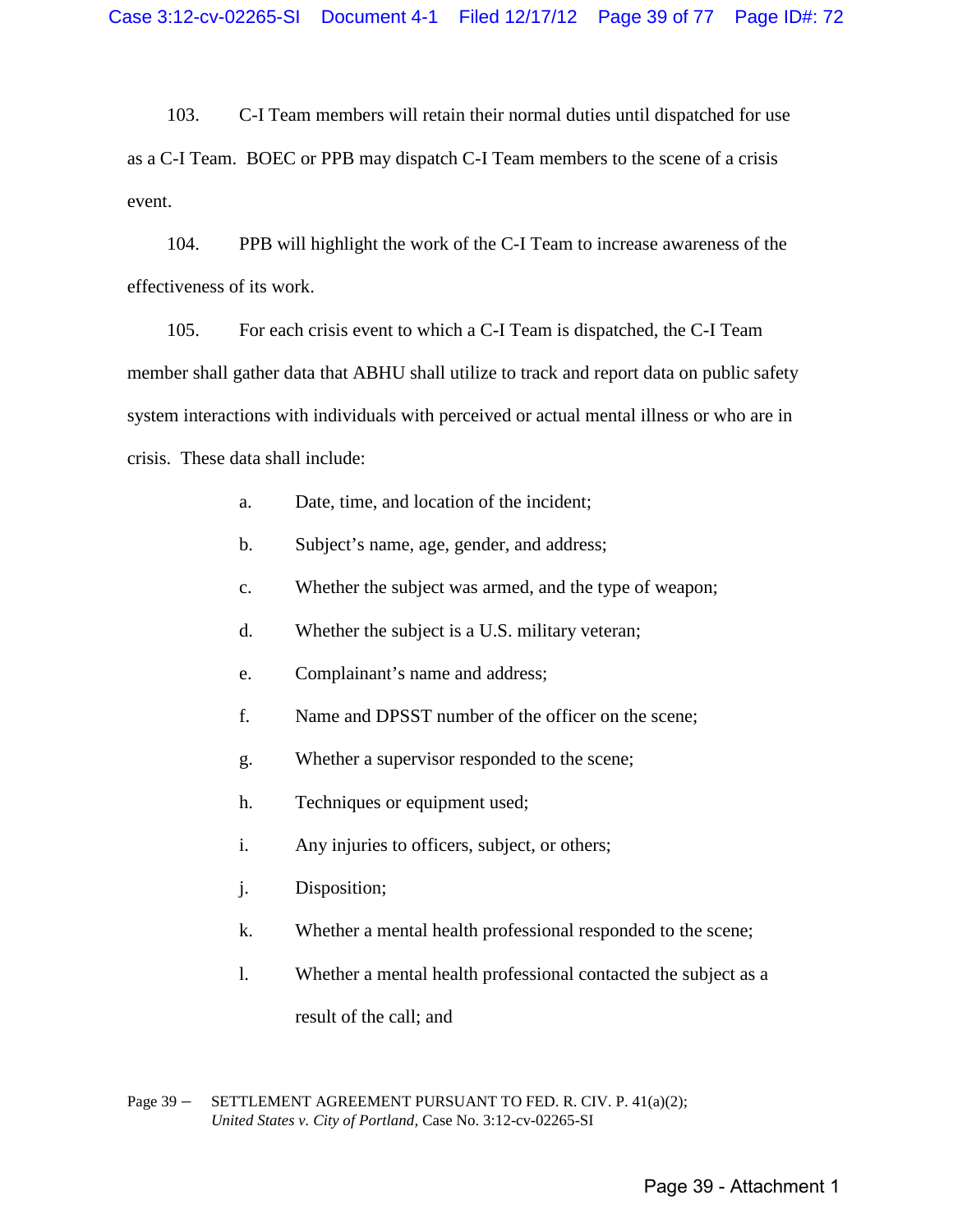m. A brief narrative of the event (if not included in any other document).

## **D. Mobile Crisis Prevention Team**

106. PPB currently has an MCPT comprised of a two-person team, one sworn officer and one contractor who is a qualified mental health professional. Within 120 days of the Effective Date, City shall expand MCPT to provide one MCPT car per PPB precinct.

107. Each MCPT car shall be staffed by one sworn PPB officer and one qualified mental health professional. MCPT shall be the fulltime assignment of each such officer.

108. No officers may participate in MCPT if they have been subject to disciplinary action based upon use of force or mistreatment of people with mental illness within the three years preceding the start of MCPT service, or during MCPT service. PPB, with the advice of the ABHU Advisory Committee, shall define criteria for qualification, selection, and ongoing participation of officers in the MCPT.

109. PPB shall specially train each MCPT member before such member may be utilized for MCPT operations. PPB, with the advice of the ABHU Advisory Committee, shall develop such training for MCPT members.

110. MCPT shall utilize C-I Team data to proactively address mental health service, in part, by connecting service recipients with service providers.

111. Within 180 days of the Effective Date, PPB, with the advice of the ABHU Advisory Committee, shall develop policies and procedures for the transfer of custody or voluntary referral of individuals between PPB, receiving facilities, and local mental

Page 40 – SETTLEMENT AGREEMENT PURSUANT TO FED. R. CIV. P. 41(a)(2); *United States v. City of Portland,* Case No. 3:12-cv-02265-SI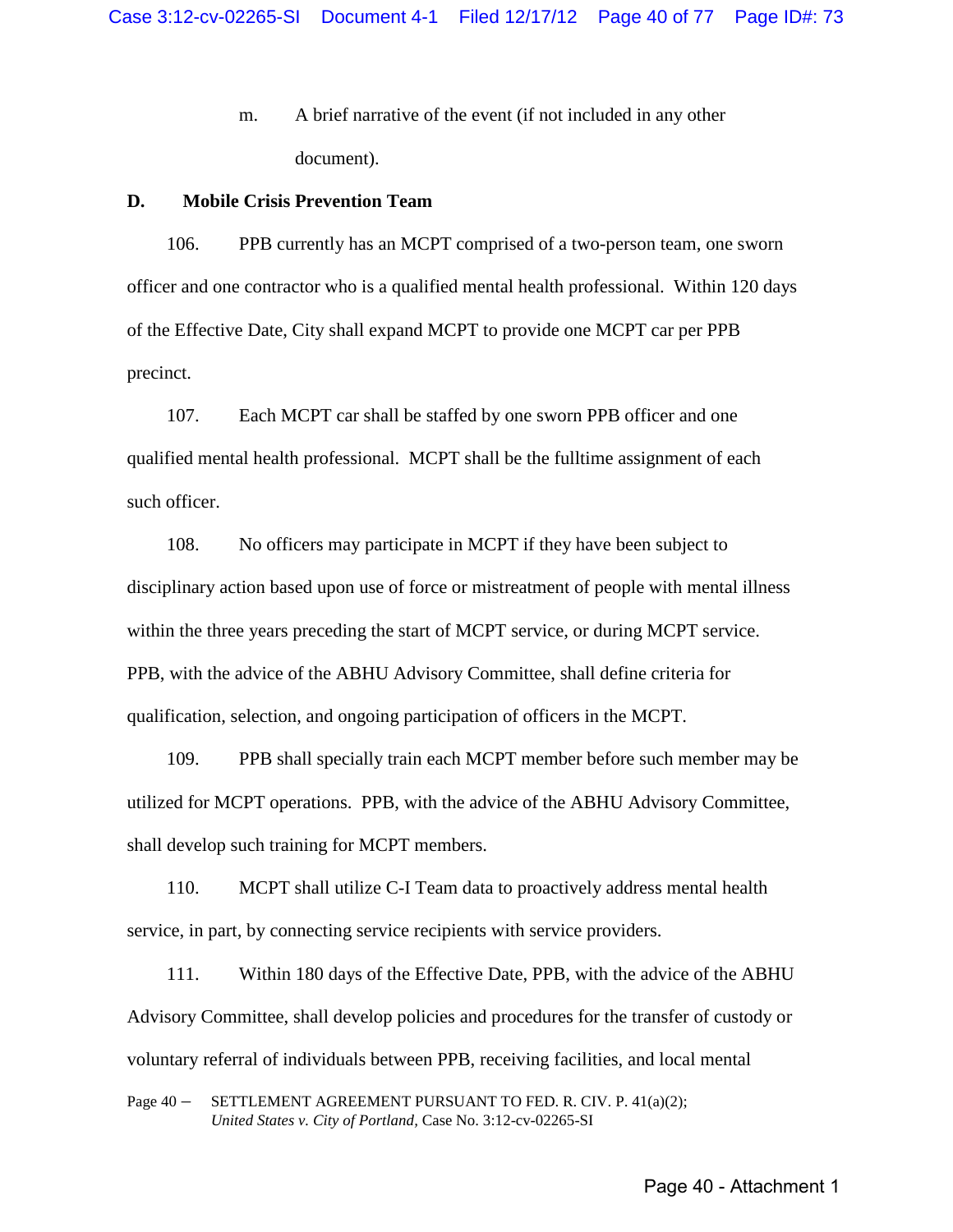health and social service agencies. These policies and procedures shall clearly describe the roles and responsibilities of these entities and of MCPT officers in the process.

## **E. Service Coordination Team**

112. The Service Coordination Team ("SCT"), or its successor, shall serve to facilitate the provision of services to individuals who interact with PPB that also have a criminal record, addictions, and highly acute mental or physical health service needs.

#### **F. BOEC**

113. Within 120 days of the Effective Date, BOEC and PPB, with the advice of the ABHU Advisory Committee, shall complete policies and procedures to triage calls related to mental health issues, including changes to protocols for assigning calls to Multnomah County Crisis Call Center, and adding new or revised policies and protocols to assign calls to the PPB ABHU or directly to NGOs or community-based mental health professionals.

114. Within 180 days of the Effective Date, the City will complete training of all BOEC Dispatchers in Crisis Triage. The City, with the advice of the ABHU Advisory Committee, shall develop ongoing training for BOEC Dispatchers.

115. Within 180 days of the Effective Date, the City shall ensure Crisis Triage is fully operational to include the implementation of the policies and procedures developed pursuant to the above paragraph and operation by trained staff.

#### **VII. EMPLOYEE INFORMATION SYSTEM**

Page 41 – SETTLEMENT AGREEMENT PURSUANT TO FED. R. CIV. P. 41(a)(2); *United States v. City of Portland,* Case No. 3:12-cv-02265-SI 116. PPB has an existing Employee Information System ("EIS") to identify employees and design assistance strategies to address specific issues affecting the employee. *See* PPB Manual 345.00. PPB agrees to enhance its EIS to more effectively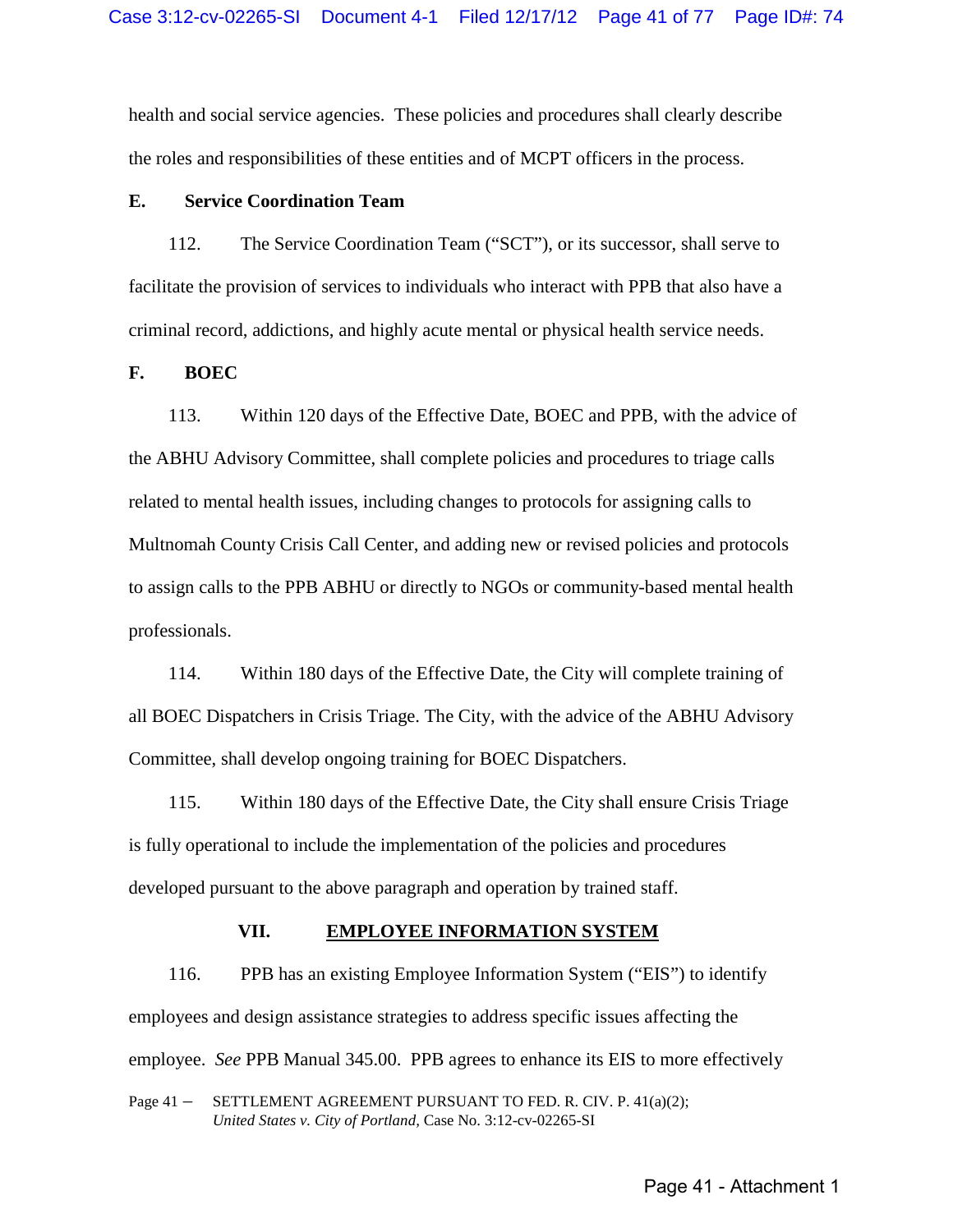identify at-risk employees, supervisors and teams to address potentially problematic trends in a timely fashion. Accordingly, within 90 days of the Effective Date, PPB shall:

- a. Require that commanders and supervisors conduct prompt reviews of EIS records of employees under their supervision and document the review has occurred in the EIS performance tracker;
- b. Require that commanders and supervisors promptly conduct reviews of EIS for officers new to their command and document the review has occurred in the EIS performance tracker; and
- c. Require that EIS staff regularly conduct data analysis of units and supervisors to identify and compare patterns of activity.

117. PPB agrees to collect data necessary to conduct these analyses at supervisor- and team-levels.

118. PPB shall continue to use existing thresholds, and specifically continue to include the following thresholds to trigger case management reviews:

- a. Any officer who has used force in 20% of his or her arrests in the past six months; and
- b. Any officer who has used force three times more than the average number of uses of force compared with other officers on the same shift.

119. Within 90 days of the Effective Date, PPB shall add one additional threshold to trigger case management review any officer who has three uses of force in a one-month period.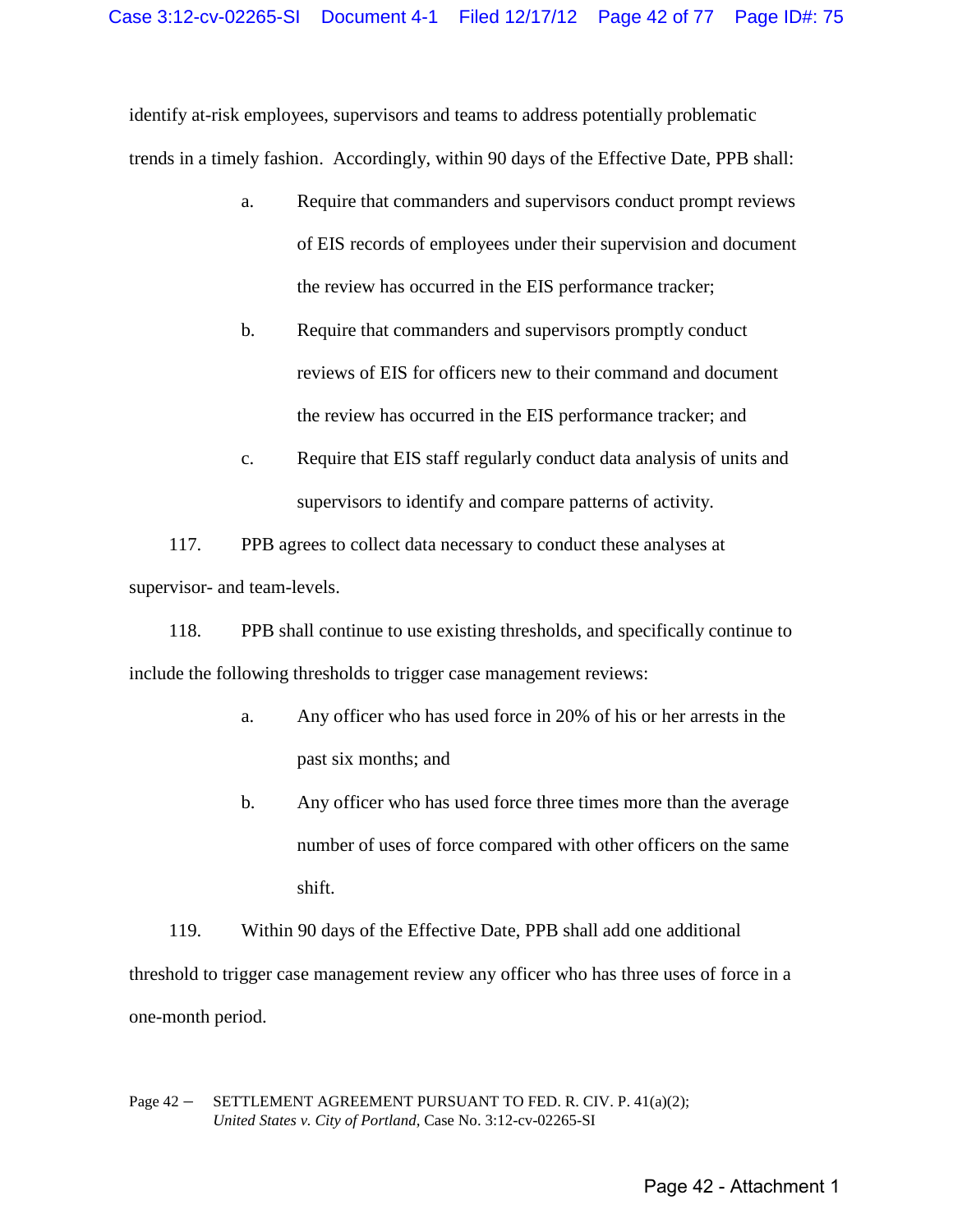120. Within 90 days of the Effective Date, PPB shall PPB identify and train a second EIS administrator. This individual may be assigned to other tasks within the Professional Standards Division or as otherwise needed.

## **VIII. OFFICER ACCOUNTABILITY**

PPB and the City shall ensure that all complaints regarding officer conduct are fairly addressed; that all investigative findings are supported by a preponderance of the evidence and documented in writing; that officers and complainants receive a fair and expeditious resolution of complaints; and that all officers who commit misconduct are held accountable pursuant to a disciplinary system that is fair and consistent. The City and PPB seek to retain and strengthen the citizen and civilian employee input mechanisms that already exist in the PPB's misconduct investigations by retaining and enhancing IPR and CRC as provided in this Agreement.

### **A. Investigation Timeframe**

121. PPB and the City shall complete all administrative investigations of officer misconduct within one-hundred eighty (180) days of receipt of a complaint of misconduct, or discovery of misconduct by other means. For the purposes of this provision, completion of administrative investigations includes all steps from intake of allegations through approval of recommended findings by the Chief, including appeals, if any, to CRC. Appeals to CRC shall be resolved within 21 days.

122. PPB shall conduct administrative investigations concurrently with criminal investigations, if any, concerning the same incident. All administrative investigations shall be subject to appropriate tolling periods as necessary to conduct a

#### Page 43 – SETTLEMENT AGREEMENT PURSUANT TO FED. R. CIV. P. 41(a)(2); *United States v. City of Portland,* Case No. 3:12-cv-02265-SI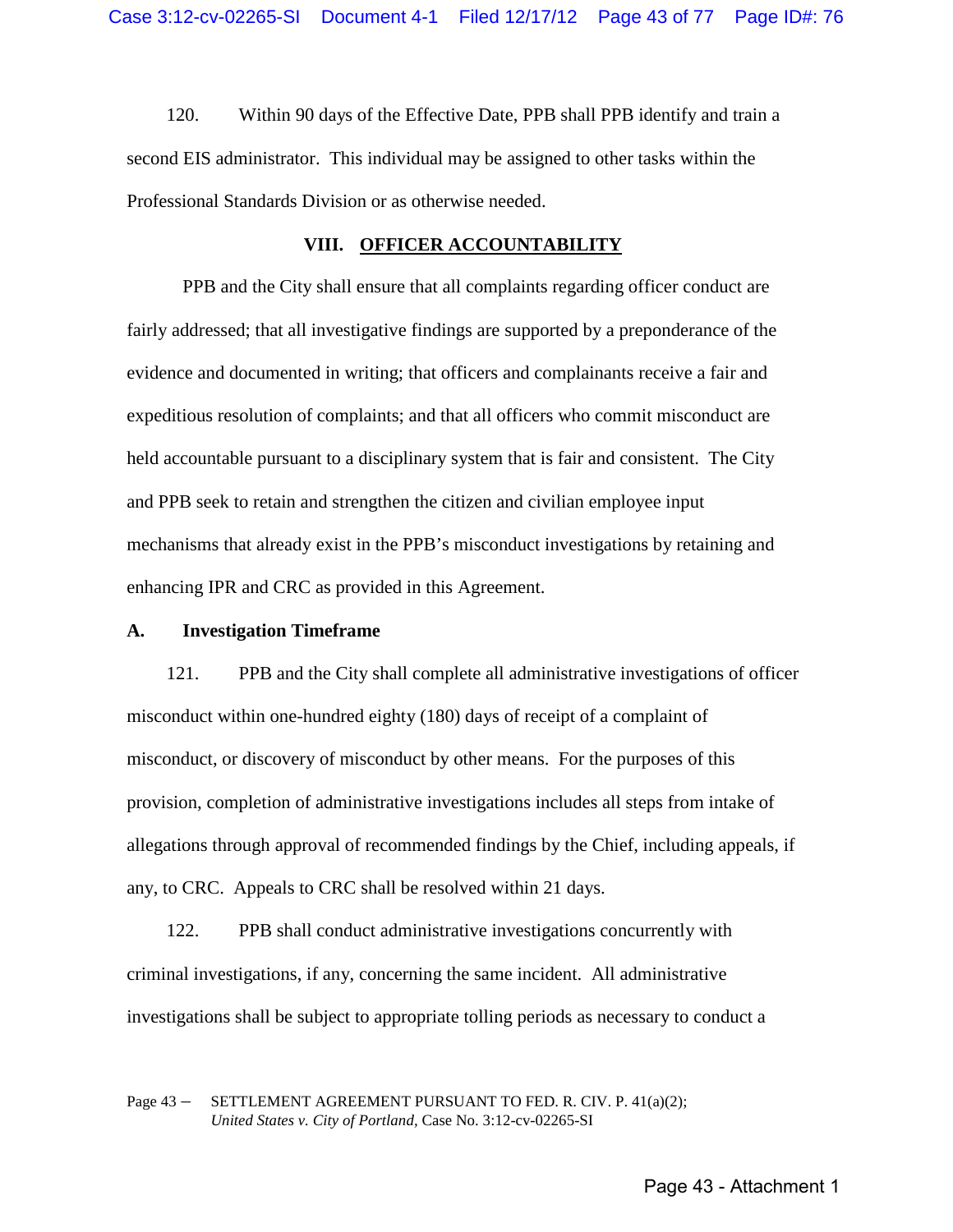concurrent criminal investigation, or as otherwise provided by law, or as necessary to meet the CRC or PRB recommendation to further investigate.

123. If PPB is unable to meet these timeframe targets, it shall undertake and provide to DOJ a written review of the IA process, to identify the source of the delays and implement an action plan for reducing them.

## **B. On Scene Public Safety Statements and Interviews**

124. Within 90 days of the Effective Date, the City and PPB shall review its protocols for compelled statements to PSD and revise as appropriate so that it complies with applicable law and current professional standards, pursuant to *Garrity* v. *New Jersey*, 385 U.S. 493 (1967). The City will submit the revised protocol to DOJ for review and approval. Within 45 days of obtaining DOJ's approval, PPB shall ensure that all officers are advised on the revised protocol.

125. Separation of all witness and involved officers to lethal force events is necessary in order to safeguard the integrity of the investigation of that event. Immediately following any lethal force event, PPB shall continue to issue a communication restriction order ("CRO") to all witness and involved officers, prohibiting direct or indirect communications between those officers regarding the facts of the event. The CRO will continue, unless extended further, until the conclusion of the Grand Jury or, if no Grand Jury is convened, until a disposition is determined by the District Attorney.

126. PPB shall continue to require witness officers to lethal force events to give an on-scene briefing to any supervisor and/or a member of the Detective Division to ensure that victims, suspects, and witnesses are identified, evidence is located, and

Page 44 – SETTLEMENT AGREEMENT PURSUANT TO FED. R. CIV. P. 41(a)(2); *United States v. City of Portland,* Case No. 3:12-cv-02265-SI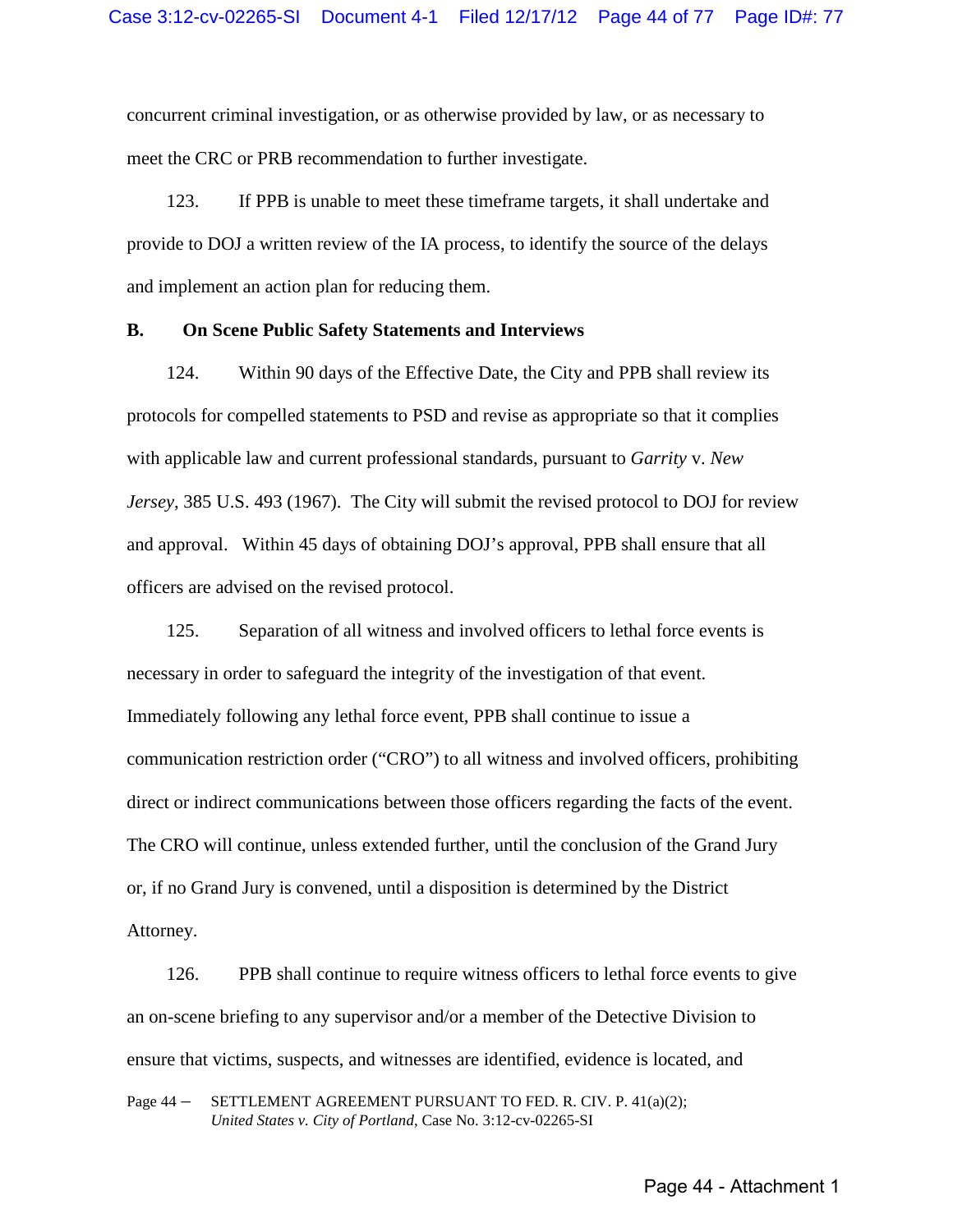provide any information that may be required for the safe resolution of the incident, or any other information as may be required.

127. In agreement and collaboration with the Multnomah County District Attorney, PPB shall request that involved officers in lethal force and in-custody death events provide a voluntary, on-scene walk-through and interview, unless the officer is incapacitated.

## **C. Conduct of IA Investigations**

128. Currently, both IPR and PPB's PSD have authority to conduct administrative investigations, provided that IPR interview of PPB Officers must only be conducted jointly with IA. Within 120 days of the Effective Date, the City will develop and implement a plan to reduce time and effort consumed in the redundant interview of witnesses by both IPR and IA, and enable meaningful independent investigation by IPR, when IPR determines such independent investigation is necessary.

129. The City and PPB shall ensure that all allegations of use of excessive force are subject to full and completed IA investigations resulting in findings, unless there is clear and convincing evidence to IPR that the allegation has no basis in fact.

130. The City and PPB shall continue to expressly prohibit all forms of retaliation, including discouragement, intimidation, coercion, or adverse action, against any person who reports misconduct, makes a misconduct complaint, or cooperates with an investigation of misconduct.

131. The City and PPB shall retain Police Review Board procedures currently utilized for purposes of investigation and making recommended findings on administrative complaints, except as outlined below:

Page 45 – SETTLEMENT AGREEMENT PURSUANT TO FED. R. CIV. P. 41(a)(2); *United States v. City of Portland,* Case No. 3:12-cv-02265-SI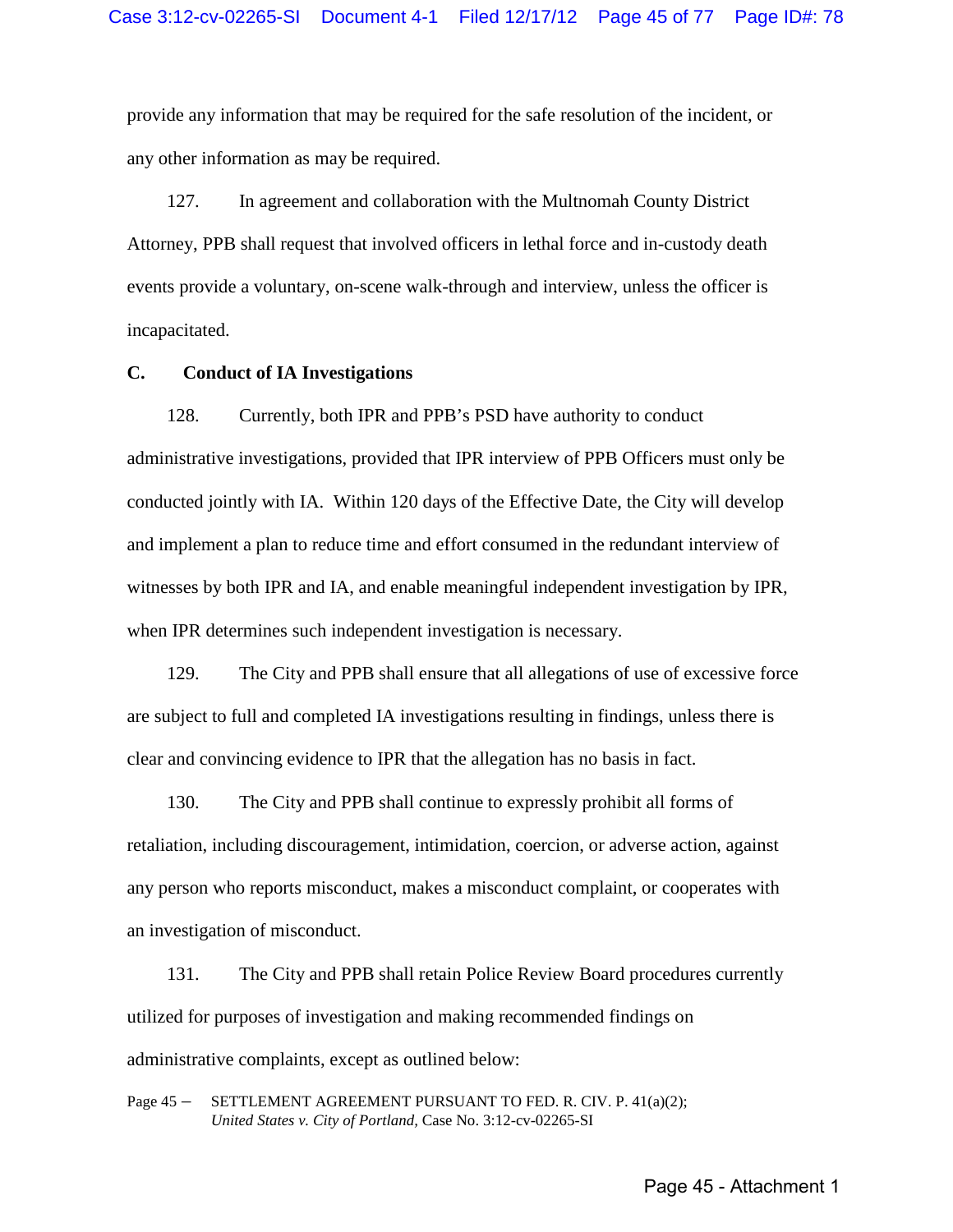- a. Currently, seven voting members of the PRB review use of force incidents, including two citizen members. When PRB reviews uses of force case, one of the two citizen member slots shall be drawn from the Citizen Review Committee members.
- b. The CRC slot on the PRB in use of force cases will rotate among the CRC membership so that different CRC members participate on the PRB. Within 60 days of the Effective Date, the Auditor shall develop a membership rotation protocol.
- c. All members participating in the PRB must maintain confidentiality and be able to make thoughtful, unbiased, objective recommendations to the Chief of Police and Police Commissioner that are based on facts, consistent with PRB city code provisions and "just cause" requirements set forth in Portland City Charter, City rules, and labor agreements.
- d. All community members and CRC members must meet the following qualifications to participate on the PRB:
	- i. Pass a background check performed by the Bureau.
	- ii. Participate in Bureau training to become familiar with police training and policies, including the PRB process.
	- iii. Sign a confidentiality agreement.
	- iv. Participate in ride-alongs to maintain sufficient knowledge of police patrol procedures.

Page 46 – SETTLEMENT AGREEMENT PURSUANT TO FED. R. CIV. P. 41(a)(2); *United States v. City of Portland,* Case No. 3:12-cv-02265-SI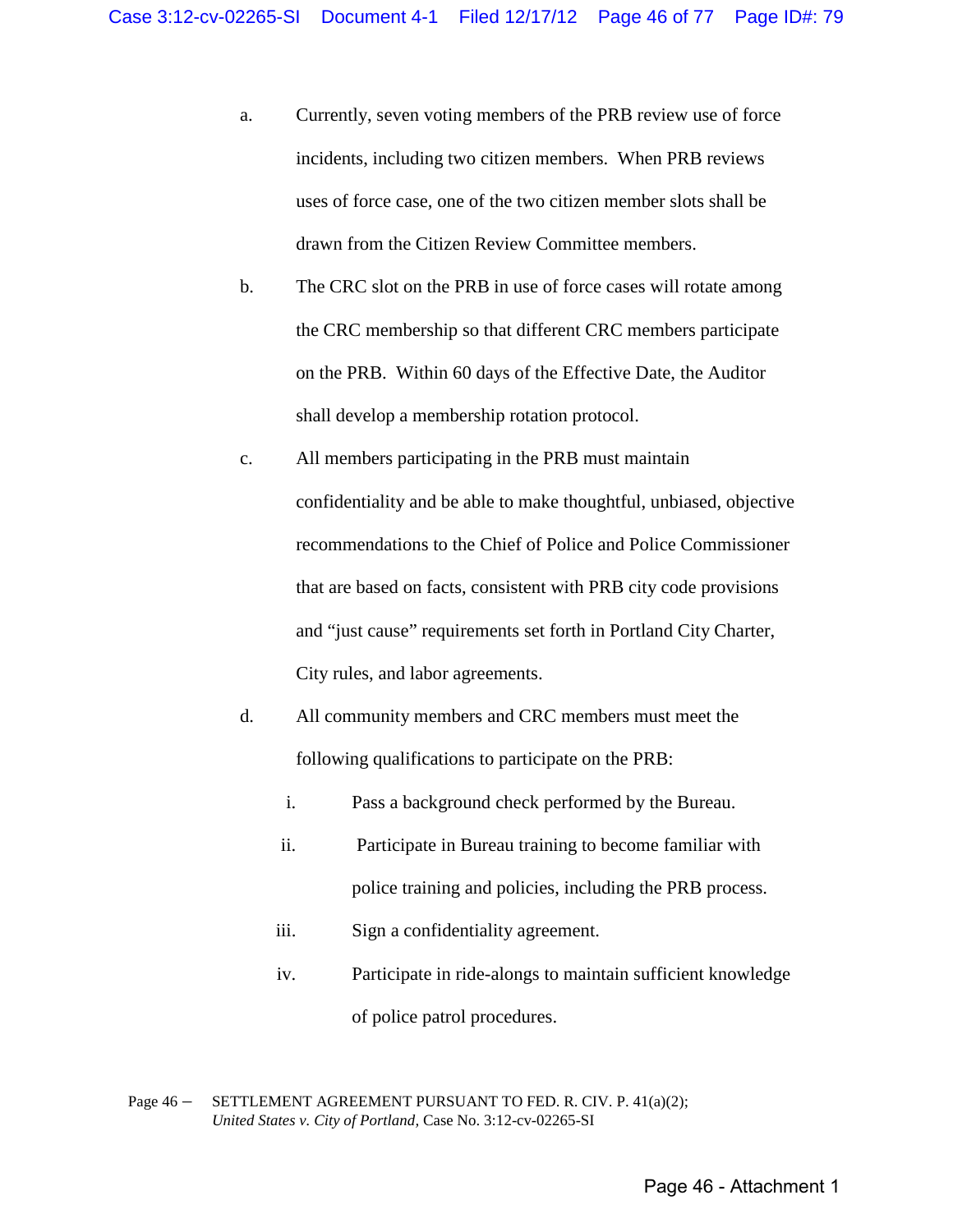- e. Current city code provides that the City Auditor and the Chief have authority to recommend to City Council the removal of citizen members from the PRB pool. Likewise, the City Auditor or Chief shall have authority to recommend to City Council removal of a CRC member from serving on the PRB. The Chief or the City Auditor may recommend that City Council remove a community member or member of the CRC from the pool for the following reasons:
	- i. Failure to attend training;
	- ii. Failure to read Case Files;
	- iii. Objective demonstration of disrespectful or unprofessional conduct;
	- iv. Repeated unavailability for service when requested;
	- v. Breach of confidentiality;
	- vi. Objective demonstration of bias for or against the police; or
	- vii. Objective demonstration of conflict of interest.
- f. Removal from participation in the PRB shall not affect CRC membership.
- g. Like current PRB citizen members, CRC members serving on the PRB may serve in that capacity for no more than three (3) years.
- h. A CRC member who participates in a PRB review shall recuse himself/herself during any later appeal of the same allegation(s) to the CRC.
- Page 47 SETTLEMENT AGREEMENT PURSUANT TO FED. R. CIV. P. 41(a)(2); *United States v. City of Portland,* Case No. 3:12-cv-02265-SI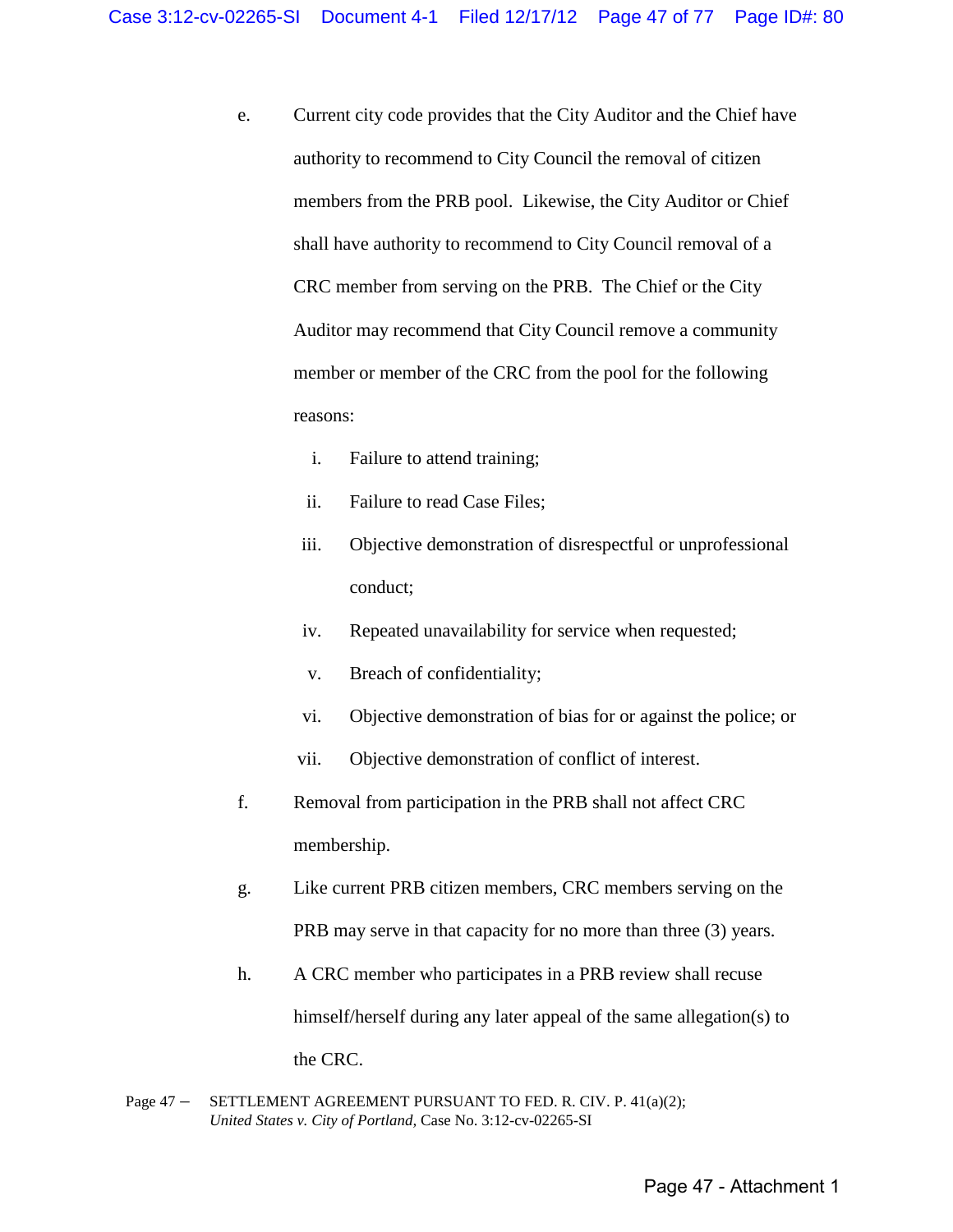132. By majority vote, the PRB may request that investigations of misconduct be returned to its investigating entity, i.e. PSD or IPR, to complete the investigation as to factual matters necessary to reach a finding regarding the alleged misconduct. The investigating entity must make reasonable attempts to conduct the additional investigation or obtain the additional information within 10 business days or provide a written statement to the PRB explaining why additional time is needed.

133. If an officer's use of force gives rise to a finding of liability in a civil trial, PPB shall: (1) enter that civil liability finding in the EIS; (2) reevaluate the officer's fitness to participate in all current and prospective specialized units ; (3) if no IA investigation has previously been conducted based upon the same allegation of misconduct and reached an administrative finding, conduct a full IA investigation with the civil trial finding creating a rebuttable presumption that the force used also violated PPB policy, which presumption can only be overcome by specific, credible evidence by a preponderance of evidence; (4) if an IA investigation has already concluded based upon the same allegation of misconduct and failed to reach a sustained finding, identify whether any new evidence exists in the record of the civil trial to justify the reopening of the IA investigation, and if so, reinitiate an IA investigation; and (5) if an IA investigation has already concluded based upon the same allegation of misconduct and failed to reach a sustained finding, and no new evidence from the civil trial justifies reopening the IA investigation, work with IPR to identify the reason why the administrative finding was contrary to the civil trial finding and publish a summary of the results of the inquiry.

## Page 48 – SETTLEMENT AGREEMENT PURSUANT TO FED. R. CIV. P. 41(a)(2); *United States v. City of Portland,* Case No. 3:12-cv-02265-SI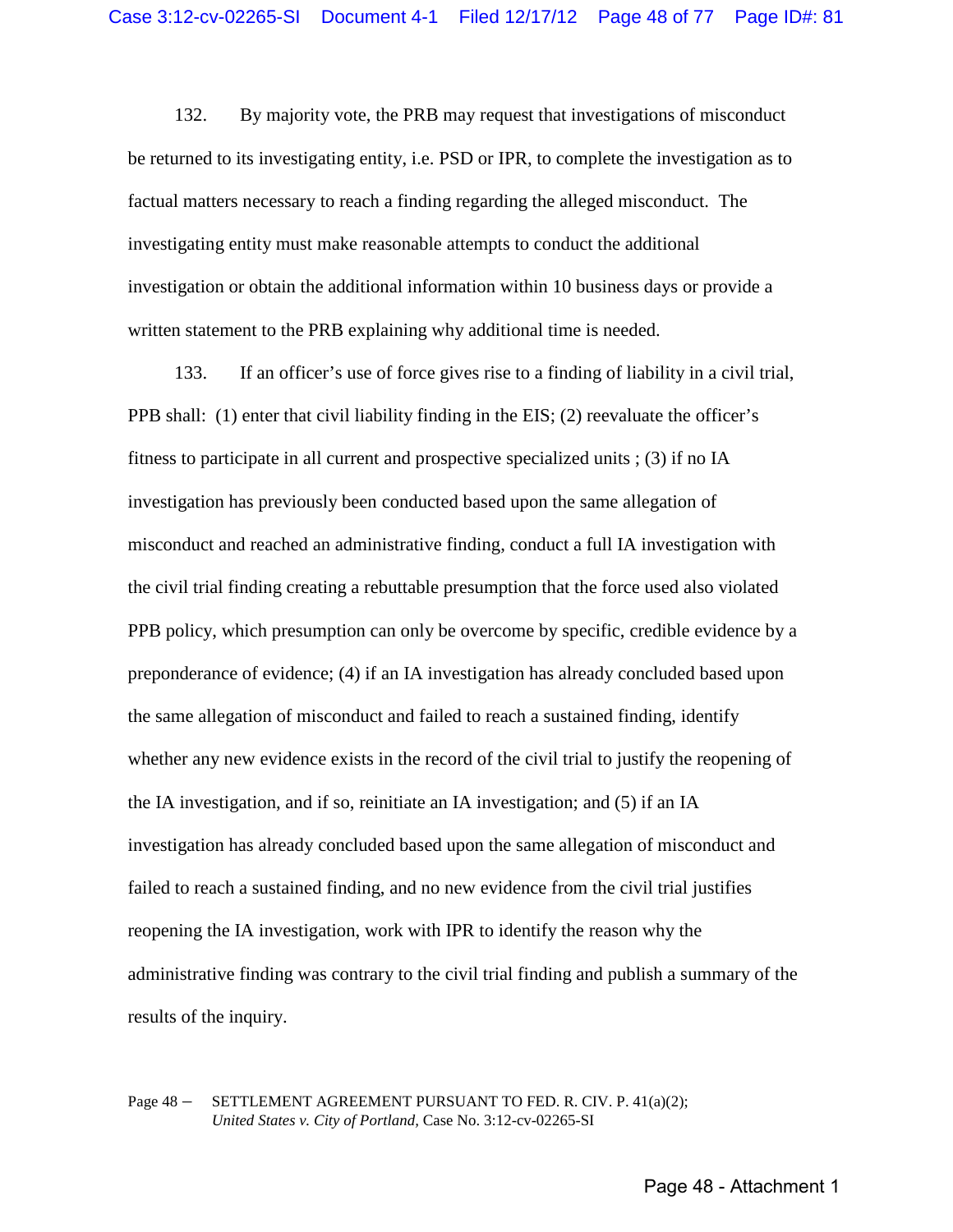## **D. CRC Appeals**

134. The City shall expand the membership of the CRC to 11 members, representative of the many and diverse communities in Portland, who are neutral, unbiased, and capable of making objective decisions. The quorum of CRC members necessary to act may remain at its existing level.

135. The City and PPB agree that the CRC may find the outcome of an administrative investigation is unreasonable if the CRC finds the findings are not supported by the evidence.

136. In its review process for purposes of the appeal, the CRC may make one request for additional investigation or information to the investigating entity, i.e. PSD or IPR at any point during its review. The investigating entity must make reasonable attempts to conduct the additional investigation or obtain the additional information within 10 business days or provide a written statement to the CRC explaining why additional time is needed. The request for additional investigation or information may contain multiple points of inquiry, but no follow-up requests will be permitted. The additional request be voted on by a quorum, the members voting must have read the Case File in order to vote, and any request with multiple points of inquiry must be prioritized.

#### **E. Discipline**

137. Within 60 days of the Effective Date, PPB and the City shall develop and implement a discipline guide to ensure that discipline for sustained allegations of misconduct is based on the nature of the allegation and defined, consistent, mitigating and aggravating factors and to provide discipline that is reasonably predictable and consistent.

Page 49 – SETTLEMENT AGREEMENT PURSUANT TO FED. R. CIV. P. 41(a)(2); *United States v. City of Portland,* Case No. 3:12-cv-02265-SI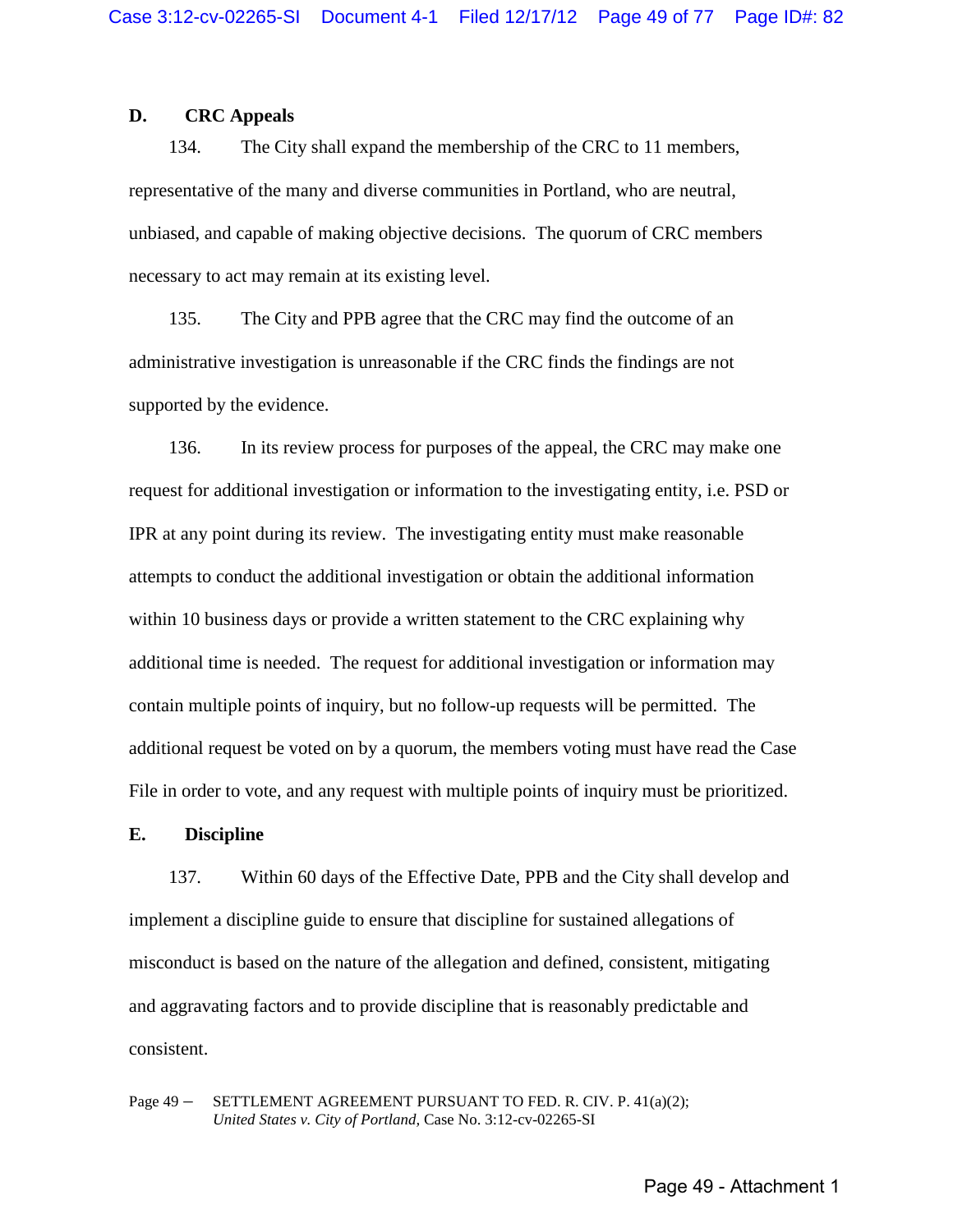# **F. Communication with Complainant and Transparency**

138. Within 180 days of the Effective Date, the City shall enhance its existing website to ensure that a complainant can file and track his or her own complaint of officer misconduct.

139. Within 120 days of the Effective Date, the City shall review its protocols to ensure that the City shares with complainants requested documentation about his or her own complaint to the extent permitted by law.

140. The City shall ensure that IPR provides each complainant a tracking number upon receipt of the complaint, informs each complainant of the complaint classification, assignment (precinct or IA) and outcome of the complaint (sustained, unproven, etc.) in writing (whether mail, email/text, or fax), including information regarding whether the City took any corrective action. The City Attorney's Office shall determine whether disclosures regarding corrective action are required on a case-by-case basis consistent with Oregon's Public Records Law.

## **IX. COMMUNITY ENGAGEMENT AND CREATION OF COMMUNITY OVERSIGHT ADVISORY BOARD**

There is significant community and City interest in improving PPB's community relationships. The community is a critical resource. Redefining and restructuring existing community input mechanisms to provide for independent oversight of the Agreement, while also enhancing PPB's current community outreach efforts will promote community confidence in PPB and facilitate police/community relationships necessary to promote public safety. To achieve this outcome, at a minimum, PPB shall implement the requirements below.

Page 50 – SETTLEMENT AGREEMENT PURSUANT TO FED. R. CIV. P. 41(a)(2); *United States v. City of Portland,* Case No. 3:12-cv-02265-SI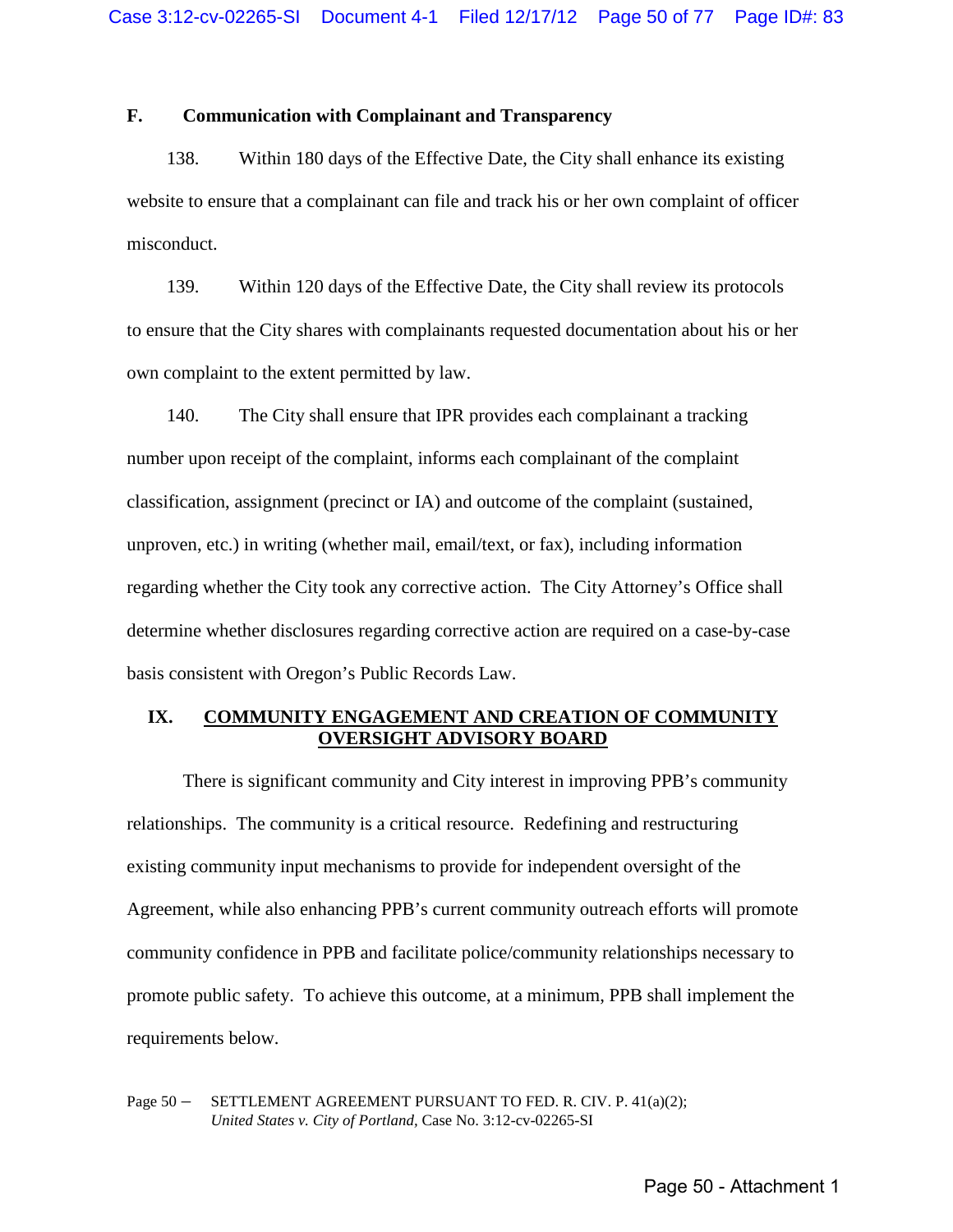141. To leverage the ideas, talent, experience, and expertise of the community, the City, in consultation with DOJ, shall establish a Community Oversight Advisory Board ("COAB"), within 90 days of the Effective Date of this Agreement. The COAB shall be authorized to: (a) independently assess the implementation of this Agreement; (b) make recommendations to the Parties and the COCL on additional actions; (c) advise the Chief and the Police Commissioner on strategies to improve community relations; (d) provide the community with information on the Agreement and its implementation; (e) contribute to the development and implementation of a PPB Community Engagement and Outreach Plan ("CEO Plan"); and (f) receive public comments and concerns.

142. Membership of the COAB shall be comprised of fifteen (15) voting members, five (5) advisory members, and the COCL.

- a. The 15 voting members and the five advisory members shall be selected as follows:
	- i. Each member of City Council will select one representative to serve on the COAB, for a total of five voting representatives;
	- ii. The chair of the Human Rights Commission shall designate one Human Rights Commissioner to serve on the COAB;
	- iii. The chair of the Portland Commission on Disability shall designate one Commissioner on Disability to serve on the COAB;
	- iv. The chair of the Human Rights Commission and the chair of the Portland Commission on Disability shall jointly
- Page 51 SETTLEMENT AGREEMENT PURSUANT TO FED. R. CIV. P. 41(a)(2); *United States v. City of Portland,* Case No. 3:12-cv-02265-SI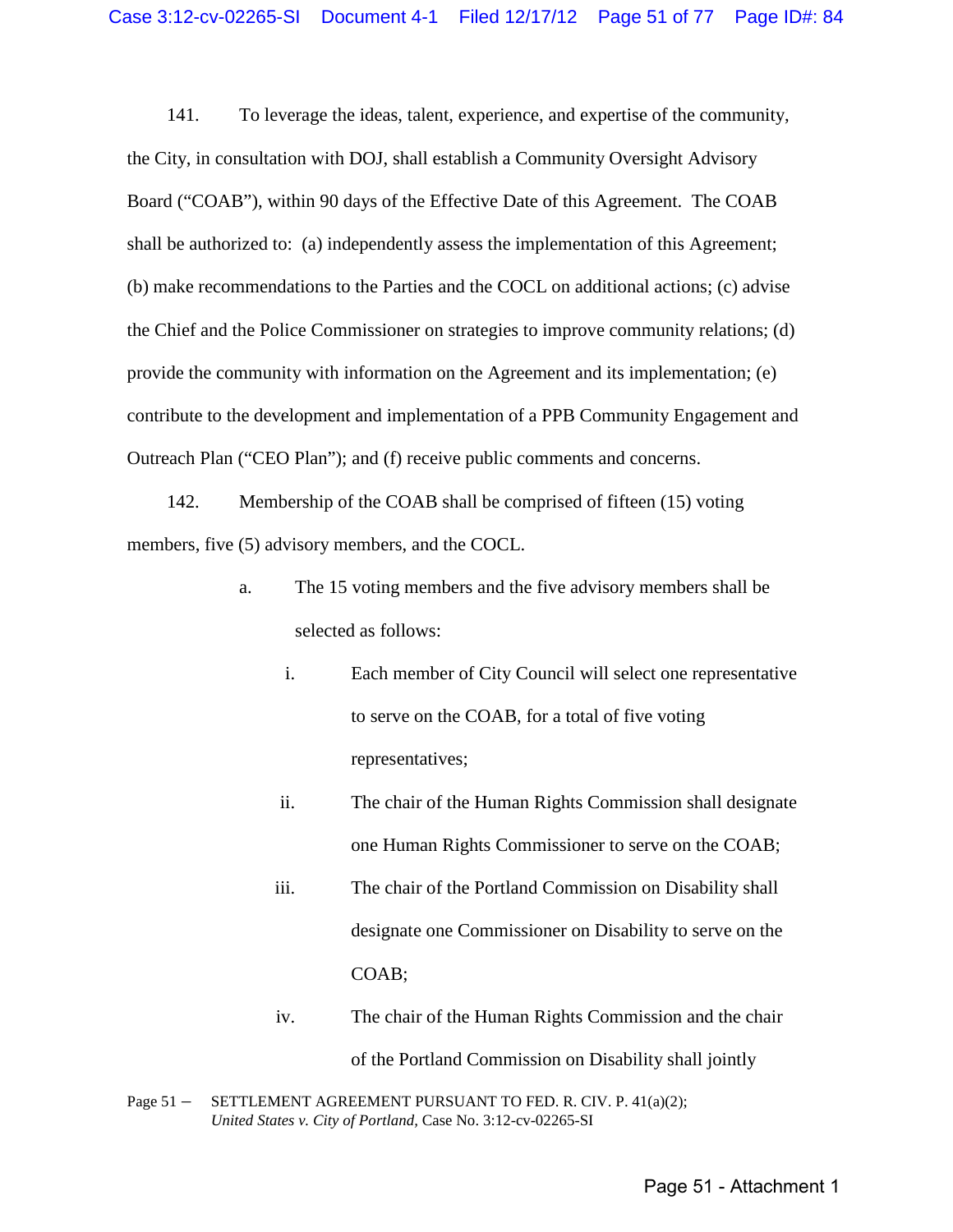select three community members to serve as representatives of the mental health community on the COAB, after soliciting and reviewing applications from the public. These three COAB members will possess demonstrated expertise in the field of mental health in the form of either: (a) certification as a Qualified Mental Health Professional; or (b) no less than ten (10) years of demonstrated service to persons with mental illness. These three selections shall be completed within 60 days of the COCL selection.

- v. The community-at-large will select five voting representatives directly from the community. The process used for this selection is discussed in paragraph 145 herein; and,
- vi. The Chief will select a diverse group of five sworn officers within various ranks to serve as advisors and non-voting members of the COAB, and may consider whether the officer resides in Portland ("Advisory Members").
- b. The COAB's membership will come from a reasonably broad spectrum of the community, such as: areas of expertise, advocacy experience, community involvement, profession, education, race, ethnicity, gender, gender identity, sexual orientation, national origin, age, religion, mental or physical disability and geographic identification. COAB members, including Advisory Members,
- Page 52 SETTLEMENT AGREEMENT PURSUANT TO FED. R. CIV. P. 41(a)(2); *United States v. City of Portland,* Case No. 3:12-cv-02265-SI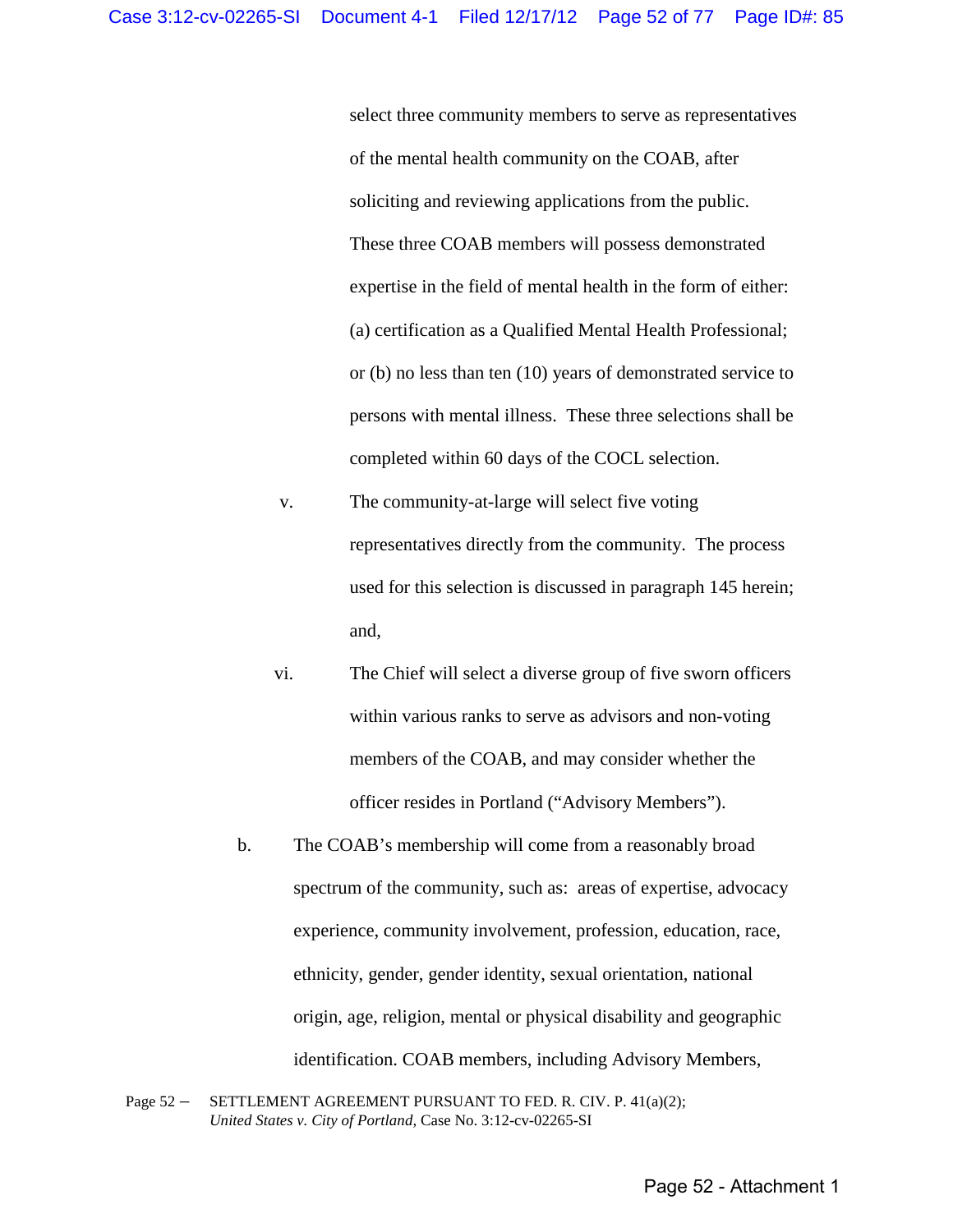must live, work, worship, or attend school in the City of Portland. COAB members shall not have an actual or perceived conflict of interest with the City of Portland.

143. The 15 voting members of COAB are independent of the City and PPB and shall not be currently employed by the City. Members must agree to serve for a minimum of a two-year term, and may be reappointed for one additional year. The COAB may create an executive committee or other subcommittees, as appropriate, to accomplish the tasks designated to it under this Agreement. The City shall provide administrative support so that the COAB can perform the duties and responsibilities identified in this Agreement.

144. The COAB shall report to the COCL. The COCL will chair the COAB, preside over COAB meetings, take and count votes, and perform such other activities as are necessary for the efficient operation of the COAB. If the COCL determines that a COAB member is no longer fit to serve on account of misconduct, the COCL shall consult with DOJ prior to removing such member. Following the removal of a COAB member, an alternative shall be selected from the same pool of applicants as the removed COAB member.

145. Selection of the five (5) community voting members shall be made as follows:

> a. Each neighborhood coalition in Portland may propose a candidate for membership on the Committee. Any other non-profit organization within the City may also propose a candidate for membership. Any other person who lives, works, or is enrolled in

```
Page 53 – SETTLEMENT AGREEMENT PURSUANT TO FED. R. CIV. P. 41(a)(2);
United States v. City of Portland, Case No. 3:12-cv-02265-SI
```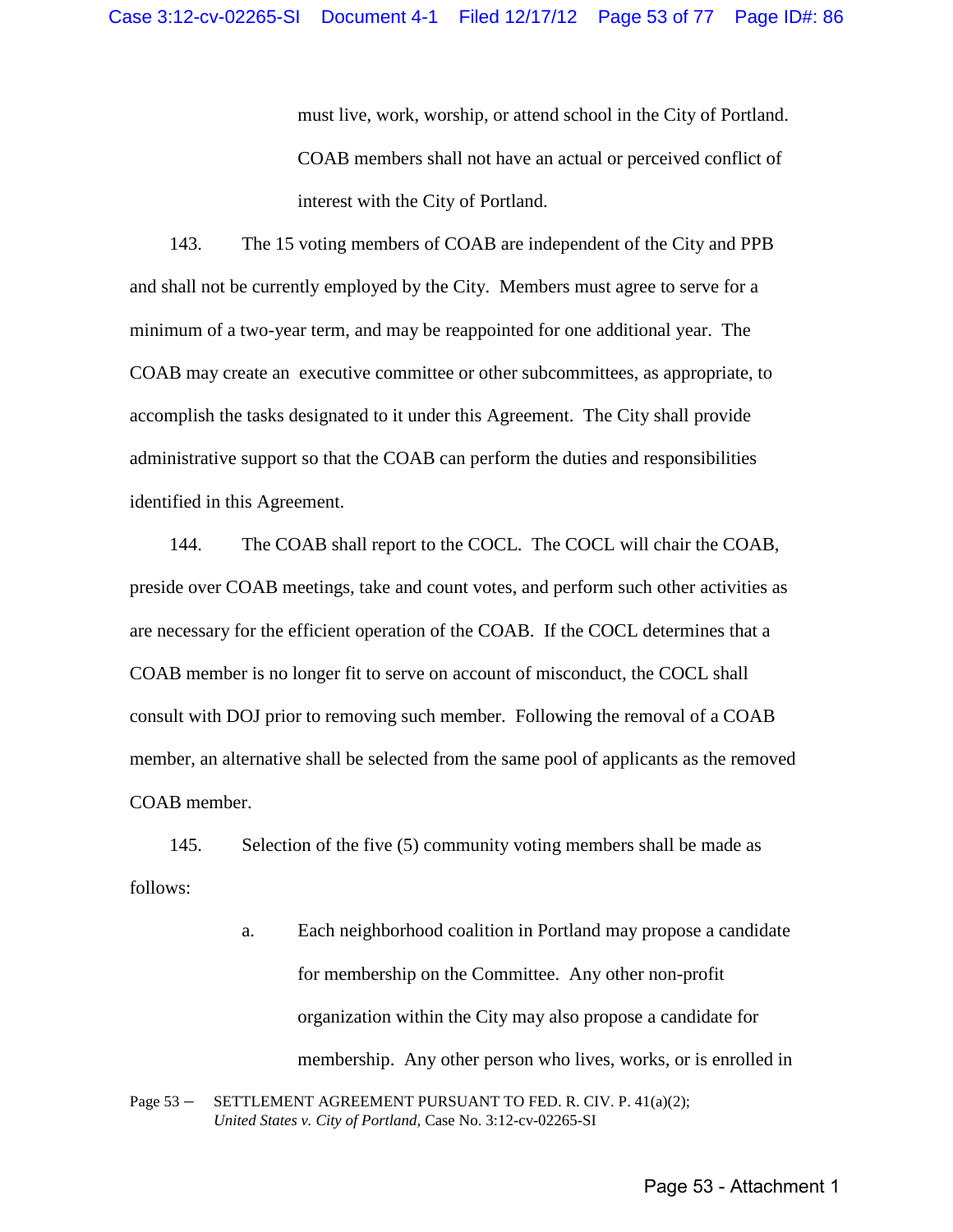school in Portland and is over the age of 15 may be considered provided they provide the City with the names of 50 verified residents over the age of 15 of the City of Portland who support his or her nomination;

- b. The City shall widely advertise and hold a public meeting where previously nominated candidates will be selected. Any Portland resident is welcome to attend and participate in the selection process. The City will publicize the meeting throughout all the various communities of Portland;
- c. At the public meeting, candidates will be given an opportunity to speak and ask for support. In their statements, candidates must indicate whether they live, work, worship, and/or attend school within the City of Portland;
- d. Attendees at the public meeting and will be asked to select their choice of candidates;
	- i. If there are ten or fewer candidates, then the attendees present will select the top five candidates receiving the most votes;
	- ii. If there are more than ten candidates, a preliminary vote will be taken and the top ten candidates receiving the most votes will be selected and a second vote will be taken to reduce the number to the five persons that will serve on the COAB;
- Page 54 SETTLEMENT AGREEMENT PURSUANT TO FED. R. CIV. P. 41(a)(2); *United States v. City of Portland,* Case No. 3:12-cv-02265-SI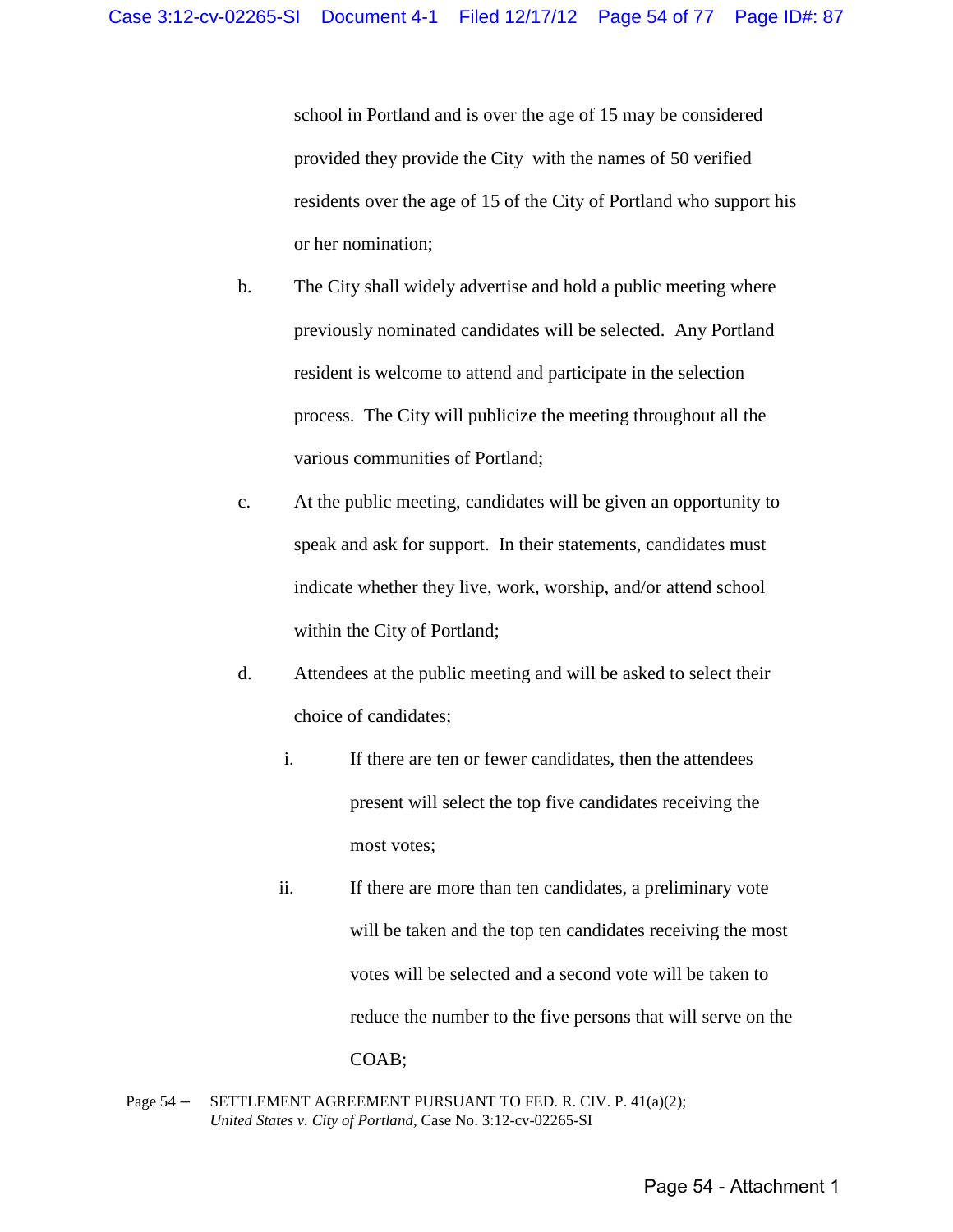- iii. The next two candidates who receive the most votes shall be identified as potential alternates, should a COAB member be removed or incapacitated; and,
- iv. Because the number of persons who may be interested in participating in this process is unknown, the City may adopt other procedures necessary to conduct the meeting and to carry out the intent of these provisions.
- e. This process of selecting the five community members shall be completed within 60 days of the COCL selection.

146. To ensure constitutional policing, to closely interact with the community to resolve neighborhood problems, and to increase community confidence, PPB shall work with City resources knowledgeable about public outreach processes to develop and finalize a CEO Plan:

- a. Within 90 days of the COAB selection, the City, in consultation with COAB, will conduct a reliable, comprehensive, and representative survey of members of the Portland community, including civilians and PPB officers, regarding their experiences with and perceptions of PPB's prior community outreach efforts and accountability efforts and where those efforts could be improved, to inform the development and implementation of the CEO Plan;
- b. COAB, in conjunction with PPB, shall consult with community members (not only through PPB Advisory Councils and

Page 55 – SETTLEMENT AGREEMENT PURSUANT TO FED. R. CIV. P. 41(a)(2); *United States v. City of Portland,* Case No. 3:12-cv-02265-SI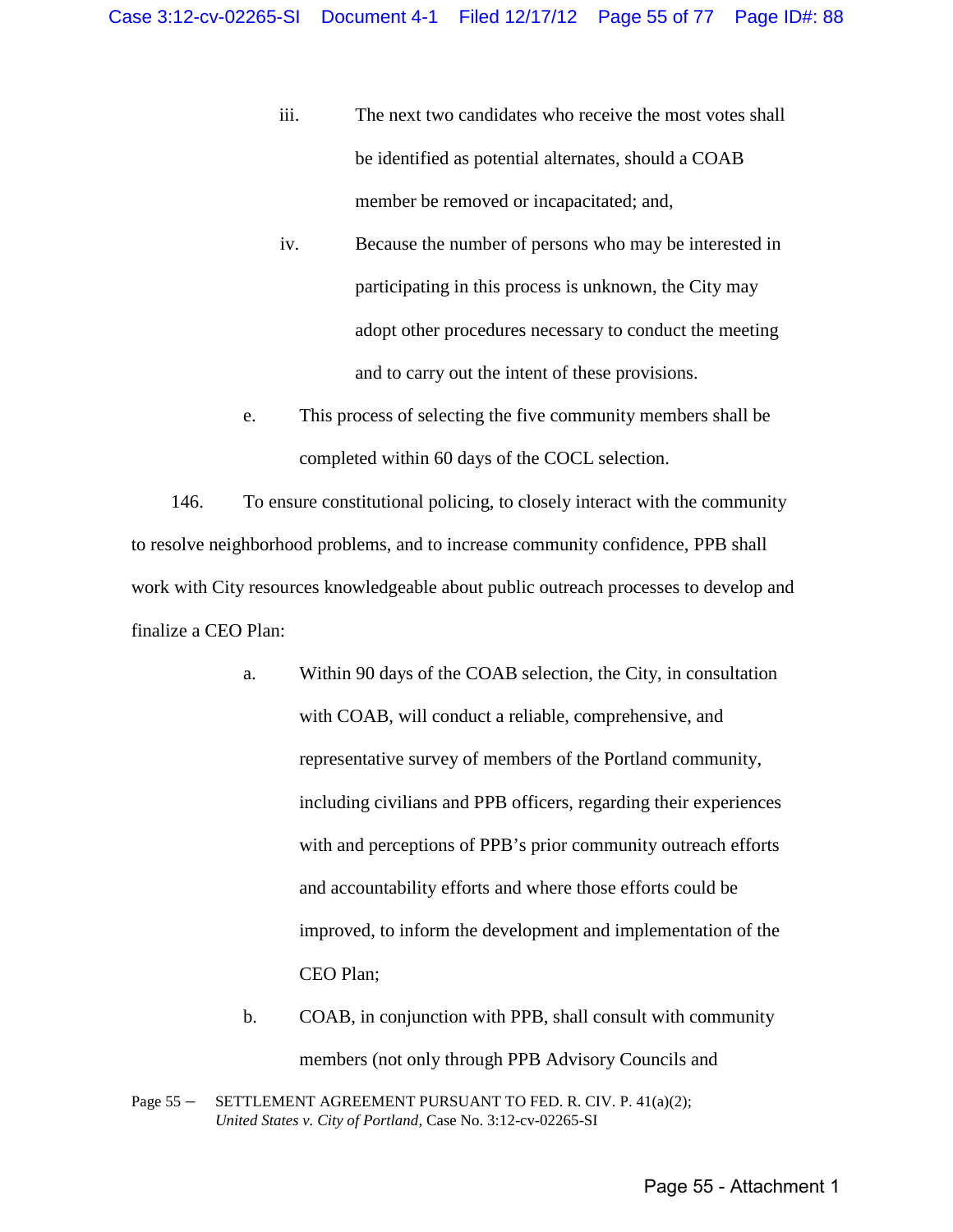Roundtables) and hold at least two (2) public hearings, completed within 90 days of the COAB selection, in addition to the representative survey described above, to gather public input on PPB's outreach efforts; the hearings shall be held in locations to ensure that PPB receives input from all parts of the Portland community;

- c. COAB shall review PPB's prior community outreach efforts to contribute to the development of a new CEO Plan;
- d. COAB shall solicit and consider input from the Human Rights Commission's Community Police Relations Committee ("CPRC"), including its work to implement the 2009 PPB "Plan to Address Racial Profiling";
- e. Within 60 days of the anticipated due date for survey results, the COAB and PPB, in consultation with the appropriate City resources knowledgeable about public outreach and survey analysis, shall review and analyze the results of the survey and other public comments discussed above;
- f. The CEO Plan shall include strategies to ensure greater public outreach and engagement, including opportunities for outreach to a broad cross-section of community members. The Plan shall also identify gaps in available resources to achieve its goals.

Page 56 – SETTLEMENT AGREEMENT PURSUANT TO FED. R. CIV. P. 41(a)(2); *United States v. City of Portland,* Case No. 3:12-cv-02265-SI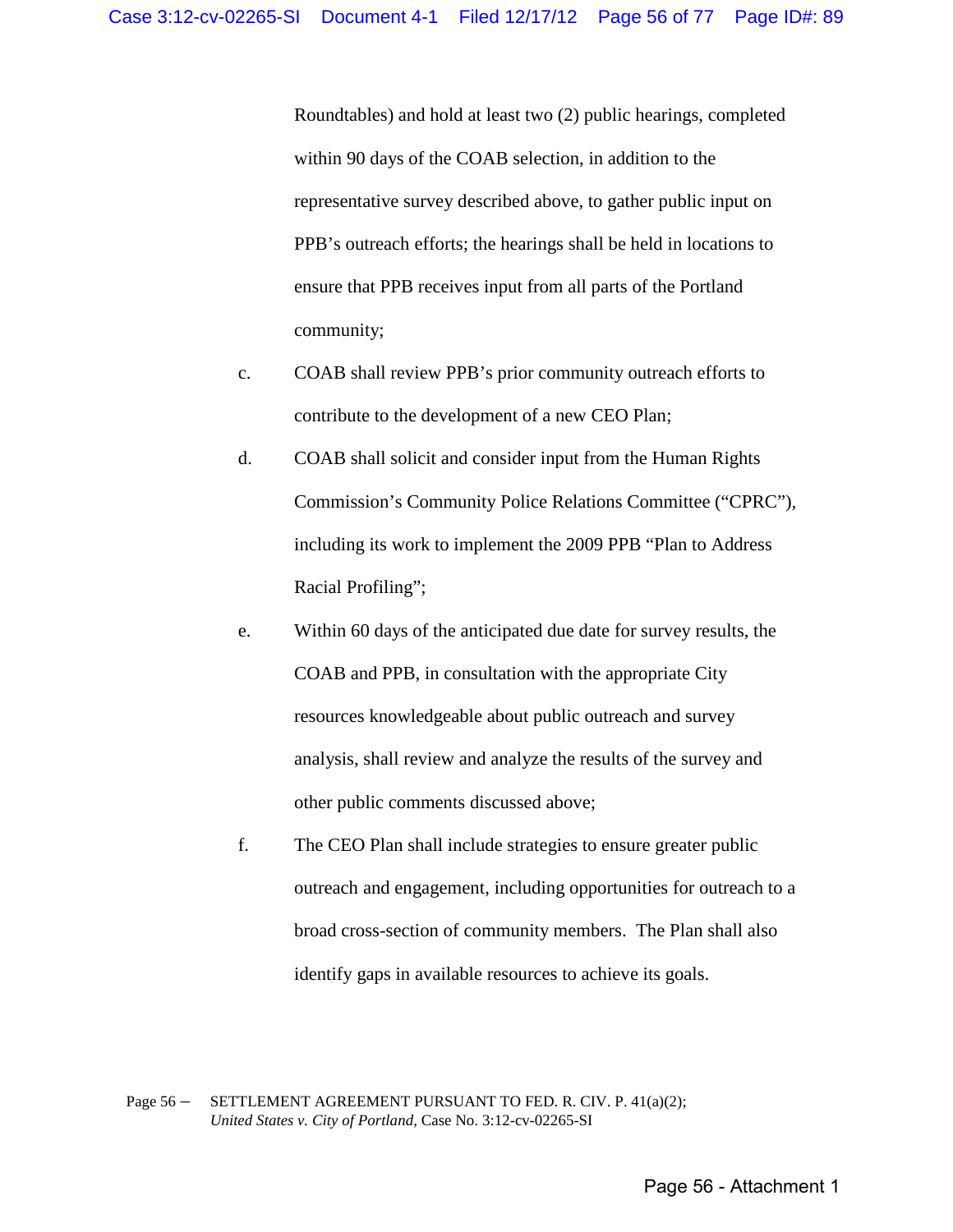- g. The COAB may also provide information to the PPB on other areas related to community engagement and outreach to contribute to the development of the CEO Plan, including:
	- i. integration of community and problem-oriented policing principles into PPB's management, policies and procedures;
	- ii. recruitment, selection, training, promotion, and personnel evaluations;
	- iii. tactics and deployment of resources; and
	- iv. systems of accountability.
- g. COAB shall submit its recommended CEO Plan to the Chief, in writing, within 90 days of the COAB's completion of survey analysis.
- h. The Chief's Office, in consultation with the five PPB advisory members of the COAB shall utilize the COAB's recommendations in developing and implementing the CEO Plan. The Chief's Office shall present the final proposed CEO (with implementation timeline) to the COAB for a vote of approval within 240 days of the effective date of this Agreement.

147. PPB shall continue to collect appropriate demographic data for each precinct so that the Precinct Commander, together with the COAB, may develop outreach and policing programs specifically tailored to the residents of the precincts.

Page 57 – SETTLEMENT AGREEMENT PURSUANT TO FED. R. CIV. P. 41(a)(2); *United States v. City of Portland,* Case No. 3:12-cv-02265-SI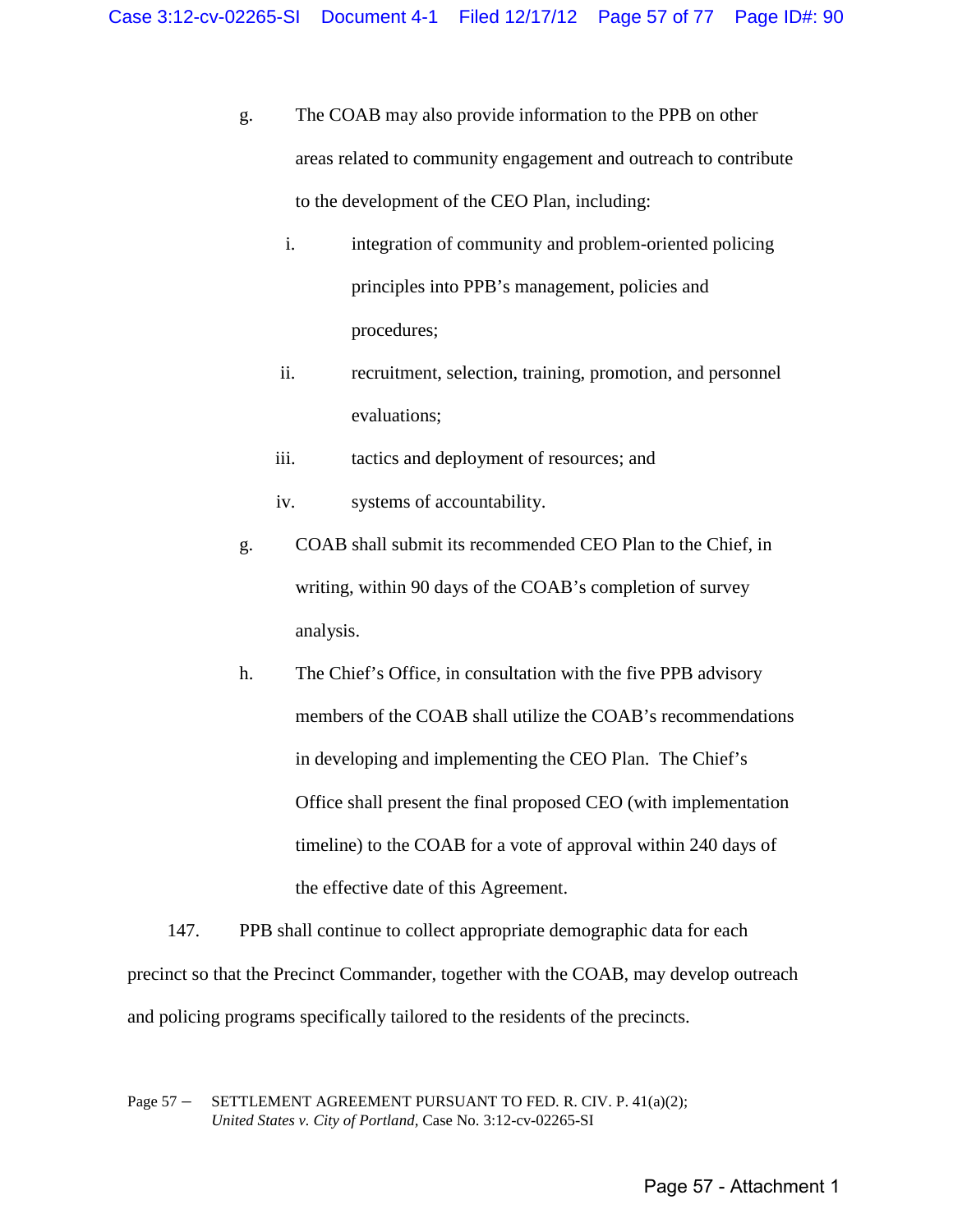148. PPB shall continue to require that officers document appropriate demographic data regarding the subjects of police encounters, including the race, age, sex and perceived mental health status of the subject, and provide such information to the CPRC to contribute to their analysis of community concerns regarding discriminatory policing. In consultation with the COAB and CPRC, PPB shall consider enhancements to its data collection efforts, and report on its efforts to enhance data collection to the DOJ by no later than December 31, 2013, and quarterly thereafter.

149. The COAB, COCL, PPB, and DOJ will jointly develop metrics to evaluate community engagement and outreach.

150. Annually, PPB shall issue a publicly available PPB Annual Report, which shall include a summary of its problem-solving and community policing activities. A draft of the Annual Report shall be reviewed by the COAB before the report is finalized and released to the public. Once released, PPB shall hold at least one meeting in each precinct area and at a City Council meeting, annually, to present its Annual Report and to educate the community about its efforts in community policing in regard to the use of force, and about PPB's policies and laws governing pedestrian stops, stops and detentions, and biased-free policing, including a civilian's responsibilities and freedoms in such encounters.

151. The COAB may make recommendations approved by a majority of its membership regarding implementation of the terms of this Agreement.

152. The COAB, shall meet at least twice per year with the Chief, the Police Commissioner, PPB Precinct Commanders, PPB Neighborhood Response Teams, and a representative of the Office of Neighborhood Involvement Crime Prevention to assess

Page 58 – SETTLEMENT AGREEMENT PURSUANT TO FED. R. CIV. P. 41(a)(2); *United States v. City of Portland,* Case No. 3:12-cv-02265-SI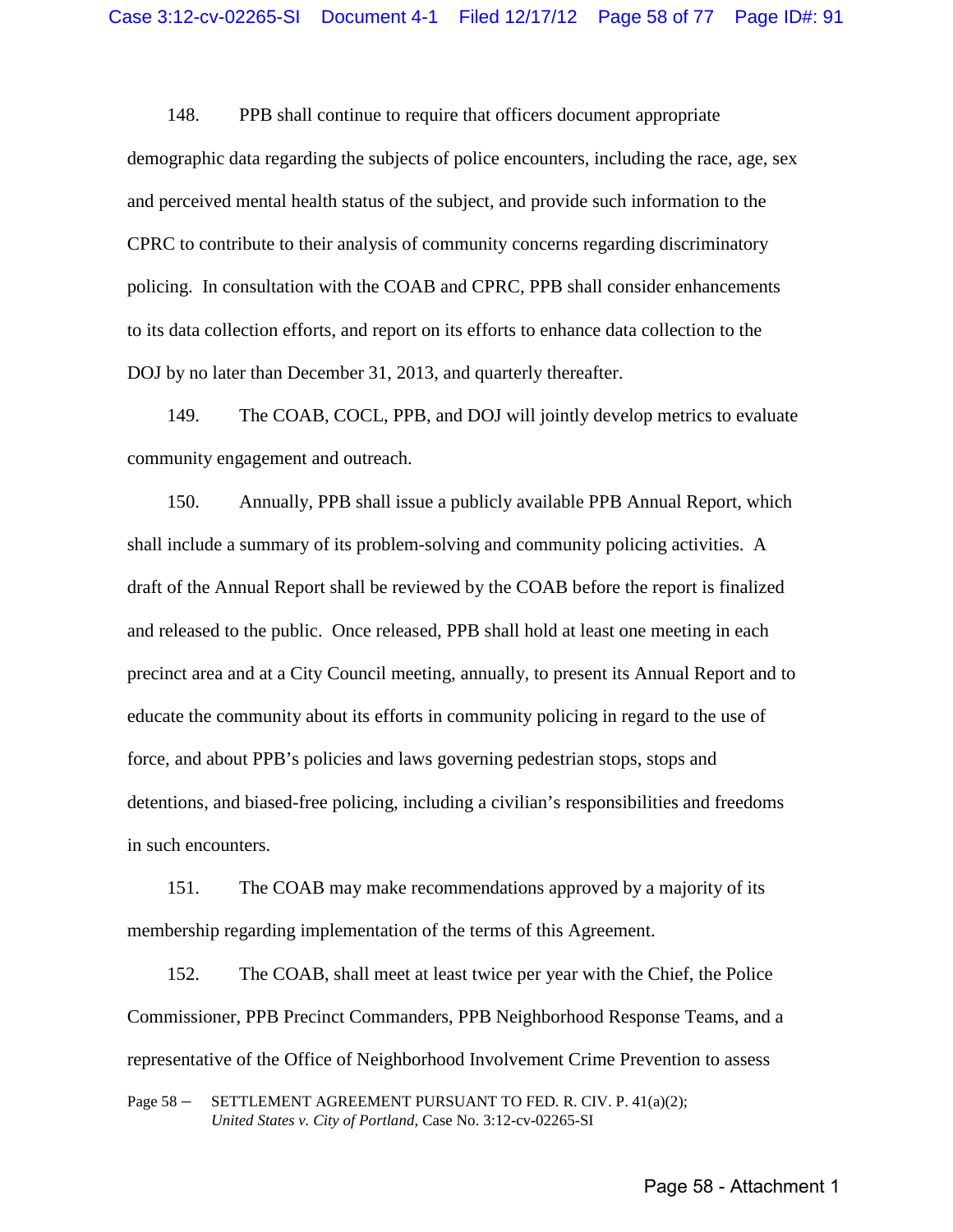and solicit comment on PPB's activities in regards to community outreach, engagement, and problem-solving policing. The COAB shall also provide the opportunity for public comment at each of its meetings to keep open lines of communication with the public-atlarge.

153. A representative of the Oregon U.S. Attorney's Office shall be invited to attend all COAB meetings.

154. COAB shall meet as needed to accomplish their objectives as set forth in this Agreement. All COAB meetings shall be open to the public. In addition, COAB shall attend quarterly meetings with the COCL as provided in Par 163. To the extent that COAB meetings are subject to the Oregon Public Meetings Law, or similar regulatory or statutory requirements, the City shall be responsible to give advice necessary to the COCL to ensure compliance with those laws and agrees to represent COCL in any challenges regarding compliance with those laws.

155. The City shall provide COAB members with appropriate training necessary to comply with requirements of City and State law.

## **X. AGREEMENT IMPLEMENTATION AND ENFORCEMENT**

156. PPB shall implement immediately all provisions of this Agreement which involve the continuation of current policies, procedures, and practices specific to force, training, community-based mental health services, crisis intervention, employee information system, officer accountability, and community engagement. Except where otherwise specifically indicated, PPB shall implement all other provisions of this Agreement no later than within 180 days of the Effective Date.

Page 59 – SETTLEMENT AGREEMENT PURSUANT TO FED. R. CIV. P. 41(a)(2); *United States v. City of Portland,* Case No. 3:12-cv-02265-SI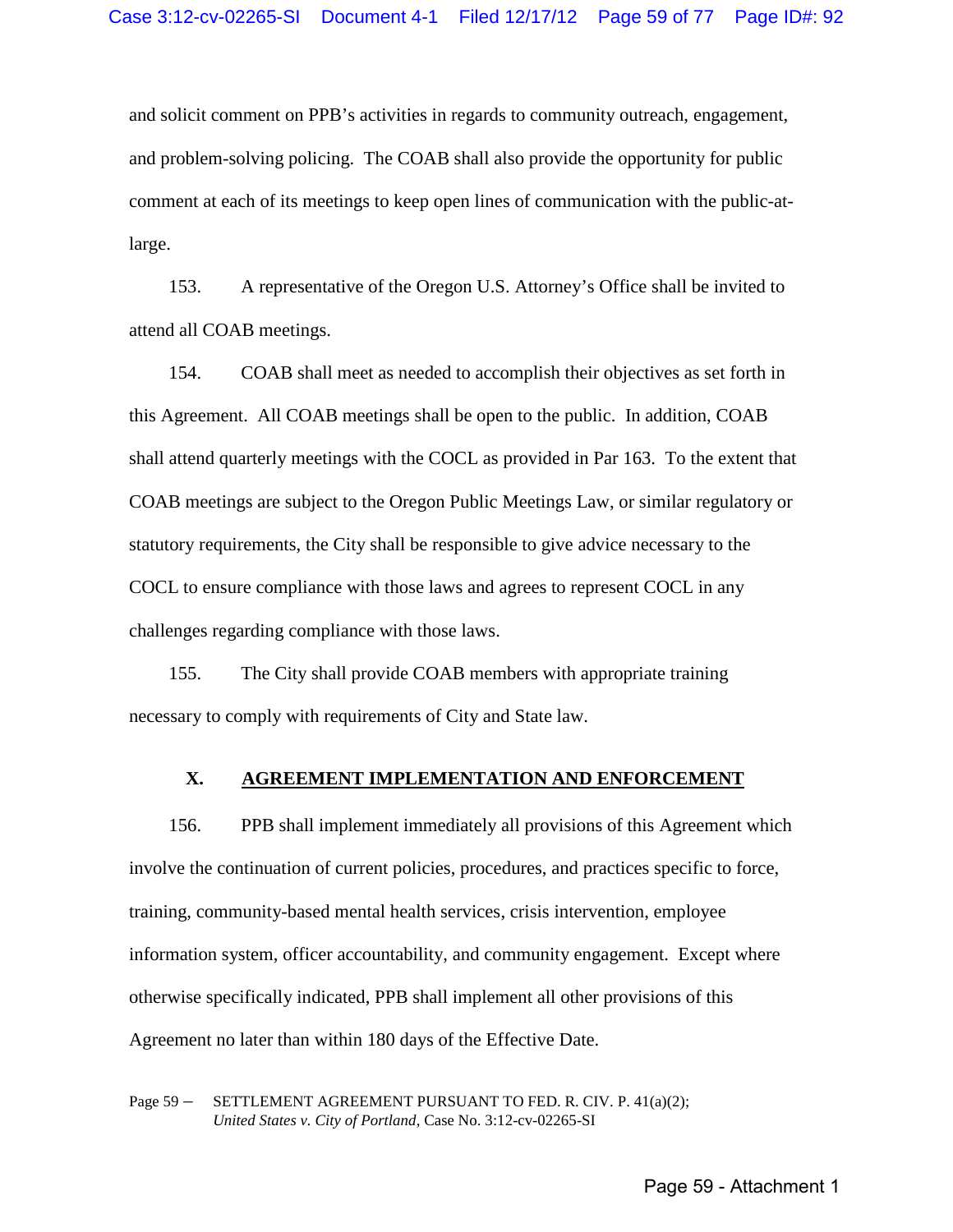157. With regard to any provision that provides for DOJ's review and approval, including review of all policies that must be revised, approval will be granted in a timely fashion provided that the PPB's action reasonably satisfies the requirements and standards set forth in the relevant provision(s).

158. All PPB audits and reports related to the implementation of this Agreement shall be made publicly available via website and at PPB, IPR, City Hall, and other public locations. Audits and reports shall be posted on PPB's website.

159. PPB shall collect and maintain all data and records necessary to facilitate and ensure transparency and wide public access to information related to PPB decision making and activities, and compliance with this Agreement, in accordance with the Oregon Public Records Law.

#### **A. Compliance Officer/Community Liaison**

160. Within 60 days from the Effective Date, the City shall publicly identify three potential candidates with expertise in police practices, community engagement, and crisis intervention methods, to serve as a Compliance Officer and Community Liaison ("COCL"). Following a 30-day public comment period, the City Council shall select a COCL, who shall be responsible for synthesizing data related to PPB's use of force, reporting to the City Council, DOJ, and the public and gathering input from the public related to PPB's compliance with this Agreement. The COCL shall not be attached to any one City office, shall be wholly independent of PPB, and shall be responsive to the entire City Council, the public, and DOJ. The City shall provide administrative support so that the COCL can perform the duties and responsibilities identified in this Agreement.

Page 60 – SETTLEMENT AGREEMENT PURSUANT TO FED. R. CIV. P. 41(a)(2); *United States v. City of Portland,* Case No. 3:12-cv-02265-SI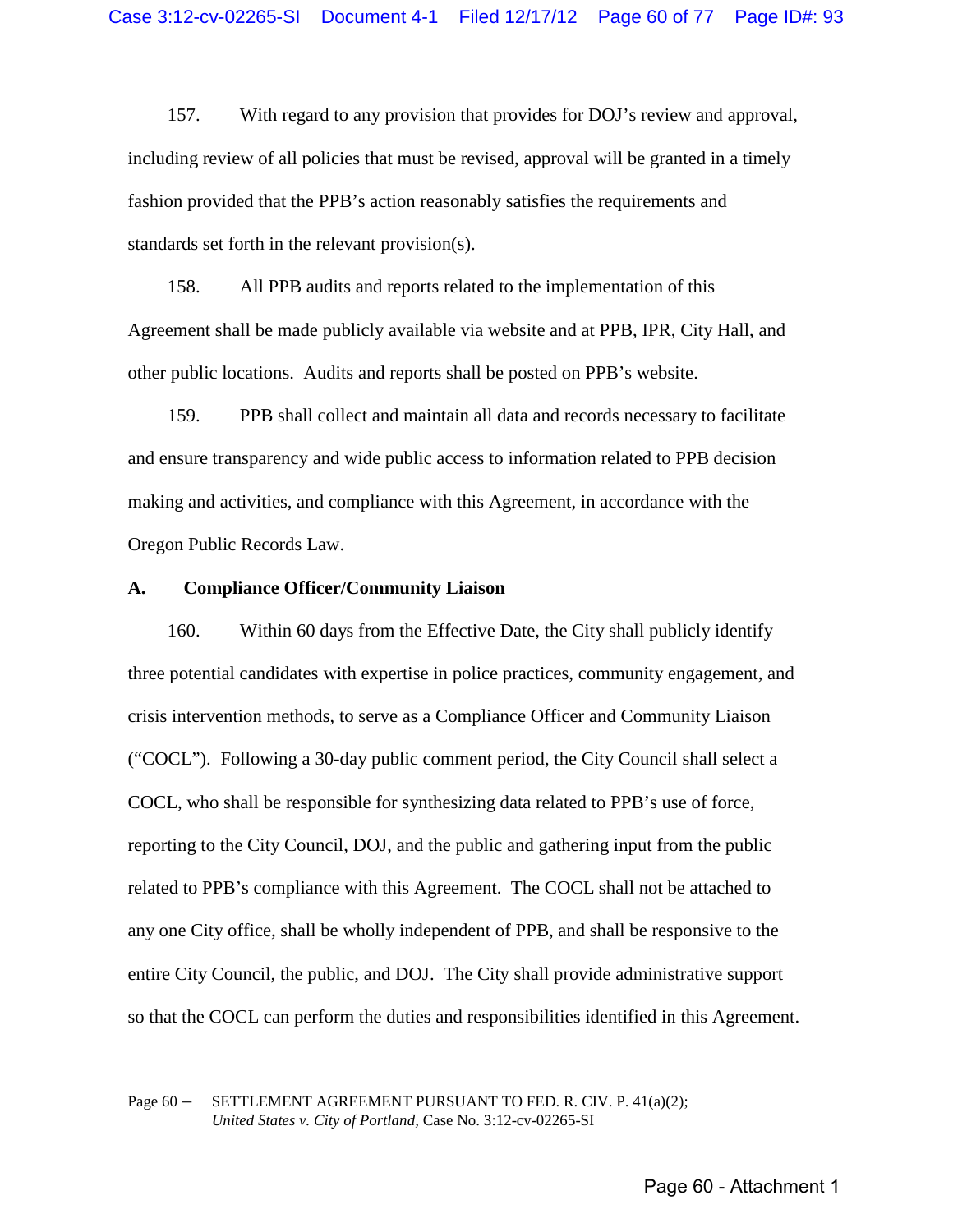161. In order to collect data and report on PPB's implementation of each substantive provision of this Agreement, the COCL shall conduct the reviews specified in paragraph 173 of this Agreement and such additional reviews regarding the implementation of this Agreement as the COCL, the City, or DOJ deems appropriate. Based on the COCL's reviews and community input, the COCL shall make recommendations to the City regarding measures necessary to ensure full and timely implementation of this Agreement.

162. The COCL shall prepare quarterly, written, public reports detailing PPB's compliance with, and implementation of, each substantive provision of this Agreement. The reports shall specify: (a) the methodology and monitoring activities employed; (b) the COCL's assessment of compliance for each paragraph; and (c) the COCL's recommendations regarding necessary steps to achieve compliance, as warranted. The COCL shall substantiate his or her compliance assessments and recommendations. The COCL's reports shall be written with due regard for the privacy interests of individual officers and the subjects involved in the use of force interactions, and the interest of PPB in protecting against disclosure of non-public information.

163. The COCL shall provide a copy of all reports to the Parties and the COAB in draft form and allow the Parties and the COAB 30 days to informally comment on the reports. The COCL shall also hold open town hall meetings on a quarterly basis where he/she will present his/her draft compliance report to the COAB, and receive public comment on his/her assessments of compliance and recommendations. The COAB will be responsible for drafting comments to the COCL's report, and shall incorporate any comments or concerns from the public-at-large related to PPB's compliance with the

Page 61 – SETTLEMENT AGREEMENT PURSUANT TO FED. R. CIV. P. 41(a)(2); *United States v. City of Portland,* Case No. 3:12-cv-02265-SI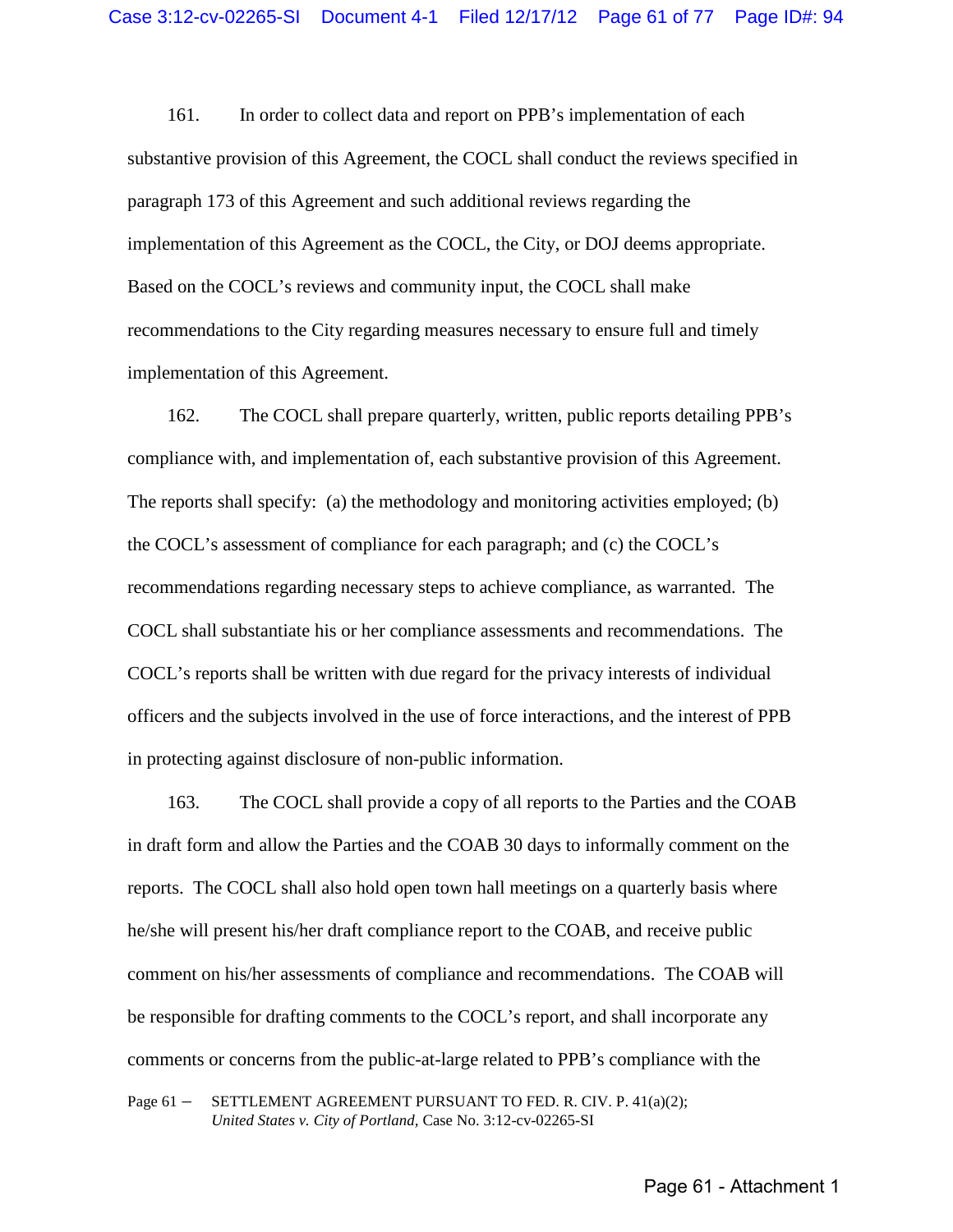Agreement into its comments. The public shall have the opportunity to raise comments or concerns at the open town hall meeting or via online and/or electronic mail submissions. The COCL and COAB shall jointly ensure that the time and location of these quarterly town hall meetings are well publicized with sufficient advance notice and that significant efforts are made to procure attendance of a community body broadly representative of the many and diverse communities in Portland, including persons with mental illness, mental health providers, faith communities, minority, ethnic, and other community organizations, and student or youth organizations. These quarterly meetings shall facilitate the sharing of information on the Agreement and its implementation with the broad community body and permit the COCL and the COAB to receive comments and concerns.

164. The COCL shall consider the Parties' responses and COAB's response to its draft report and make appropriate changes, if any, before issuing a final version of the report. The COCL shall issue the final report to the Parties and make all final reports publicly available through posting on the City's website. The Parties' responses and COAB's response to the COCL's draft report shall also be published on the City's website. The Parties may submit any COCL reports to the Court if questions arise concerning compliance with this Agreement. The Parties agree that COCL reports may be used to evidence compliance or non-compliance with this Agreement, subject to the weight afforded to such reports by the Court.

### **B. PPB Compliance Coordinator**

165. PPB will hire or retain an employee familiar with the operations of PPB for the duration of this Agreement, to serve as a PPB Compliance Coordinator. The

Page 62 – SETTLEMENT AGREEMENT PURSUANT TO FED. R. CIV. P. 41(a)(2); *United States v. City of Portland,* Case No. 3:12-cv-02265-SI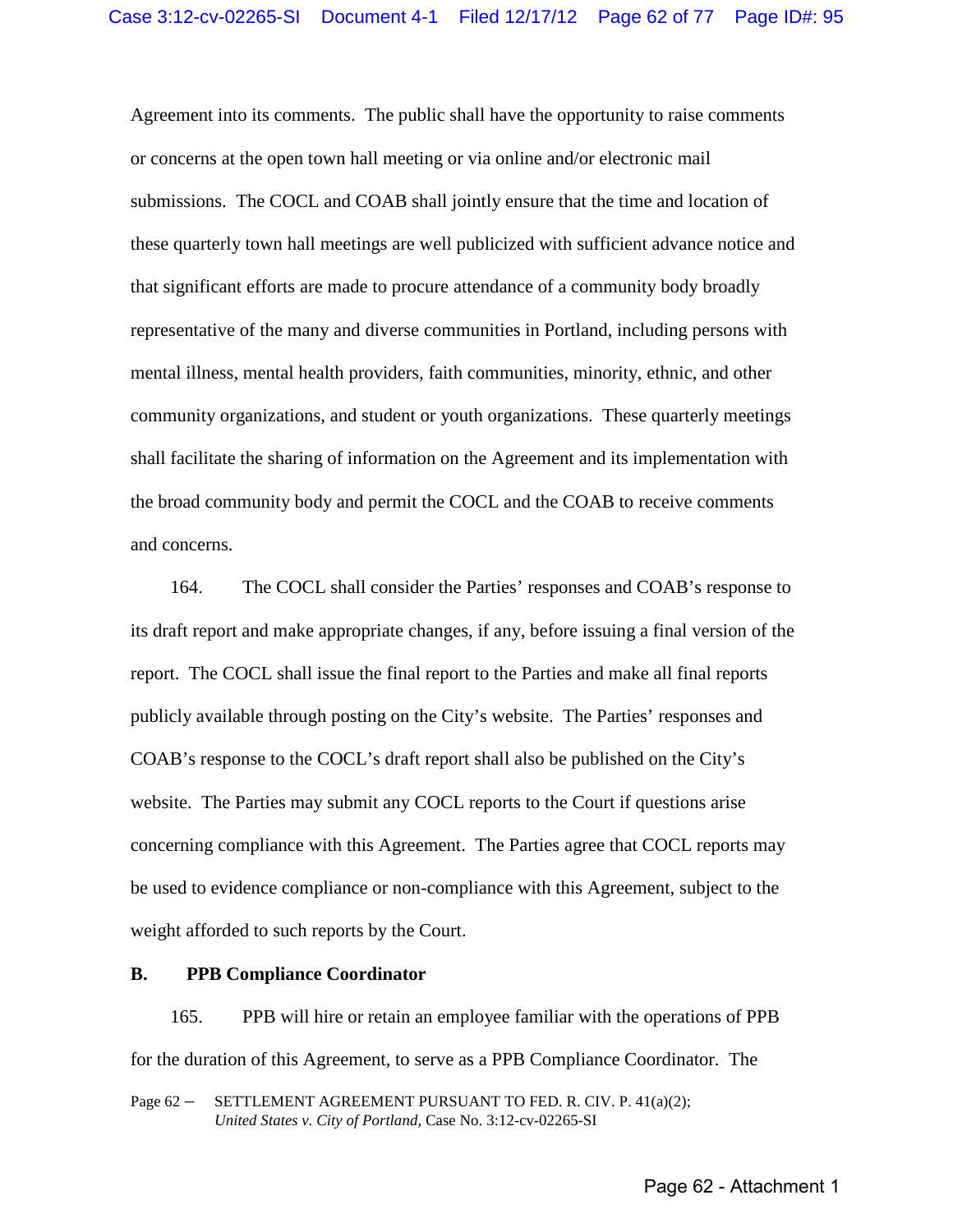Compliance Coordinator will serve as a liaison between PPB and both the COCL and DOJ and will assist with PPB's compliance with this Agreement. At a minimum, the Compliance Coordinator will:

- a. Coordinate PPB's compliance and implementation activities;
- b. Facilitate the provision of data, documents, materials, and access to PPB personnel to the COCL and DOJ, as needed;
- c. Ensure that all documents and records are maintained as provided in this Agreement;
- d. Assist in assigning compliance tasks to PPB personnel, as directed by the Chief of Police or the Chief's designee; and
- e. Take primary responsibility for collecting the information the COCL requires to carry out his/her assigned duties.

## **C. Access to People and Documents**

166. The COCL shall have full and direct access to all PPB and City staff, employees, facilities, and documents that the COCL reasonably deems necessary to carry out his/her duties. If a document requested by the COCL is a privileged attorney-client communication, the COCL shall not disclose the document in a manner that destroys that privilege without the approval of the City Attorney. The COCL shall cooperate with PPB and the City to access people, facilities, and documents in a reasonable manner that minimizes, to the extent possible, interference with daily operations. In order to report on PPB's implementation of this Agreement, the COCL shall regularly conduct reviews to ensure that PPB implements and continues to implement all measures required by this

Page 63 – SETTLEMENT AGREEMENT PURSUANT TO FED. R. CIV. P. 41(a)(2); *United States v. City of Portland,* Case No. 3:12-cv-02265-SI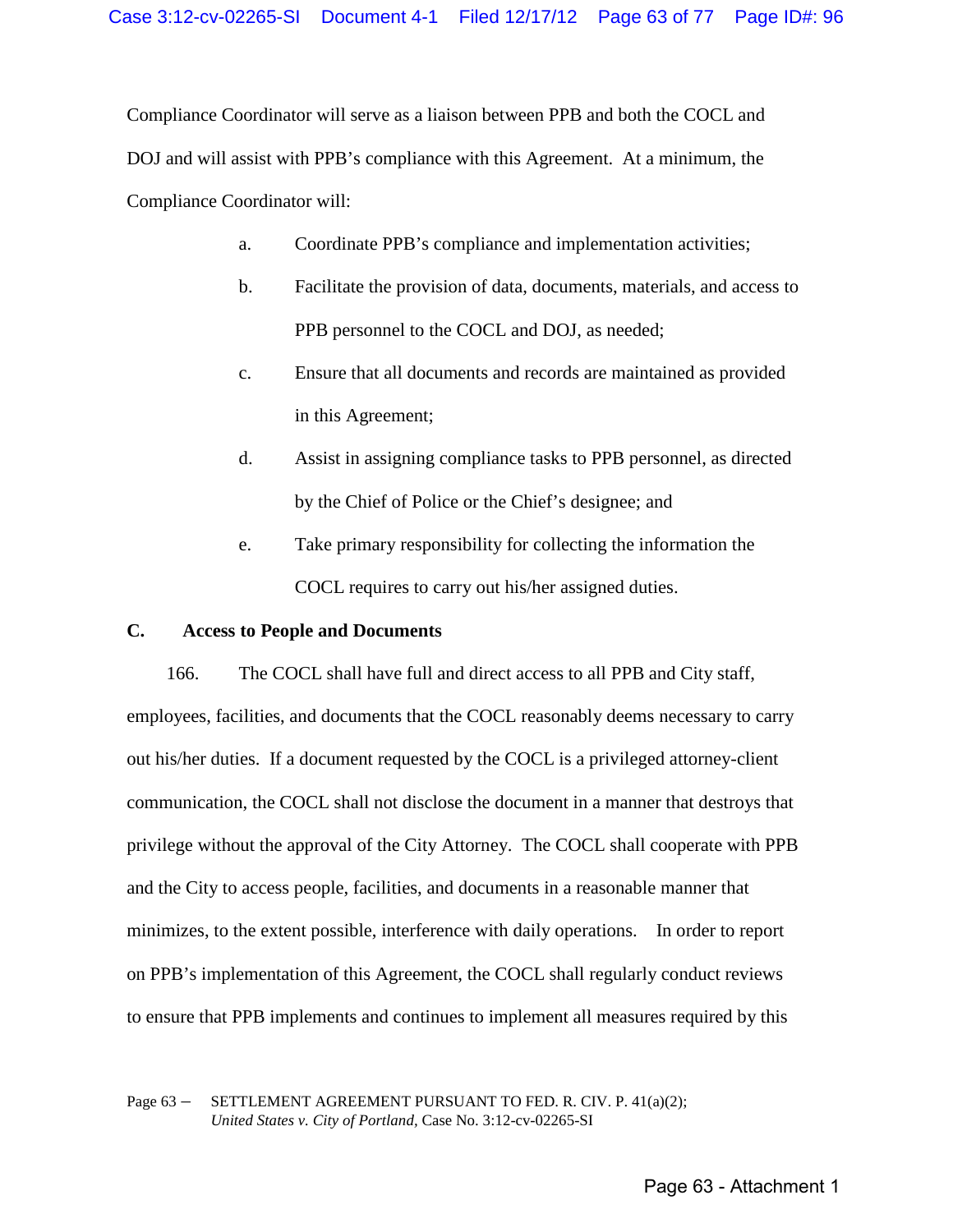Agreement. The COCL may conduct on-site reviews without prior notice to PPB or the City.

167. For the purpose of monitoring this Agreement, DOJ and its consultative experts and agents shall have full and direct access to all PPB and City staff, employees, facilities, and documents, that DOJ reasonably deems necessary to carry out the enforcement and monitoring provisions of this Agreement to the extent permitted by law. DOJ and its consultative experts and agents shall cooperate with PPB and the City to access involved personnel, facilities, and documents in a reasonable manner that minimizes interference with daily operations; however, DOJ may conduct on-site reviews without prior notice to PPB or the City. DOJ shall provide PPB or the City with reasonable notice of a request for copies of documents. Upon such request, PPB or the City shall provide DOJ with copies (electronic, where readily available) of any documents that DOJ is entitled to access under this Agreement, except any documents protected by the attorney-client privilege. Should PPB decline to provide DOJ with access to a document based on attorney-client privilege, PPB promptly shall provide DOJ with a log describing the document, including its author, recipients, date of production, and general topic.

168. All non-public information provided to the COCL or DOJ by PPB or the City shall be maintained in a confidential manner. Nothing in this Agreement requires the City to disclose documents protected from disclosure by the Oregon Public Records Law to third parties.

## Page 64 – SETTLEMENT AGREEMENT PURSUANT TO FED. R. CIV. P. 41(a)(2); *United States v. City of Portland,* Case No. 3:12-cv-02265-SI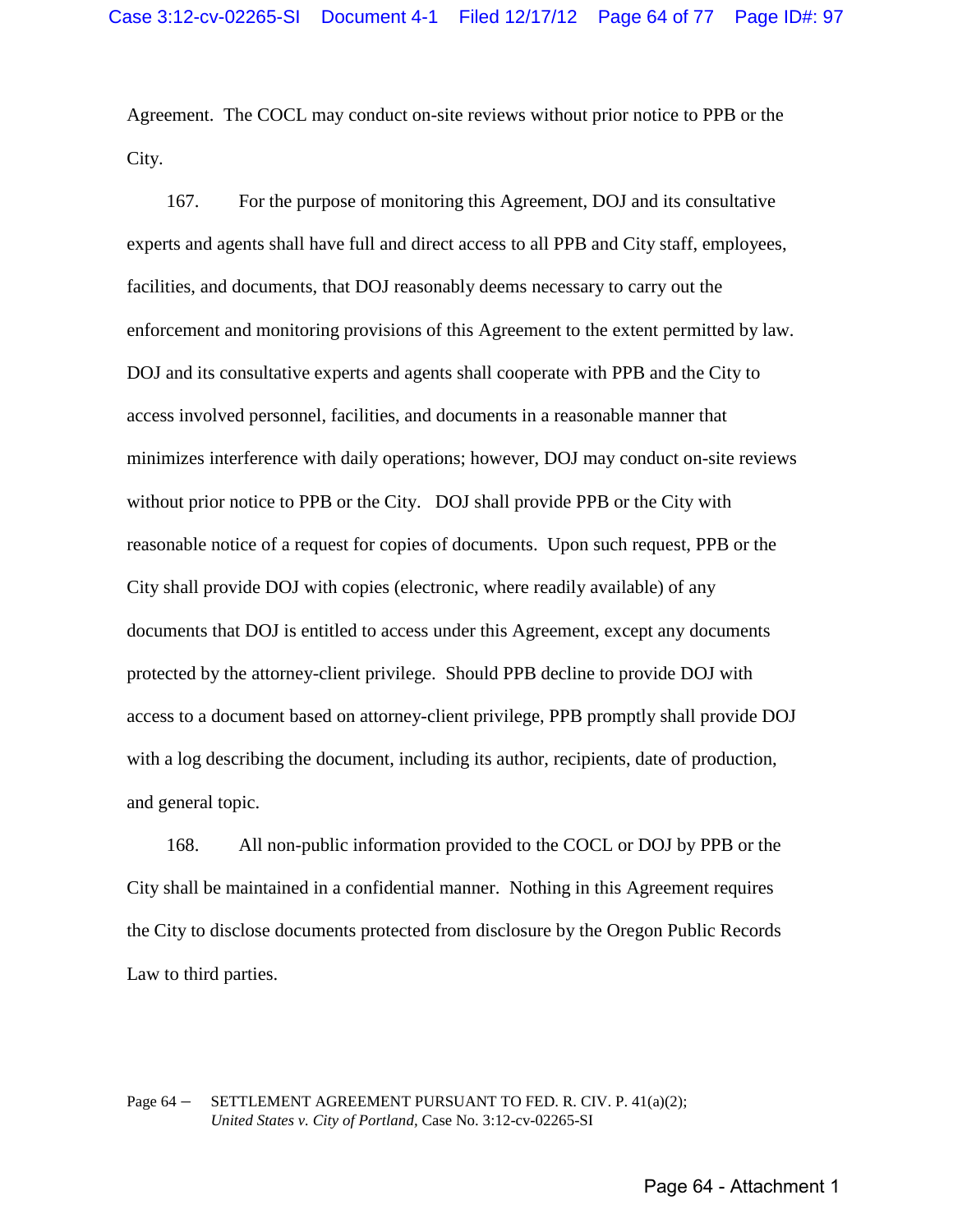## **D. Review of Policies and Investigations**

169. Within 180 days of the Effective Date, PPB shall revise and/or develop its policies, procedures, protocols, training curricula, and practices to ensure that they are consistent with, incorporate, address, and implement all provisions of this Agreement specific to force, training, community-based mental health services, crisis intervention, employee information system, officer accountability, and community engagement. PPB shall revise and/or develop as necessary other written documents such as handbooks, manuals, and forms, to effectuate the provisions of this Agreement. PPB shall send new or revised policies, procedures, protocols, and training curricula regarding use of force, interactions with persons in mental health crisis and systems of accountability to DOJ as they are promulgated, with a copy to the COCL. DOJ and the COCL will provide comments within 45 days and will not unreasonably withhold recommendations about policies, procedures, protocols, and training curricula. The COCL shall seek the timely input of the relevant members of the Training Division and patrol officers, as well members of the community. If the City disagrees with DOJ's comments, the City shall, within 14 days of being informed of the DOJ's comments, inform the Parties in writing of the disagreement. Within 14 days thereafter, the Parties shall meet and confer on the disagreement at a mutually agreeable time. Upon approval by the Parties, policies, procedures, training curricula, and manuals shall be implemented within 30 days of agreement or the Court's decision. PPB shall provide initial and in-service training to all officers and supervisors with respect to newly implemented or revised policies and procedures. PPB shall document employee review of and training in new or revised policies and procedures.

Page 65 – SETTLEMENT AGREEMENT PURSUANT TO FED. R. CIV. P. 41(a)(2); *United States v. City of Portland,* Case No. 3:12-cv-02265-SI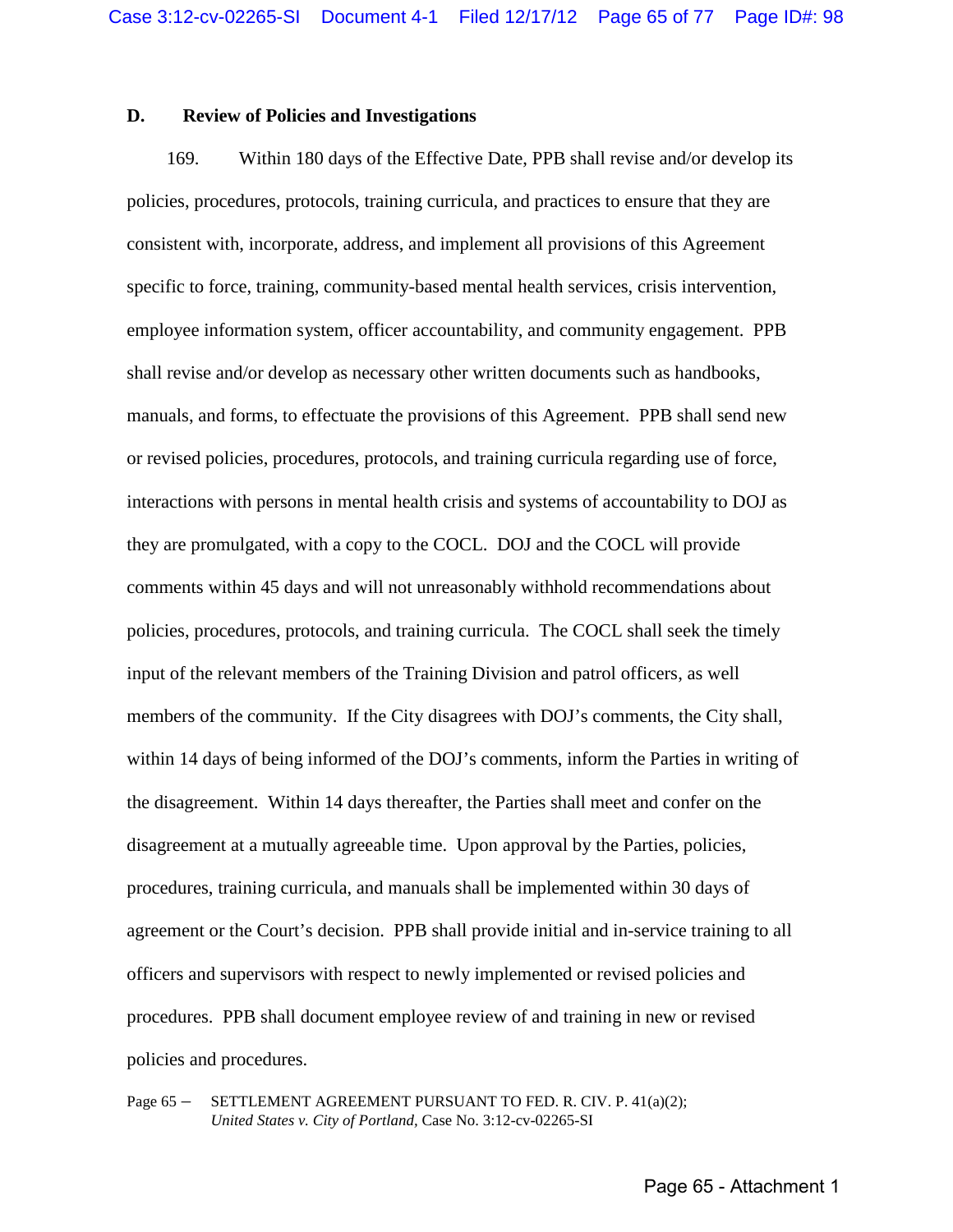170. The Chief shall post on PPB's website final drafts of all new or revised policies that are proposed specific to force, training, community-based mental health services, crisis intervention, employee information system, officer accountability, and community engagement, to allow the public an opportunity for notice and comment, prior to finalizing such policies.

171. The Chief's Office shall coordinate a review of each policy or procedure required by this Agreement 180 days after such policy or procedure is implemented, and annually thereafter (on a regularly published schedule), to ensure that such policy or procedure provides effective direction to PPB personnel and remains consistent with the purpose and requirements of this Agreement.

172. PPB shall apply policies uniformly and hold officers accountable for complying with PPB policy and procedure.

173. In addition to compliance reviews, the COCL shall lead semi-annual qualitative and quantitative outcome assessments to measure whether the City and PPB's implementation of this Agreement has created: (1) capable systems and resources for responding to persons in mental health crisis; (2) competent accountability and oversight systems; (3) effective training for police officers that increases the knowledge, skills and abilities necessary for effective and successful delivery of service to persons in mental health crisis; (4) proper management of the use of force to meet constitutional standards; and (5) robust systems of community engagement. These outcome assessments shall be informed by the following:

### Page 66 – SETTLEMENT AGREEMENT PURSUANT TO FED. R. CIV. P. 41(a)(2); *United States v. City of Portland,* Case No. 3:12-cv-02265-SI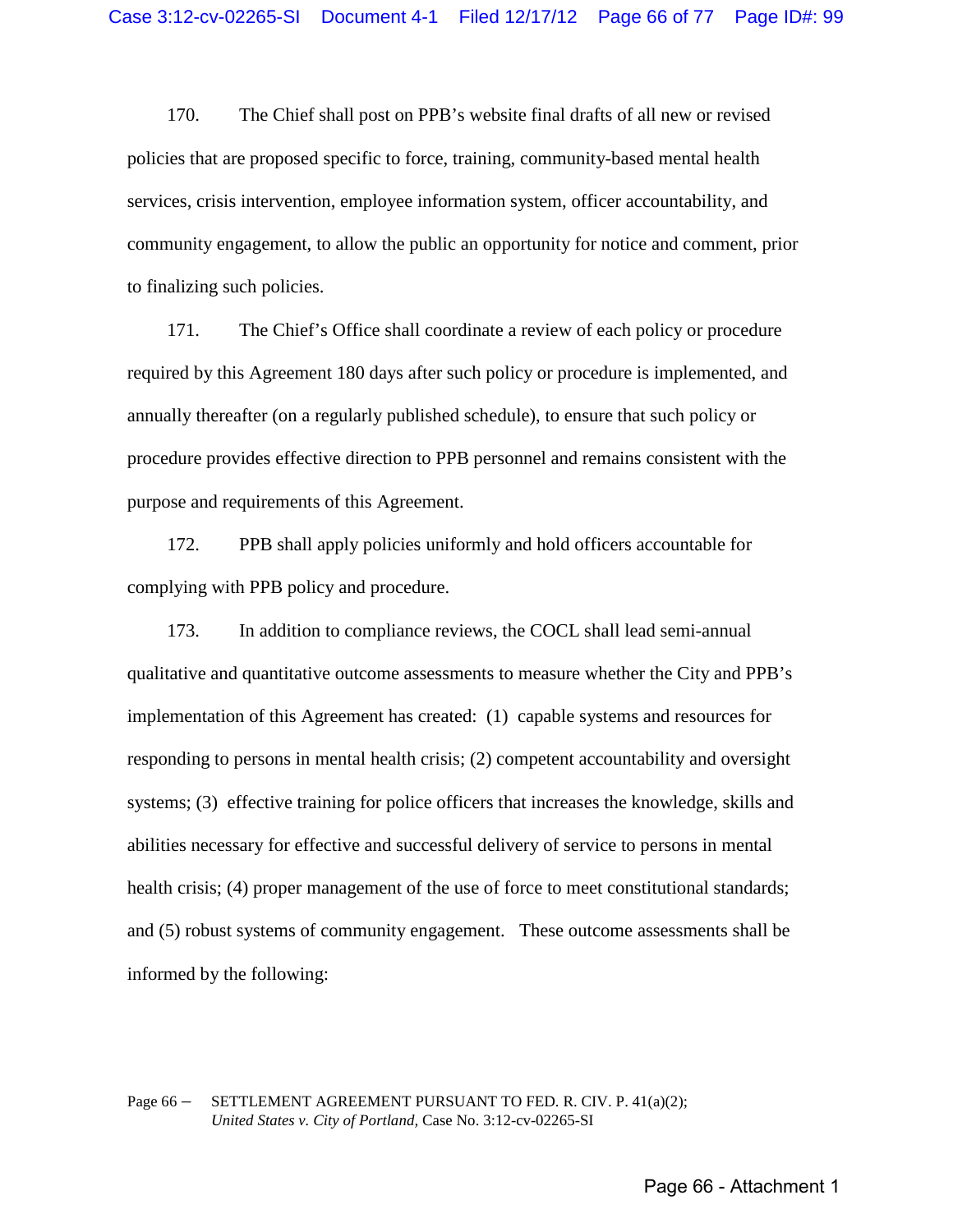- a. Use of Force Data:
	- i. the number of police interactions where force was used on individuals with actual or perceived mental illness, including the type of force used; the reason for the interaction, i.e., suspected criminal conduct or a well-being check; the threat to public safety, including whether the person was armed and if so, with what; a description of the type of resistance offered, if any; and a description of any attempts at strategic disengagement;
	- ii. the rate of force used per arrest by PPB; force implement used; geographic area (i.e., street address, neighborhood, or police precinct or district); type of arrest; and demographic category;
	- iii. the rate of force complaints that are sustained, overall and by force type; source of complaint (internal or external); type of arrest; type of force complained of; demographic category;
	- iv. uses of force that were found to violate policy overall and by force type; type of arrest; demographic category; force implement used; and number of officers involved;
	- v. the number and rate of use of force administrative investigations/reviews in which each finding is supported by a preponderance of the evidence;
- Page 67 SETTLEMENT AGREEMENT PURSUANT TO FED. R. CIV. P. 41(a)(2); *United States v. City of Portland,* Case No. 3:12-cv-02265-SI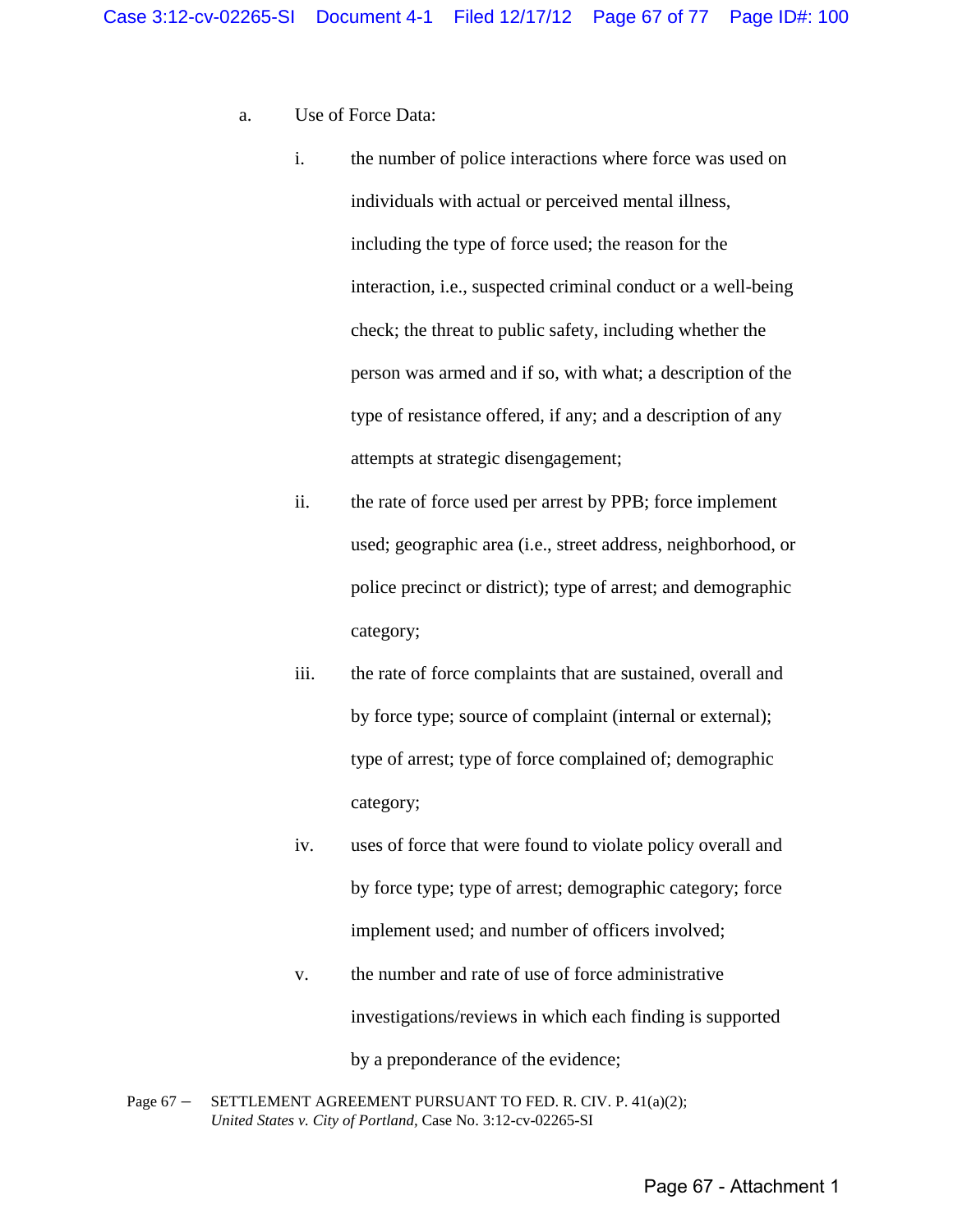- vi. the number of officers who frequently or repeatedly use force, or have more than one instance of force found to violate policy;
- vii. the rate at which ECW usage decreases or increases compared to the use of force overall and by weapon; and
- viii. the rate at which officer and subject injuries decrease or increase overall and by severity of injury.
- b. Mental health interaction data on:
	- i. MCPT dispositions;
	- ii. the flow of people in mental health crisis through PPB, the County jail, emergency receiving facilities, and community agencies;
	- iii. officer and agency staff satisfaction with the transfer process;
	- iv. the rate of repeat calls for service involving individuals in mental health crisis;
	- v. the use of the mental health commitment law; and
	- vi. the availability of appropriate treatment options;
- c. Training data, including:
	- i. officer evaluation of adequacy of training; and
	- ii. the Training Division's assessment of incidents involving officer or civilian injury.
- d. Performance data, including:
- Page 68 SETTLEMENT AGREEMENT PURSUANT TO FED. R. CIV. P. 41(a)(2); *United States v. City of Portland,* Case No. 3:12-cv-02265-SI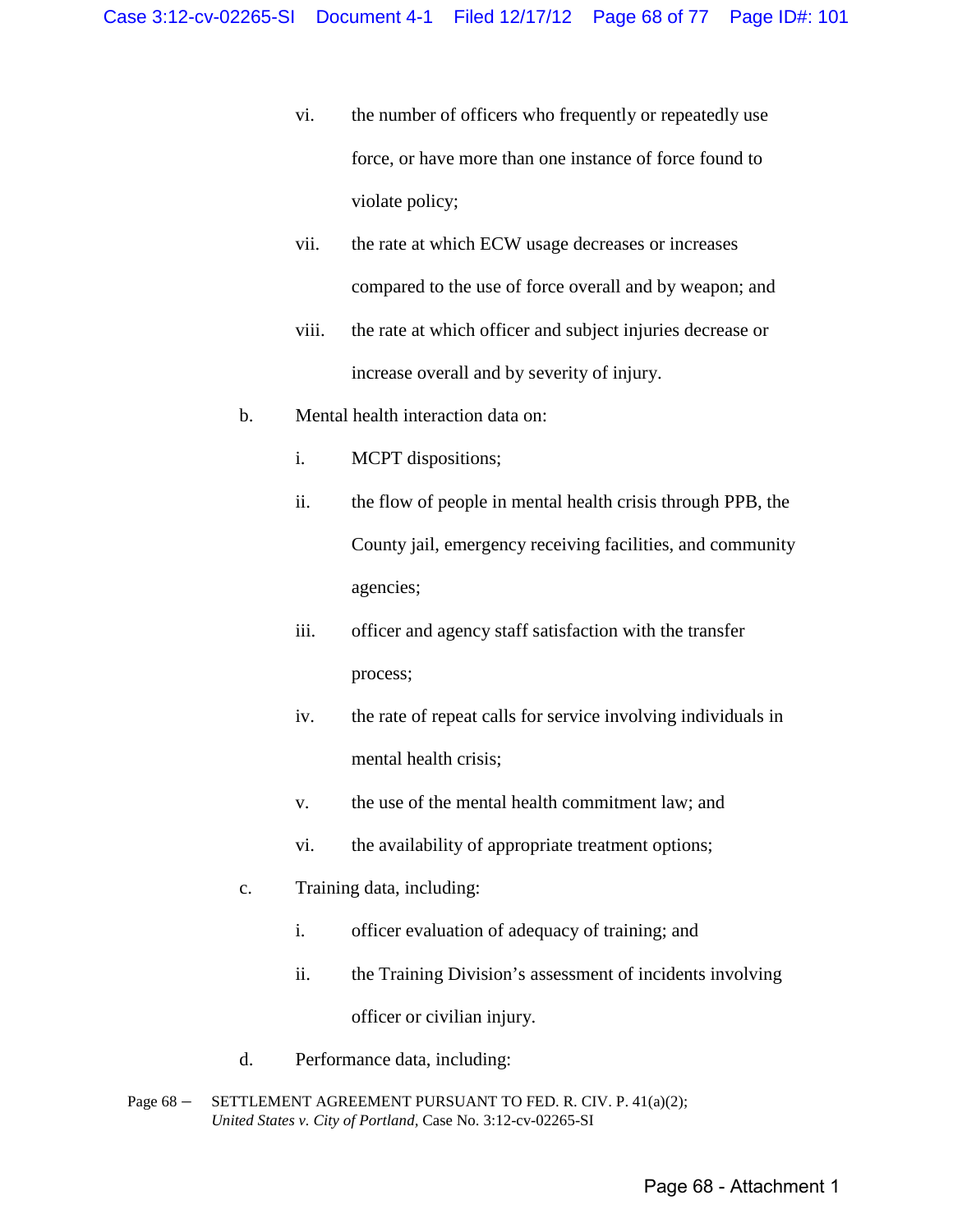- i. uses of force found to be unreasonable, complaints sustained and not sustained, and other performance related indicators for supervisors/commanders promoted pursuant to the requirements of this Agreement, and for the units these supervisors/commanders command; and
- ii. initial identification of officer violations and performance problems by supervisors, and effectiveness of supervisory response.
- e. Accountability data, including:
	- i. the number of complaints (broken out by type of complaint), with a qualitative assessment of whether any increase or decrease appears related to access to the complaint process;
	- ii. rate of sustained, not sustained, exonerated complaints;
	- iii. the number and rate of complaints in which the finding for each allegation is supported by a preponderance of the evidence;
	- iv. the number of officers who are subjects of repeated complaints, or have repeated instances of sustained complaints; and
	- v. the number, nature, and settlement amount of civil suits against PPB officers regardless of whether the City is a defendant in the litigation.
- Page 69 SETTLEMENT AGREEMENT PURSUANT TO FED. R. CIV. P. 41(a)(2); *United States v. City of Portland,* Case No. 3:12-cv-02265-SI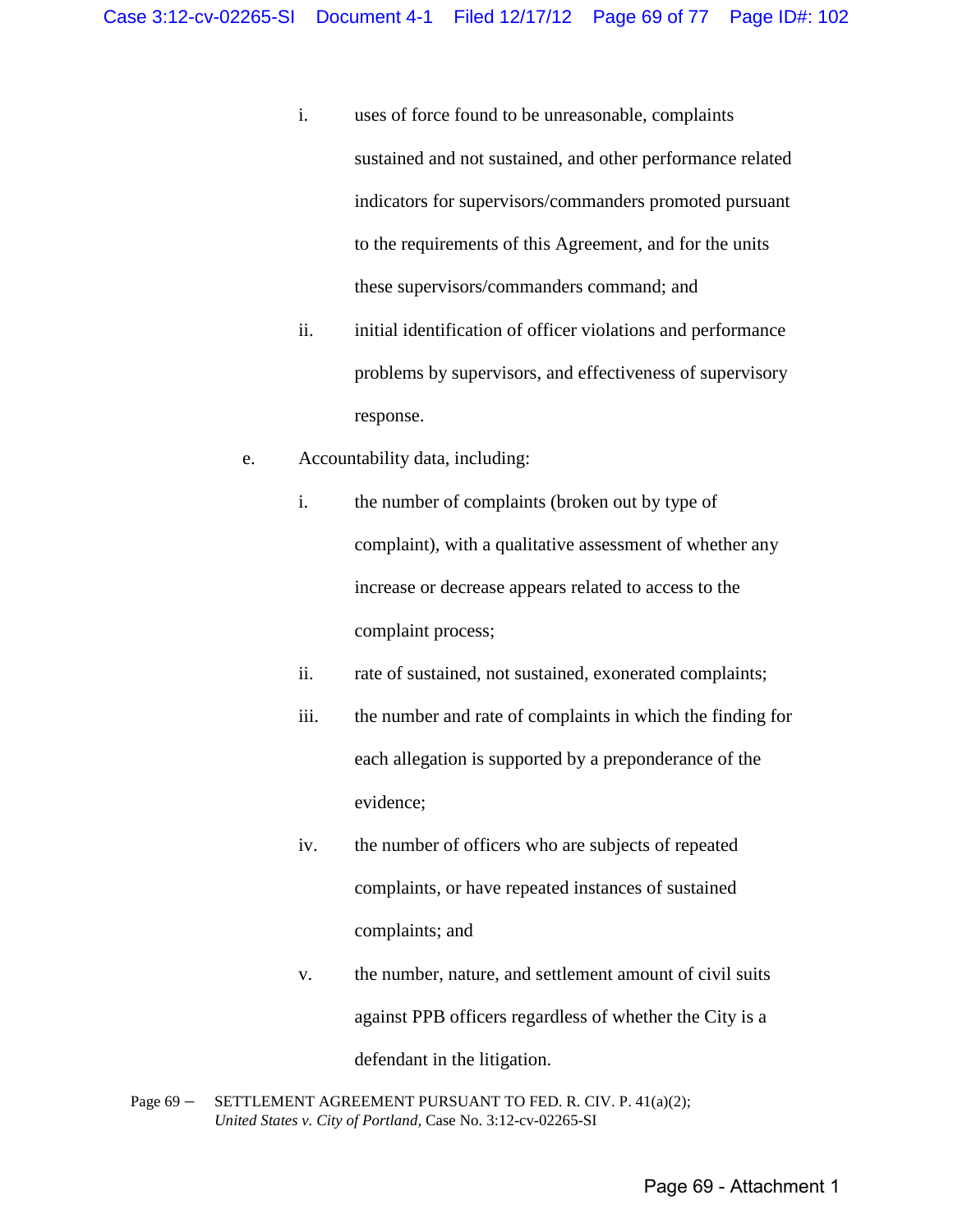174. In conducting these outcome assessments, the COCL may use any relevant data collected and maintained by PPB, provided that it has determined, and the Parties agree, that this data is reasonably reliable and complete. Additionally, the COCL shall solicit input from community groups or initiatives that have relevant experience conducting statistical analyses. The COCL will contribute to and review the Annual Community Survey.

175. Two years after the Effective Date, DOJ shall conduct a comprehensive assessment to determine whether and to what extent the outcomes intended by the Agreement have been achieved. DOJ will further examine whether any modifications to the Agreement are necessary in light of changed circumstances or unanticipated impact (or lack of impact) of the Agreement's requirements. This assessment also shall address areas of greatest achievement and the requirements that appear to have contributed to this success, as well as areas of greatest concern, including strategies for accelerating full and effective compliance. Based upon this comprehensive assessment, DOJ may recommend modifications to the Agreement that are necessary to achieve and sustain intended outcomes. Where the City agrees with DOJ's recommendations, the Parties shall stipulate to modify the Agreement accordingly. Nothing in this assessment shall empower DOJ to unilaterally modify the terms of this Agreement.

## **E. City Reports and Records**

176. Beginning with the COCL's first quarterly report, as set forth in paragraph 166 of this Agreement, PPB shall prepare a status report no later than 45 days before the COCL's quarterly report is due. The PPB Compliance Coordinator shall lead the effort in preparing this status report and shall provide copies to the COCL, DOJ, and the public.

Page 70 - SETTLEMENT AGREEMENT PURSUANT TO FED. R. CIV. P. 41(a)(2); *United States v. City of Portland,* Case No. 3:12-cv-02265-SI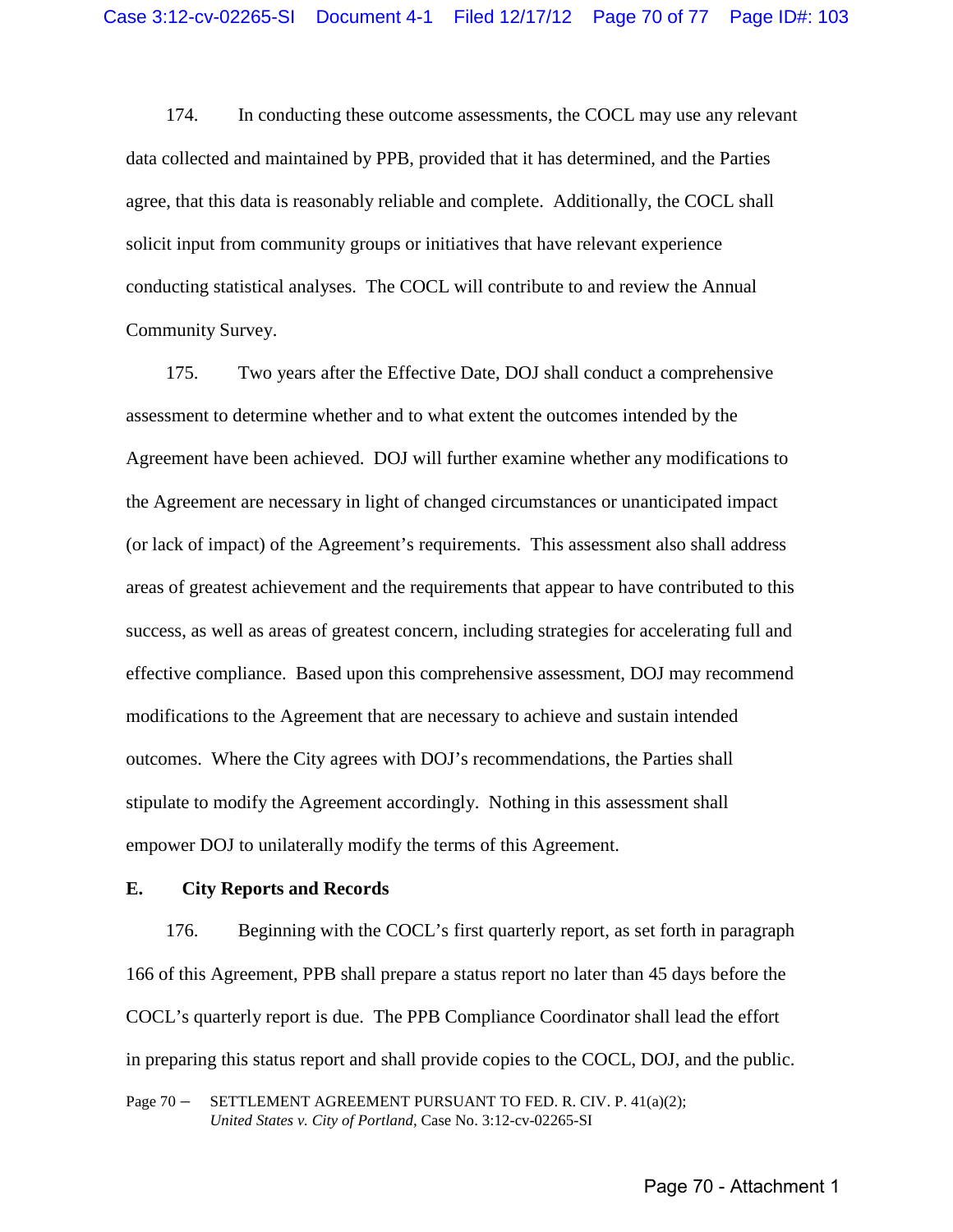PPB's report shall delineate the steps taken by PPB during the reporting period to comply with each provision of this Agreement.

177. PPB shall maintain all records, as applicable, necessary to document their compliance with the terms of this Agreement and all documents expressly required by this Agreement.

## **F. Enforcement**

178. The Parties agree jointly to file this Agreement with the United States District Court for the District of Oregon, in a matter to be captioned *United States* v. *City of Portland*, Civil Action No. --CV--. The joint motion shall request that the Court enter the Agreement pursuant to Federal Rule of Civil Procedure 41(a)(2), and conditionally dismiss the complaint in this action with prejudice, while retaining jurisdiction to enforce the Agreement. If the Court does not retain jurisdiction to enforce the Agreement, the Agreement shall be void.

- a. The Parties anticipate that the City will have substantially complied with all provisions of the Agreement by October 12, 2017. Substantial compliance is achieved if any violations of the Agreement are minor or occasional and are not systemic.
- b. The Court shall retain jurisdiction of this action for all purposes until the City has substantially complied with all provisions of this Agreement and maintain substantial compliance with all provisions for one year.
- c. The Parties may agree to jointly ask the Court to terminate the Agreement before the end of the five year term, provided the City

```
Page 71 – SETTLEMENT AGREEMENT PURSUANT TO FED. R. CIV. P. 41(a)(2);
United States v. City of Portland, Case No. 3:12-cv-02265-SI
```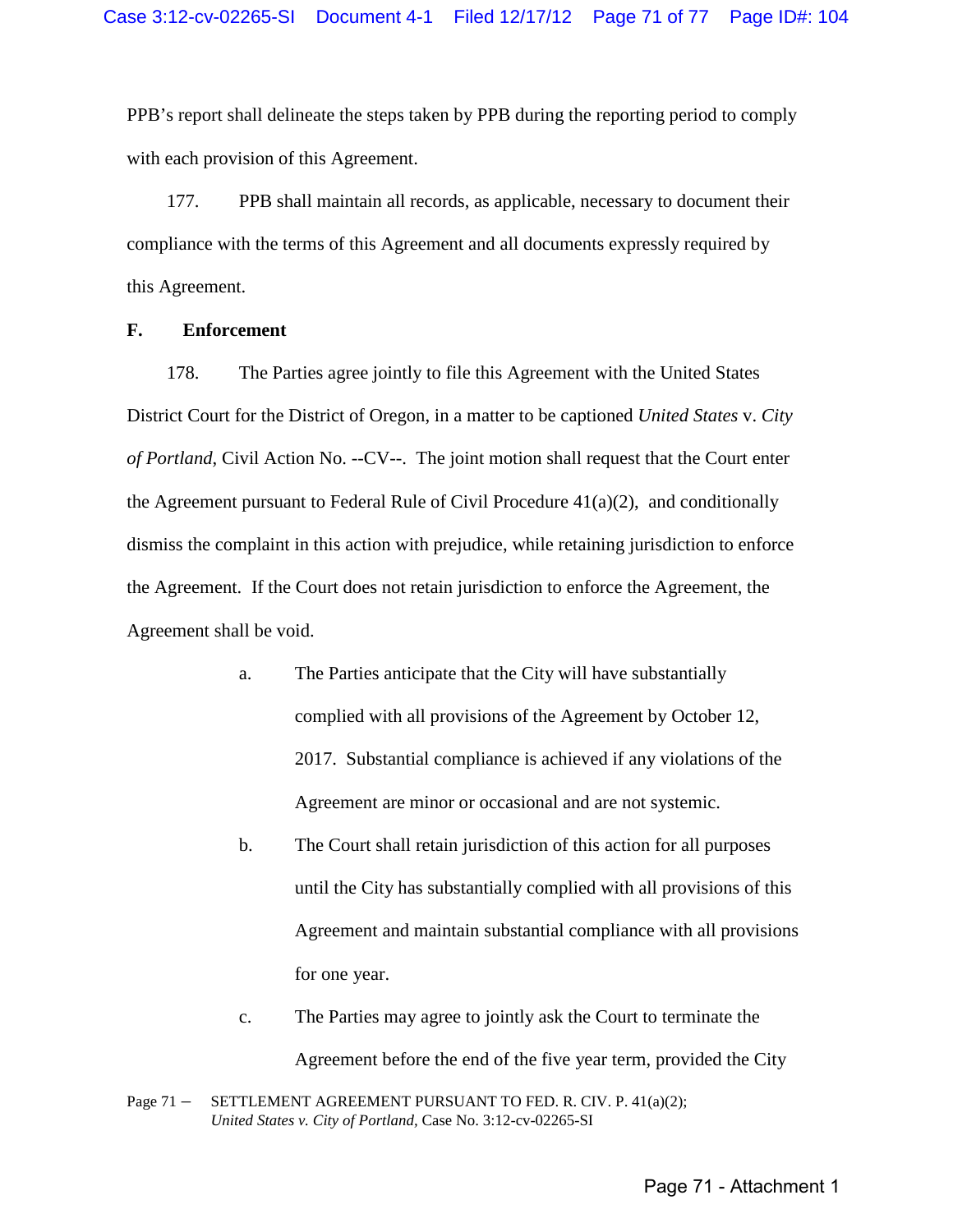has substantially complied with all provisions of the Agreement and maintained substantial compliance with all provisions for one year. If the case has not yet been dismissed, the Parties agree to ask the Court for a non-evidentiary hearing on the status of compliance on or near October 12, 2017. If the Parties agree that there is non-compliance, or if there is a dispute about compliance, the Parties will so inform the Court, and the Court may set additional hearing dates as appropriate. The Parties may agree jointly at any time to allow for additional time to resolve compliance issues.

179. The United States acknowledges the good faith of PPB and the City in trying to address the remedial measures that are needed to promote police integrity and ensure constitutional policing in the City. The United States, however, reserves its right to seek enforcement of the provisions of this Agreement if it determines that PPB or the City have failed to fully comply with any provision of this Agreement.

180. The United States understands that many portions of this Agreement will take time to implement and that implementation may require changes to, among other things, collective bargaining agreements, the city code, and current city policies and will likely require additional revenue resources that have not yet been identified at the time this Agreement is executed.

181. If the United States reasonably believes the City has failed to implement the terms of the Agreement, it shall promptly notify the City in writing and identify with specificity the portion or portions of the Agreement about which it has concerns.

Page 72 - SETTLEMENT AGREEMENT PURSUANT TO FED. R. CIV. P. 41(a)(2); *United States v. City of Portland,* Case No. 3:12-cv-02265-SI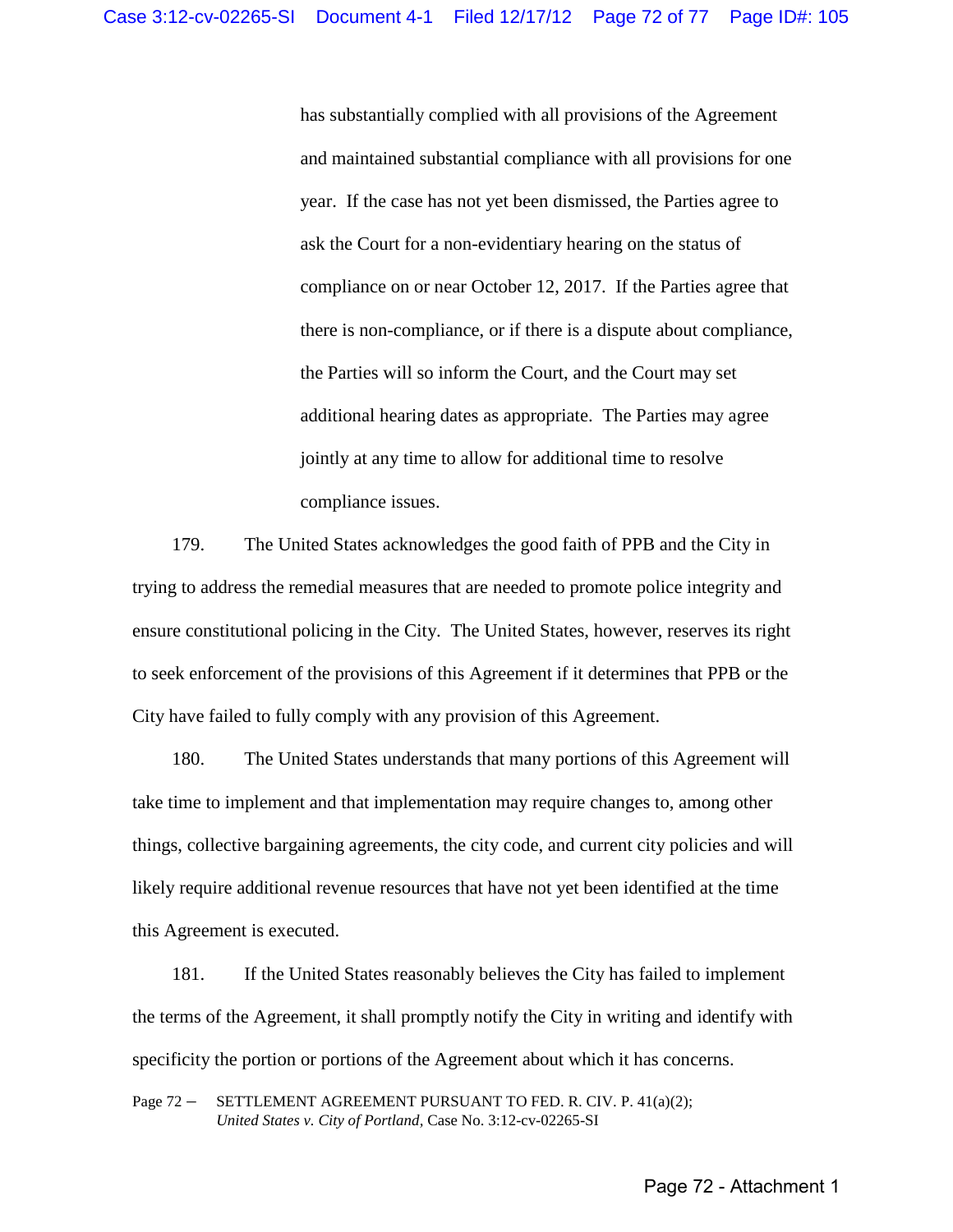Similarly, if the City believes that DOJ has misinterpreted a provision of this Agreement it may promptly notify DOJ of its concerns, noting the specific portions of the Agreement that it believes has been misinterpreted.

182. Notices provided by the United States or by the City shall be in writing and provided by mail to the following persons:

| Chief of Police                   | <b>City Attorney</b>                       |
|-----------------------------------|--------------------------------------------|
| 1111 SW Second                    | 1221 SW 4 <sup>th</sup> Avenue, Suite #430 |
| Portland, Oregon 97204            | Portland, Oregon 97204                     |
| <b>Section Chief</b>              | U.S. Attorney                              |
| <b>Special Litigation Section</b> | District of Oregon                         |
| 950 Pennsylvania Ave., N.W.       | 1000 S.W. Third Ave., Suite 600            |
| Washington, D.C. 20530            | Portland, OR 97204                         |

183. Following receipt by mail of any written Notice, the City or DOJ shall respond in writing within 30 days to the concerns raised by the other Party. Depending on the nature and number of the concerns the City or DOJ may request additional time to respond, and such a request shall not be unreasonably denied. The Notice and the Party's Response thereto shall be considered to be in the nature of settlement discussions between the Parties and subject to Federal Rule of Procedure 408.

184. If the Response fails to resolve the other Party's concerns, the Parties agree to meet as soon thereafter as is mutually convenient to discuss the City's compliance with the portion(s) of the Agreement identified in the Notice or the interpretation of the Agreement by DOJ. Persons attending the meeting shall have authority to resolve the concerns, unless resolution of the concern requires adoption of an ordinance or resolution by City Council or by the Assistant Attorney General in Charge of the DOJ Civil Rights Division.

Page 73 – SETTLEMENT AGREEMENT PURSUANT TO FED. R. CIV. P. 41(a)(2); *United States v. City of Portland,* Case No. 3:12-cv-02265-SI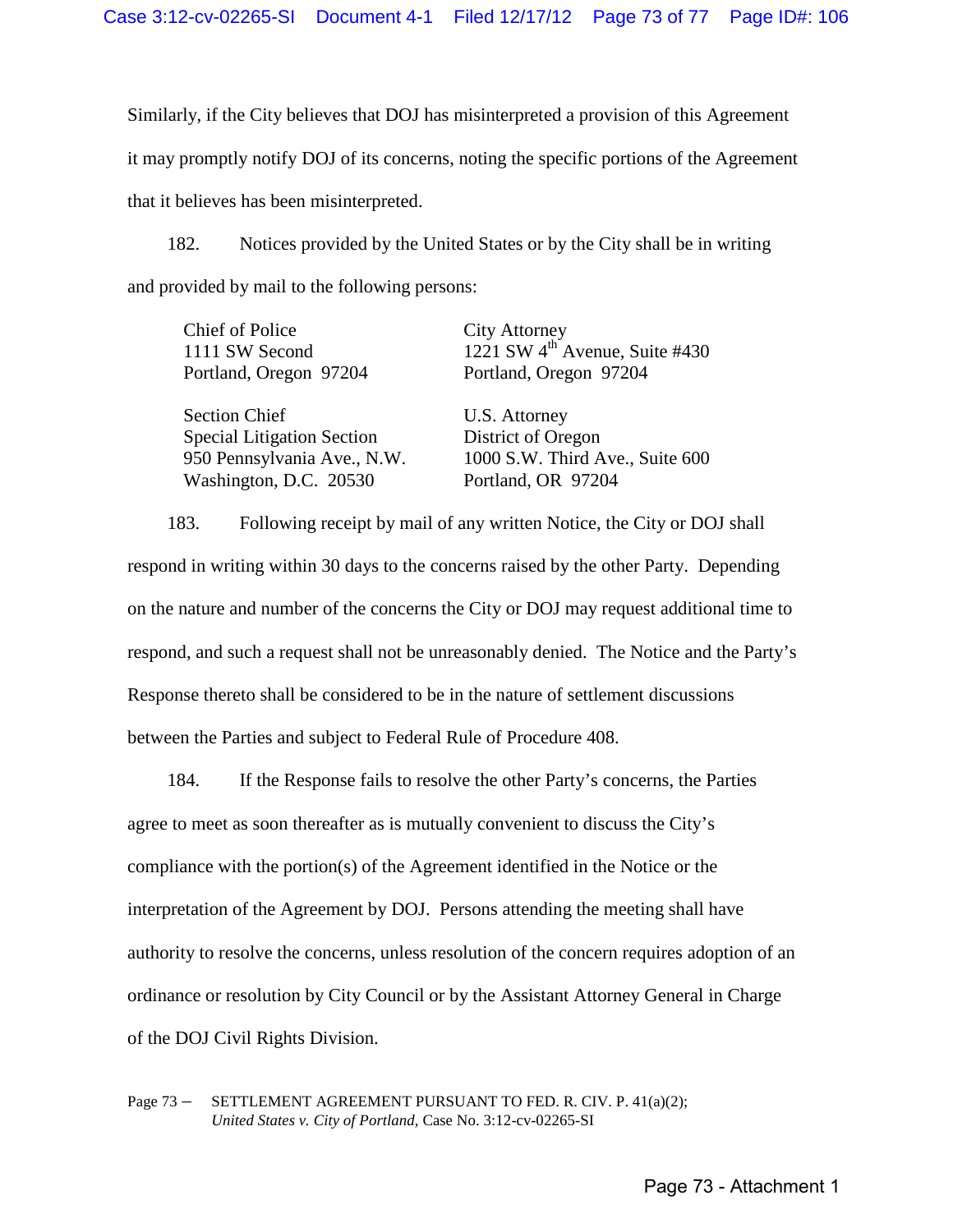185. If a meeting between the Parties fails to resolve the concerns, the Parties agree to participate in mediation conducted by a neutral third party mutually agreeable to the Parties. If the Parties cannot agree upon the selection of a mediator, the Parties shall submit three names of potential mediators to each other. Each Party may then strike two of the three names provided by the other Party. The remaining two names shall be given to the Chief Judge of the U.S. District Court for the District of Oregon and the Chief Judge shall appoint the mediator from one of the names provided.

186. If mediation fails to resolve the concerns, the United States or the City may file a Motion in the Federal District Court for the District of Oregon, located in Portland, Oregon, to enforce compliance with the terms of this Agreement or to seek a Declaration of the meaning of this agreement. The Motion or request for Declaration shall only allege concerns raised by the Parties which were the subject of mediation. The Parties shall then meet with the court to schedule a date on which the Motion or Declaration shall be heard or will otherwise comply with the court's preferred procedure. The Parties agree the Judge hearing the Motion shall determine whether or not the Agreement has been breached and may interpret the meaning of the Agreement and has the power to issue an appropriate remedy, if any. If, for any reason, the Judge finds the City is not in compliance with the Agreement, but that noncompliance was beyond the reasonable control of the City, the City shall not be in breach of this Agreement. However, in the event of noncompliance beyond the reasonable control of the City, the Parties agree that the Court may exercise its equitable powers to devise an appropriate remedy or modification of this Agreement to accomplish the same result as that intended

## Page 74 – SETTLEMENT AGREEMENT PURSUANT TO FED. R. CIV. P. 41(a)(2); *United States v. City of Portland,* Case No. 3:12-cv-02265-SI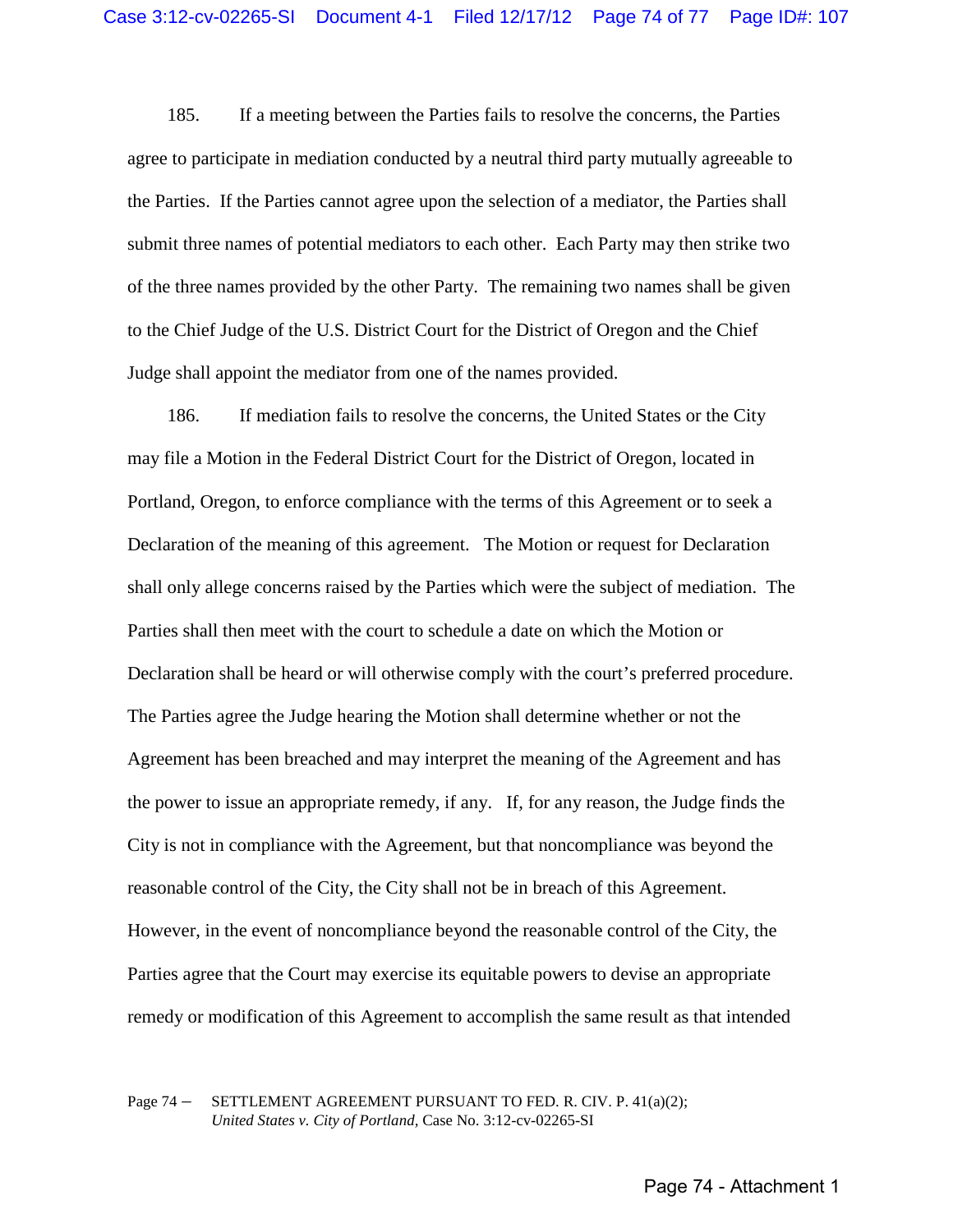by the portion of the Agreement with which noncompliance was found, provided the Parties cannot reach agreement on the remedy or modification.

187. Nothing prohibits the Parties from engaging in any informal or formal discussions regarding this Agreement or the City's compliance with this Agreement. The Parties may jointly stipulate to make changes, modifications, and amendments to this Agreement, which shall be effective, absent further action from the Court, 45 days after a joint motion has been filed with the Court. Any modification of this Agreement by the City of Portland must be approved by the City Council of the City by written ordinance.

188. The Parties agree to defend the provisions of this Agreement. The Parties shall notify each other of any court or administrative challenge to this Agreement. In the event any provision of this Agreement is challenged in any City, county, or state court, removal to a federal court shall be sought by the Parties.

189. The PPB and the City agree to promptly notify DOJ if any term of this Agreement becomes subject to collective bargaining. The City agrees to keep DOJ apprised of the status of the resulting negotiations.

190. All PPB officers and persons related to the implementation of this Agreement shall sign a statement indicating that they have read and understand this Agreement within 90 days of the effective date of this Agreement. Such statement shall be retained by PPB. PPB shall require compliance with this Agreement by their respective officers, employees, agencies, assigns, or successors.

## Page 75 – SETTLEMENT AGREEMENT PURSUANT TO FED. R. CIV. P. 41(a)(2); *United States v. City of Portland,* Case No. 3:12-cv-02265-SI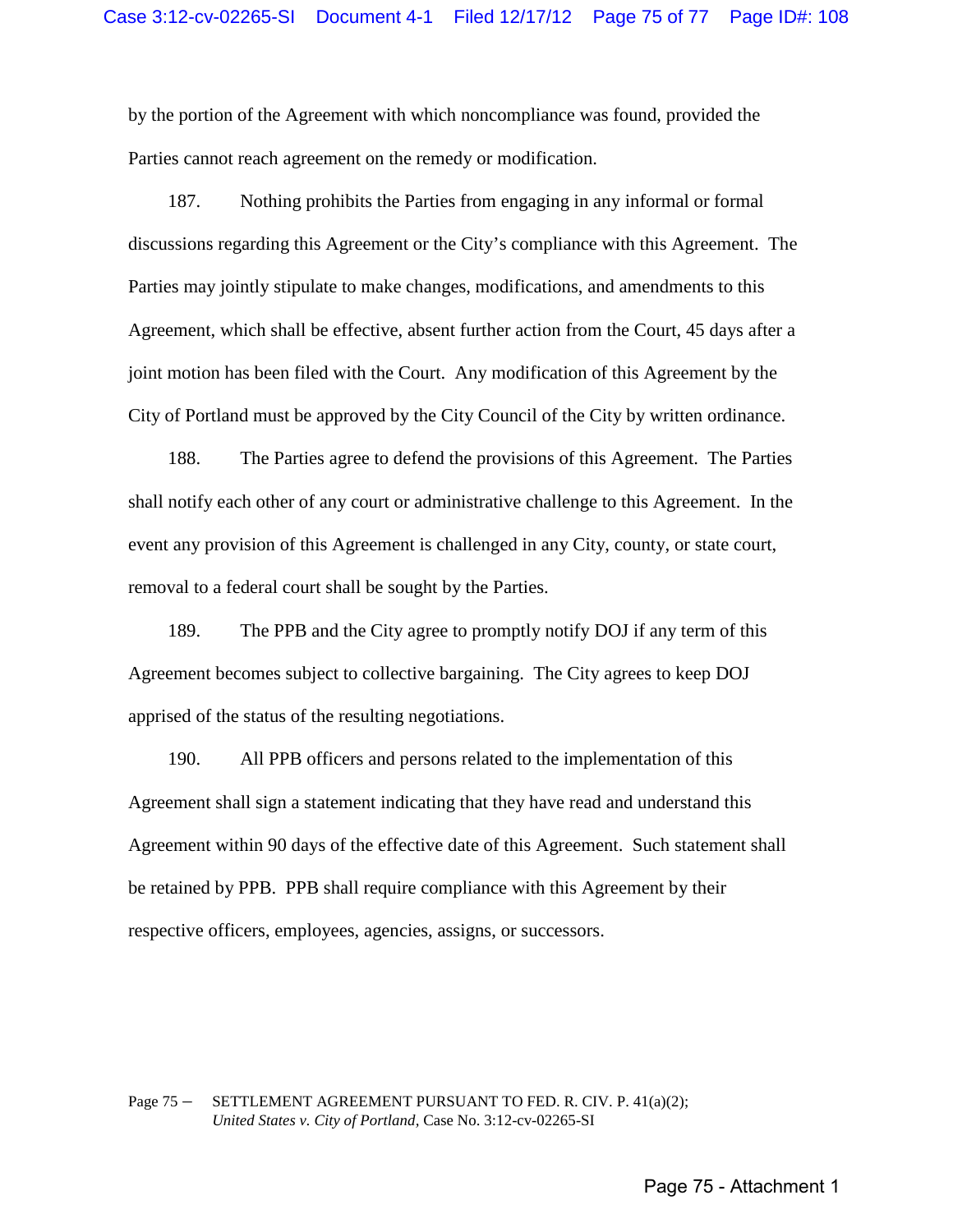RESPECTFULLY SUBMITTED this  $17th$  day of December 2012.

## FOR THE UNITED STATES:

## ERIC HOLDER

Attorney General

| /s/ S. Amanda Marshall<br>S. AMANDA MARSHALL<br><b>United States Attorney</b><br>District of Oregon | /s/Thomas E. Perez<br>THOMAS E. PEREZ<br><b>Assistant Attorney General</b><br><b>Civil Rights Division</b>                                                                                                  |
|-----------------------------------------------------------------------------------------------------|-------------------------------------------------------------------------------------------------------------------------------------------------------------------------------------------------------------|
| <b>ADRIAN L. BROWN</b><br><b>BILLY J. WILLIAMS</b><br><b>Assistant United States Attorneys</b>      | <b>JONATHAN M. SMITH</b><br>Chief<br><b>Special Litigation Section</b><br><b>LAURA COON</b><br><b>Special Counsel</b><br><b>R. JONAS GEISSLER</b><br><b>MICHELLE JONES</b><br><b>Senior Trial Attorneys</b> |
| <b>DOD BUE CUBY OF BODBL AND</b>                                                                    | $\lambda$ ppp $\alpha$ $\mu$ pp $\lambda$ $\alpha$ $\pi\alpha$ paper $\lambda$                                                                                                                              |

| FOR THE CITY OF PORTLAND                                                 | <b>APPROVED AS TO FORM:</b>                                          |
|--------------------------------------------------------------------------|----------------------------------------------------------------------|
| /s/ Sam Adams<br><b>SAM ADAMS</b><br>Mayor<br><b>Police Commissioner</b> | /s/ James H. Van Dyke<br><b>JIM VAN DYKE</b><br><b>City Attorney</b> |